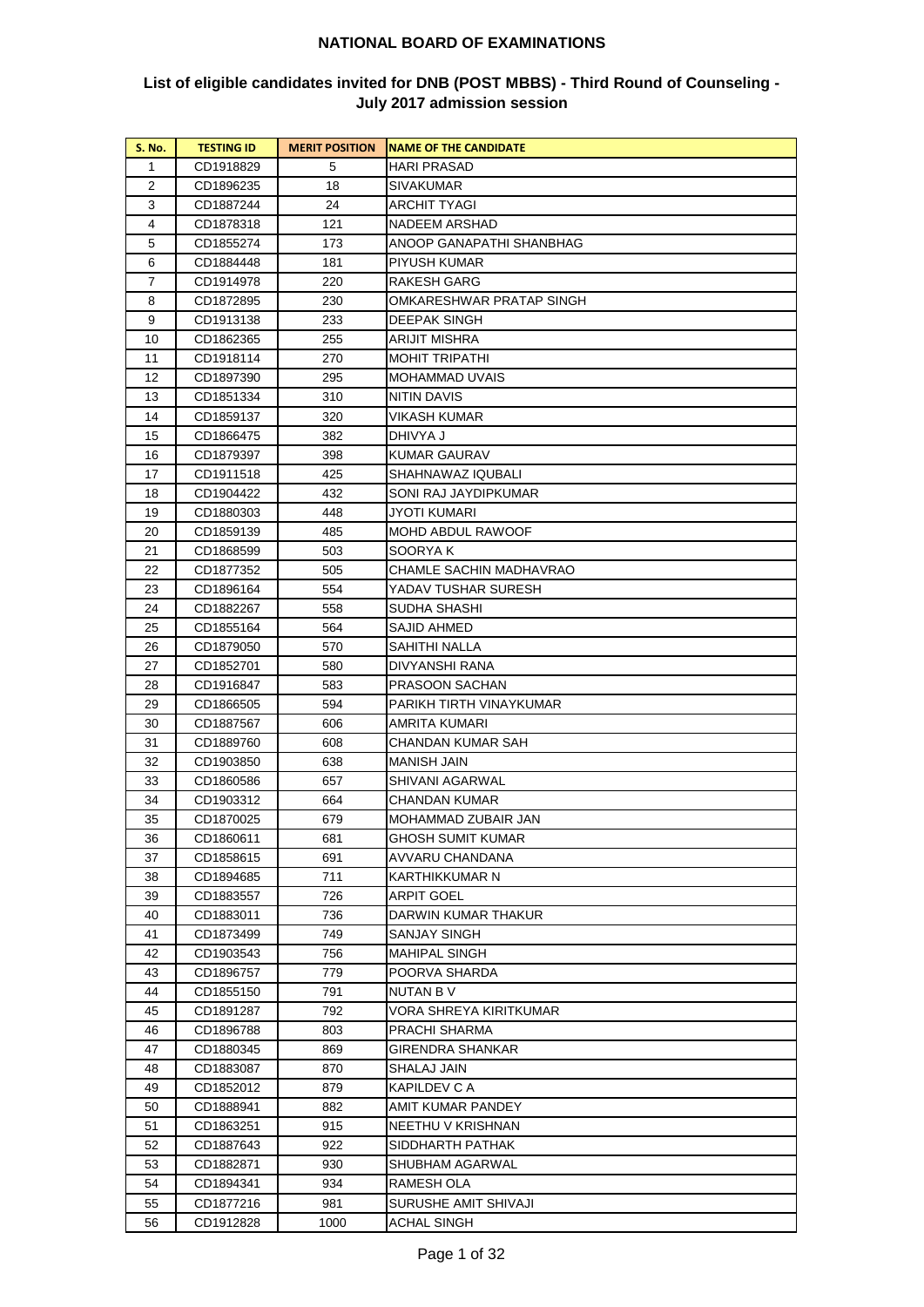| <b>S. No.</b> | <b>TESTING ID</b>      | <b>MERIT POSITION</b> | <b>NAME OF THE CANDIDATE</b>            |
|---------------|------------------------|-----------------------|-----------------------------------------|
| 57            | CD1893650              | 1026                  | <b>MEHAK GARG</b>                       |
| 58            | CD1868729              | 1041                  | PRASAD RAHUL RAMANUJ                    |
| 59            | CD1861449              | 1063                  | GOMATHY L                               |
| 60            | CD1854405              | 1088                  | PENUMARTI SURYA VAMSI                   |
| 61            | CD1904621              | 1091                  | PURBALI SINGHAROY                       |
| 62            | CD1862143              | 1093                  | MORE DHANANJAY EKNATHRAO                |
| 63            | CD1854891              | 1107                  | KAVYA M                                 |
| 64            | CD1890012              | 1111                  | VARUN SETH                              |
| 65            | CD1856083              | 1119                  | BHAGYA LEKSHMI.A.K.                     |
| 66            | CD1894705              | 1138                  | AJAYARAVIND S                           |
| 67            | CD1857922              | 1145                  | PARUL KOUMARYA                          |
| 68            | CD1872687              | 1148                  | ABHAY PRATAP SINGH                      |
| 69            | CD1878379              | 1162                  | ANKIT KUMAR SINHA                       |
| 70            | CD1916819              | 1164                  | GARIMA AGRAWAL                          |
| 71            | CD1915707              | 1182                  | MOHAMMED RIYAZ BHATI                    |
| 72            | CD1891401              | 1184                  | AMMAR SABIR SIDDIQUI                    |
| 73            | CD1881653              | 1191                  | JITIN GOYAL                             |
| 74            | CD1877574              | 1212                  | KRISHAN KUMAR                           |
| 75            | CD1860176              | 1220                  | TANGEDPALLY SWATHI REDDY                |
| 76            | CD1919743              | 1223                  | DAKSH BHUTANI                           |
| 77            | CD1883772              | 1240                  | NILESH KOTHARI                          |
| 78            | CD1897814              | 1248                  | KETHAMREDDY SUSHMA                      |
| 79            | CD1899667              | 1249                  | SUDEEP SINGH                            |
| 80            | CD1855630              | 1258                  | PIDUGU VINOD KUMAR REDDY                |
| 81            | CD1860247              | 1262                  | SALONI                                  |
| 82            | CD1909677              | 1275                  | SARGAR PRAFUL SHANATARAM                |
| 83            | CD1912648              | 1278                  | ANUPAM SRIVASTAVA                       |
| 84            | CD1898036              | 1285                  | KUMAR SHASHWAT                          |
| 85            | CD1883158              | 1288                  | FARHA JAVED                             |
| 86            | CD1873329              | 1290                  | ANUKRITI GOYAL                          |
| 87            | CD1880614              | 1306                  | PRAMOD KUMAR                            |
| 88            | CD1876419              | 1321                  | GOLLAPALLI SIVA KIRAN RAJ               |
| 89            | CD1901383              | 1324                  | ANKUR                                   |
| 90            | CD1855162              | 1346                  | MOJJADA SUDHEER                         |
| 91            | CD1855888              | 1353                  | DURGA NUKALA                            |
| 92            | CD1857656              | 1366                  | PEDDIREDDY SRIKANTH                     |
| 93            | CD1895503              | 1372                  | RAGHAV                                  |
| 94            | CD1893130              | 1406                  | MODASSAR FERAZ                          |
| 95            | CD1909985              | 1450                  | MANU K                                  |
| 96            | CD1899008              | 1467                  | V SUDHA KIRAN NEELAM                    |
| 97            | CD1855169              | 1500                  | RAKESH KUMAR RANJAN                     |
| 98            | CD1892176              | 1509                  | ARUN KUMAR                              |
| 99            | CD1855327              | 1514                  | K SATHISH REDDY                         |
| 100           | CD1911568              | 1519                  | ASHUTOSH SHRIVASTAVA                    |
| 101           | CD1882010              | 1526                  | LAXMI POONIA                            |
| 102           | CD1858206              | 1543                  | HARI S                                  |
| 103           | CD1902390              | 1555                  | RASHMI ARORA                            |
| 104<br>105    | CD1919613<br>CD1862549 | 1561<br>1573          | SAJJADH MOHAMED<br>SANTOSHKUMAR BATTULA |
| 106           | CD1856883              | 1578                  | K V N KARTHIKEYAN                       |
| 107           | CD1870143              | 1601                  | GARGI SHARMA                            |
| 108           | CD1886661              | 1608                  | ARNAAZ NOORMAHMAD MALDAR                |
| 109           | CD1855448              | 1610                  | SRISTI MOHAPATRA                        |
| 110           | CD1881208              | 1619                  | AATIF SIRAJ                             |
| 111           | CD1854384              | 1625                  | KURE SHAHAJI RAMRAO                     |
| 112           | CD1919293              | 1652                  | MD SUFYAN HAIDER                        |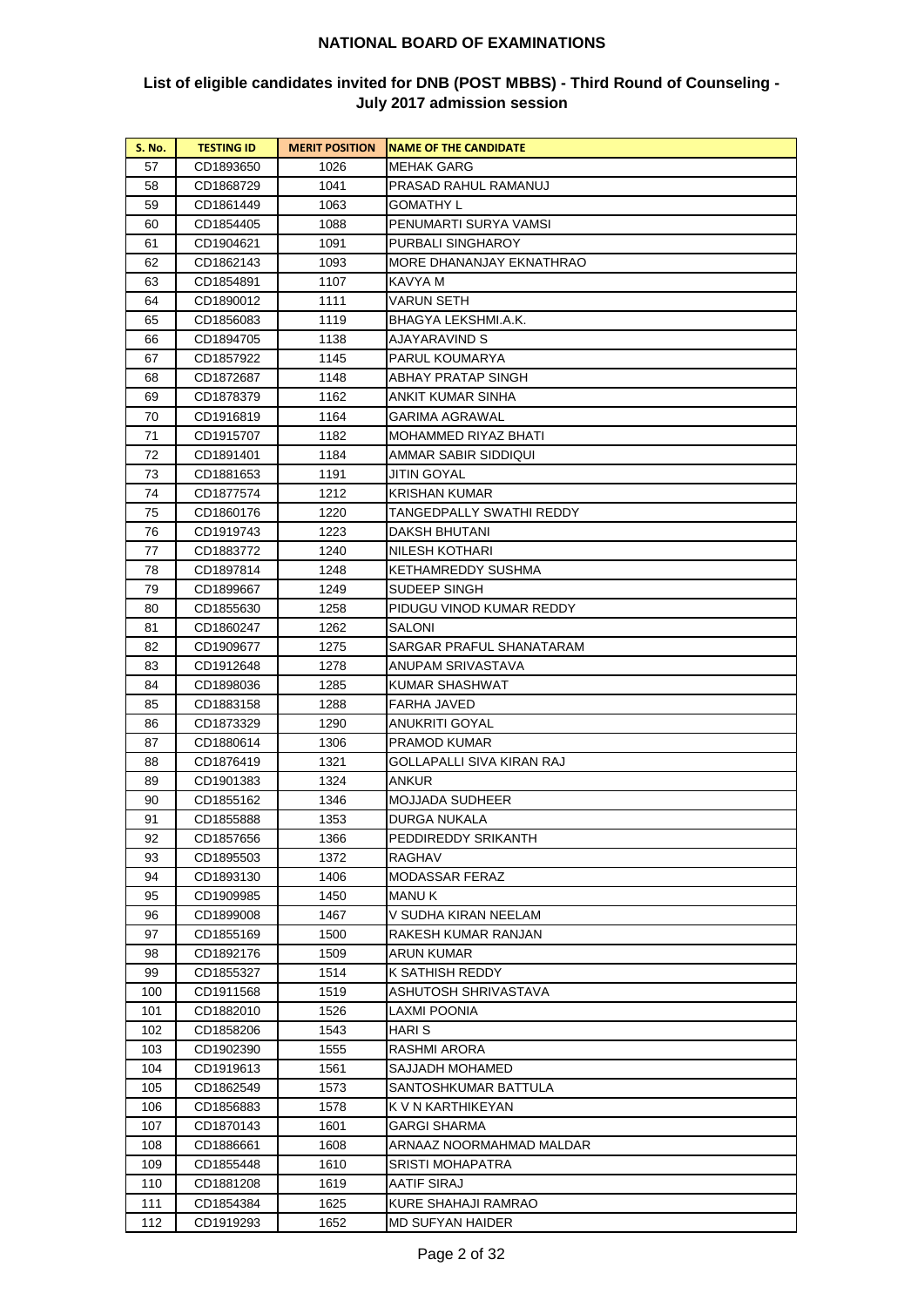| <b>S. No.</b> | <b>TESTING ID</b> | <b>MERIT POSITION</b> | <b>INAME OF THE CANDIDATE</b> |
|---------------|-------------------|-----------------------|-------------------------------|
| 113           | CD1890881         | 1673                  | SANCHAY JAIN                  |
| 114           | CD1892886         | 1710                  | SHASHANK KUMAR                |
| 115           | CD1851848         | 1719                  | AHAMMED THAMEEM M.P           |
| 116           | CD1896277         | 1722                  | VAIBHAV SINGH                 |
| 117           | CD1869378         | 1730                  | ASHA APREM                    |
| 118           | CD1891224         | 1731                  | SURABHI DHAKAREY              |
| 119           | CD1880311         | 1735                  | SAHIL AGARWAL                 |
| 120           | CD1880558         | 1739                  | ABHILASHA SINGH               |
| 121           | CD1852936         | 1753                  | GAIKWAD GIRISH VASANT         |
| 122           | CD1884816         | 1760                  | <b>SHRUTI MAHESHWARI</b>      |
| 123           | CD1873692         | 1761                  | <b>BLESSON THOMAS</b>         |
| 124           | CD1859434         | 1779                  | ANSALNA Y                     |
| 125           | CD1852894         | 1790                  | ALURI SRIKANTH REDDY          |
| 126           | CD1919728         | 1808                  | HIMANI                        |
| 127           | CD1855723         | 1820                  | <b>RITAM KUMARI</b>           |
| 128           | CD1854700         | 1847                  | NARRA SUDHEER KUMAR           |
| 129           | CD1856337         | 1853                  | M. SRINIVASAN GOUNDER         |
| 130           | CD1904481         | 1856                  | KHUSHBOO SONI                 |
| 131           | CD1907756         | 1929                  | JAVAID IQBAL                  |
| 132           | CD1861808         | 1938                  | SAHANA PRIYANKAA S            |
| 133           | CD1870691         | 1956                  | HARLEEN SINGH PABLA           |
| 134           | CD1898672         | 1960                  | SYED MD SHARIQUE              |
| 135           | CD1907832         | 1963                  | SWATI JOSHI                   |
| 136           | CD1883728         | 1976                  | RAJKUMAR SINGH JAT            |
| 137           | CD1906482         | 1984                  | AJA RAM CHOUDHARY             |
| 138           | CD1898149         | 1993                  | <b>KOPAL GUPTA</b>            |
| 139           | CD1910081         | 2022                  | <b>BHRIGUDUTT TIWARI</b>      |
| 140           | CD1894069         | 2031                  | SUDHIR KUMAR YADAV            |
| 141           | CD1859386         | 2044                  | NUSRAT GAFFOOR                |
| 142           | CD1859611         | 2051                  | NITISH KHOSLA                 |
| 143           | CD1872695         | 2053                  | KHUSHBOO AGARWAL              |
| 144           | CD1880894         | 2061                  | RICHA GARG                    |
| 145           | CD1913794         | 2063                  | RAVI SHANKAR NAGAR            |
| 146           | CD1870661         | 2074                  | <b>ASIF EQUBAL</b>            |
| 147           | CD1859794         | 2109                  | BHALERAO VISHWADIP VISHNUDAS  |
| 148           | CD1875078         | 2121                  | MODAK SHASHANK RAJENDRA       |
| 149           | CD1911166         | 2151                  | BIRENDRA KUMAR RAJWADE        |
| 150           | CD1865997         | 2161*                 | SIVARANJANI P                 |
| 151           | CD1859891         | 2161*                 | PARNA ROY                     |
| 152           | CD1899194         | 2167                  | NILANJAN MAJUMDER             |
| 153           | CD1905676         | 2169                  | omvir                         |
| 154           | CD1905638         | 2171                  | NITIN GUPTA                   |
| 155           | CD1868952         | 2179                  | RAKESH KUMAR                  |
| 156           | CD1869679         | 2180                  | <b>BOBADE PAYAL SANTOSH</b>   |
| 157           | CD1901484         | 2181                  | HATZADE NILESHKUMAR ABHIMANYU |
| 158           | CD1856286         | 2191                  | P RAMA KRISHNA REDDY          |
| 159           | CD1906645         | 2200                  | ARUNA YADAV                   |
| 160           | CD1904087         | 2202                  | AJEET KUMAR YADAV             |
| 161           | CD1882123         | 2215                  | VANEET                        |
| 162           | CD1917556         | 2217                  | SHRAVANI V                    |
| 163           | CD1883393         | 2226                  | DISHA GUPTA                   |
| 164           | CD1860966         | 2231                  | KARISHMA YADAV                |
| 165           | CD1853942         | 2252                  | <b>NITISH KUMAR</b>           |
| 166           | CD1869218         | 2266                  | PRASENJIT YADAV               |
| 167           | CD1861666         | 2272                  | MANAV JAIN                    |
| 168           | CD1868488         | 2277                  | PIYUSH KANT SHUKLA            |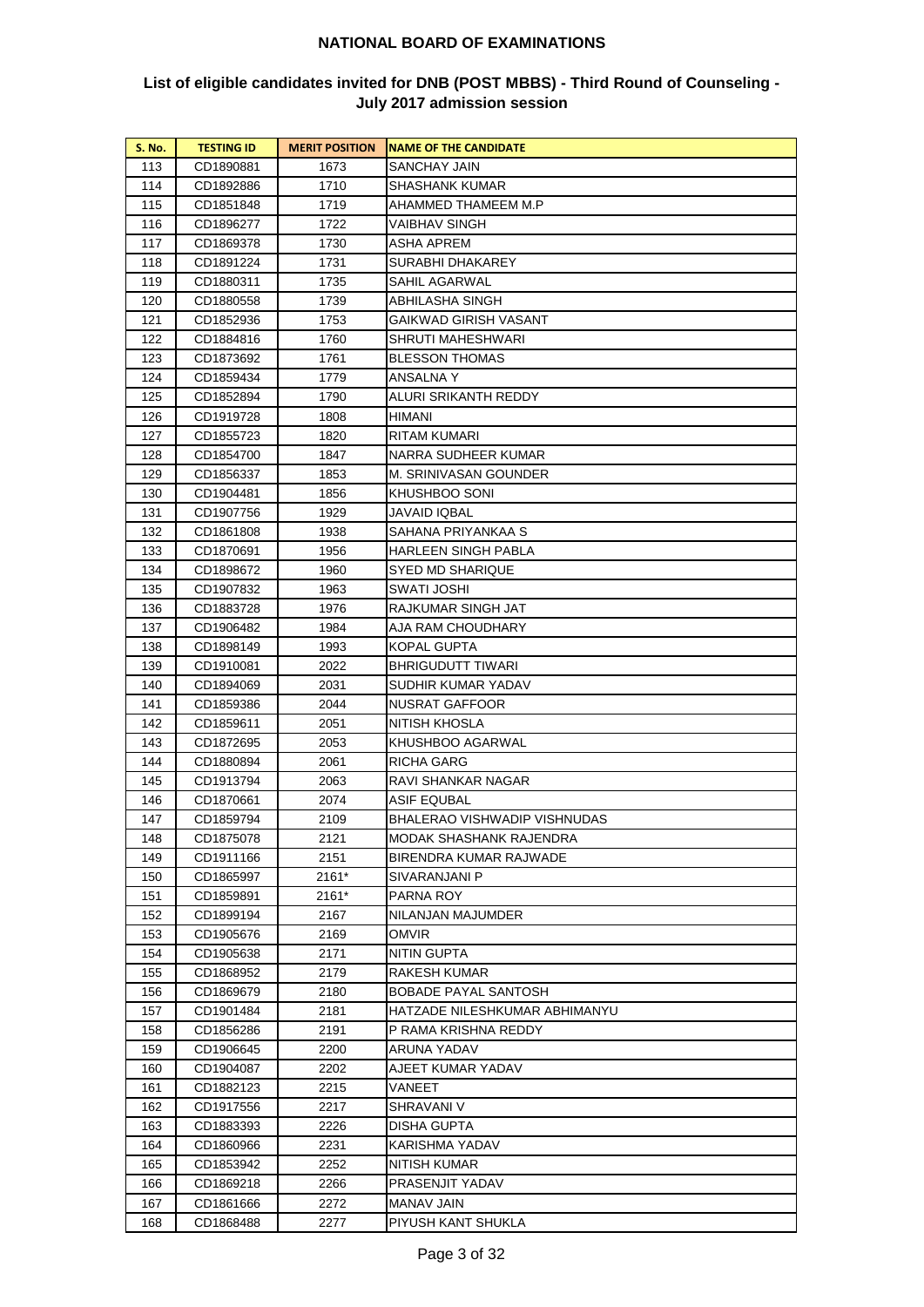| <b>S. No.</b> | <b>TESTING ID</b> | <b>MERIT POSITION</b> | <b>NAME OF THE CANDIDATE</b> |
|---------------|-------------------|-----------------------|------------------------------|
| 169           | CD1907880         | 2278                  | KUNAL KISHORE                |
| 170           | CD1888490         | 2294                  | RISHABH KUMAR KUSHWAHA       |
| 171           | CD1911221         | 2312                  | TSERING LHAMO                |
| 172           | CD1874920         | 2331                  | SHAURYA AGARWAL              |
| 173           | CD1908917         | 2336                  | RAJKUMARI RANWA              |
| 174           | CD1863285         | 2345                  | JAIN SANJAY KUMAR            |
| 175           | CD1866788         | 2419                  | ROHIT PATEL                  |
| 176           | CD1912956         | 2424                  | ASHWANI KUMAR                |
| 177           | CD1900935         | 2427                  | SHASHI SHEKHAR               |
| 178           | CD1875338         | 2446                  | MALVIKA TIWARI               |
| 179           | CD1904430         | 2451                  | CHITRELEKHA KUMARI           |
| 180           | CD1884333         | 2454                  | TOOR RAJAN JASVINDERSINGH    |
| 181           | CD1865675         | 2455                  | SUBODH KUMAR NAYAK           |
| 182           | CD1855230         | 2458                  | BUDDALA SIVA KUMAR           |
| 183           | CD1875342         | 2465                  | ANSHUMAAN AGRAHARI           |
| 184           | CD1899257         | 2472                  | SUCHARITA CHATTERJEE         |
| 185           | CD1866354         | 2496                  | SAARANI GUHA SARKAR          |
| 186           | CD1885344         | 2505                  | VIVEK SHARMA                 |
| 187           | CD1910923         | 2511                  | ASHUTOSH KUMAR               |
| 188           | CD1885837         | 2512                  | JAYA SHARMA                  |
| 189           | CD1855187         | 2519                  | RAJARAJAN V                  |
| 190           | CD1862380         | 2542                  | PRASANTH S                   |
| 191           | CD1869095         | 2543                  | PRIYABRATA MOHANTY           |
| 192           | CD1852617         | 2545                  | VUDATA RAJA SEKHAR           |
| 193           | CD1881817         | 2548                  | PANTHANGI NAGA KARTHEEK      |
| 194           | CD1910980         | 2552                  | KUNWAR RAVIJEET SINGH        |
| 195           | CD1884128         | 2554                  | KUNAL VAIDYA                 |
| 196           | CD1879248         | 2574                  | <b>GOPAL PANDEY</b>          |
| 197           | CD1886057         | 2580                  | SHRESHTHA KAUSHIK            |
| 198           | CD1853946         | 2586                  | SHASHIDHAR REDDY D           |
| 199           | CD1896335         | 2589                  | MD FAHEEM                    |
| 200           | CD1883086         | 2597                  | MOHAMMED AFNAAN              |
| 201           | CD1853779         | 2601                  | BETAMCHERLA ZUBAIRULLAH      |
| 202           | CD1878666         | 2602                  | RAHUL SHARAN                 |
| 203           | CD1868598         | 2606                  | SHASHANK TRIGUNAYAT          |
| 204           | CD1869041         | 2615                  | <b>SUNIT KUMAR</b>           |
| 205           | CD1871773         | 2622                  | MITHILESH KUMAR              |
| 206           | CD1874380         | 2626                  | NIBHA MOHANTY                |
| 207           | CD1862889         | 2628                  | UPENDRA RAI                  |
| 208           | CD1883933         | 2639                  | ATHIRA P A                   |
| 209           | CD1861148         | 2641                  | BARNE SWATI SAMBHAJI         |
| 210           | CD1856232         | 2643                  | SUSHMA VADDIRAJU             |
| 211           | CD1879406         | 2648                  | SHASHI SHEKHAR JAYSWAL       |
| 212           | CD1866705         | 2652                  | SHIKHA JAISWAL               |
| 213           | CD1907016         | 2658                  | KUMAR GAURAV                 |
| 214           | CD1860097         | 2669                  | M VINAY KUMAR                |
| 215           | CD1856766         | 2678                  | KEKAN RAHUL ASHOK            |
| 216           | CD1873696         | 2684                  | VIKRAM SINGH BAJIYA          |
| 217           | CD1884209         | 2692                  | INNANI GOVINDA VILAS         |
| 218           | CD1882262         | 2698                  | SNEHA GUPTA                  |
| 219           | CD1860093         | 2704                  | THEJASWI N                   |
| 220           | CD1904302         | 2721                  | NEERAJ SOMANI                |
| 221           | CD1853873         | 2723                  | P B VISWANATH                |
| 222           | CD1917130         | 2734                  | MOHIT GUPTA                  |
| 223           | CD1865716         | 2749                  | ANUJ YADAV                   |
| 224           | CD1858823         | 2754                  | <b>GANESH R</b>              |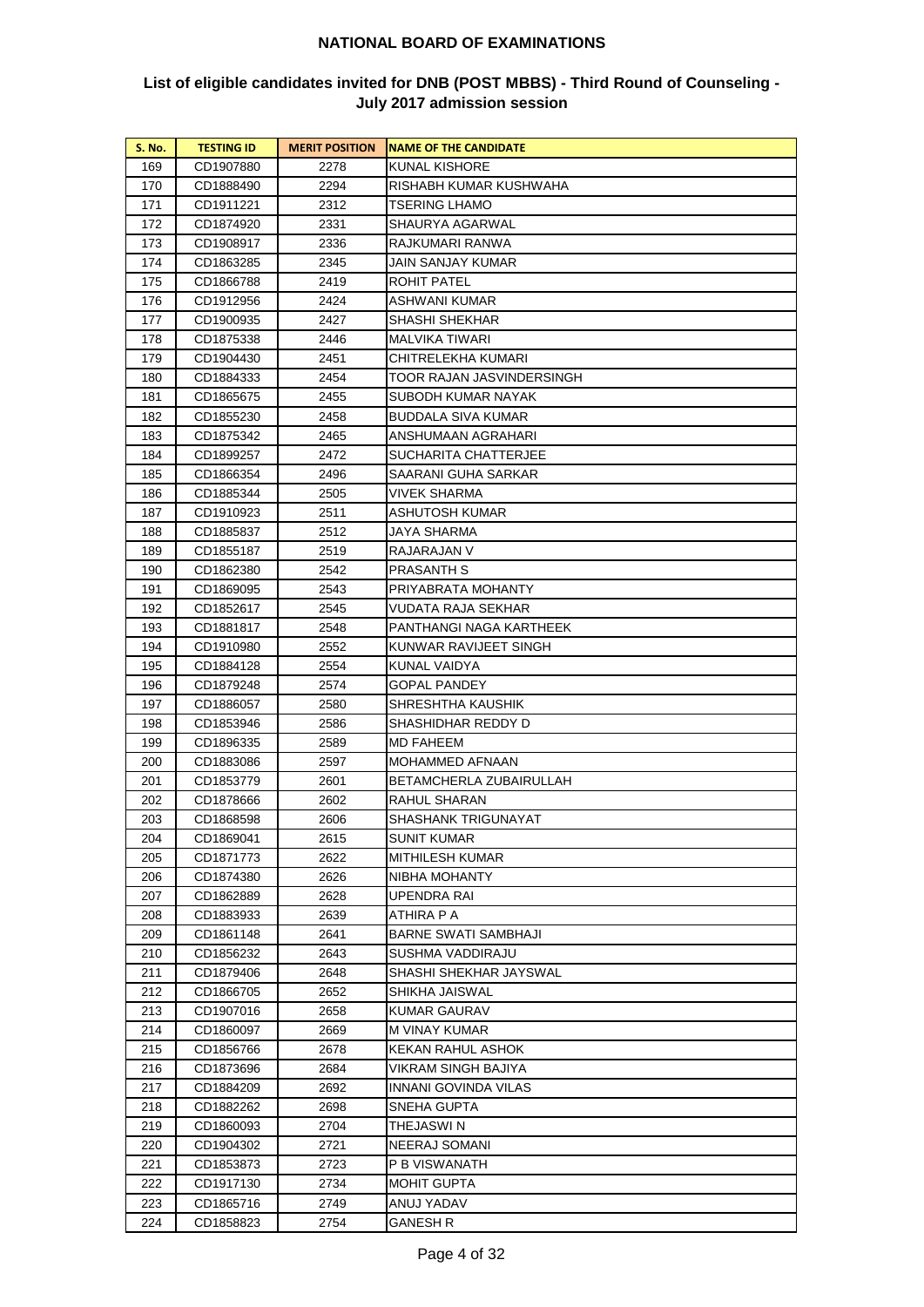| S. No.     | <b>TESTING ID</b> | <b>MERIT POSITION</b> | <b>NAME OF THE CANDIDATE</b>   |
|------------|-------------------|-----------------------|--------------------------------|
| 225        | CD1897590         | 2757                  | CHAHAD DEEPAK KHANDERAO        |
| 226        | CD1903442         | 2770                  | AGRAWAL TANUSHREE VINOD        |
| 227        | CD1917169         | 2785                  | BHIMSAIN GOYAL                 |
| 228        | CD1904037         | 2787                  | ASEEM AGGARWAL                 |
| 229        | CD1894668         | 2810                  | JUMANAVP                       |
| 230        | CD1895663         | 2811                  | <b>ACHAL S GOINDI</b>          |
| 231        | CD1899144         | 2825                  | NARESH KUMAR KHATRI            |
| 232        | CD1853531         | 2838                  | MARIPI GNANI                   |
| 233        | CD1891643         | 2859                  | <b>M.GILBER REGAN</b>          |
| 234        | CD1852865         | 2860                  | POOJA VASHISTHA                |
| 235        | CD1892492         | 2875                  | PALLAVI GOLHANI                |
| 236        | CD1862198         | 2885                  | NAVEEN KUMAR SR                |
| 237        | CD1856461         | 2908                  | ANJANA CHANDRAKAR              |
| 238        | CD1874328         | 2910                  | PATEL KAUSHALKUMAR GOVINDBHAI  |
| 239        | CD1891783         | 2912                  | DESHMUKH SUSHANT SUDHIR        |
| 240        | CD1853114         | 2930                  | D ESHWAR                       |
| 241        | CD1899169         | 2937                  | S.SRILATHA                     |
| 242        | CD1879149         | 2967                  | MHAISANE SAHIL SANJAY          |
| 243        | CD1859525         | 2968                  | ANKIT KUMAR MISHRA             |
| 244        | CD1854857         | 3013                  | AMARNATH P                     |
| 245        | CD1855639         | 3025                  | ASHOK ABRAHAM VARGHESE         |
| 246        | CD1858614         | 3029                  | SARAT CHANDAN T                |
| 247        | CD1915575         | 3041                  | PREM KUMAR                     |
| 248        | CD1895120         | 3053                  | VINAYAKUMAR MAJJAGI            |
| 249        | CD1904952         | 3054                  | DINESH RAJA S R                |
| 250        | CD1858452         | 3055                  | ABHISHEK YADAV                 |
| 251        | CD1906708         | 3056                  | RAHUL GUPTA                    |
| 252        | CD1872720         | 3058                  | VADERA UMANG RAMESHBHAI        |
| 253        | CD1909297         | 3059                  | BABITA KUMARI DROLIA           |
| 254        | CD1881727         | 3083*                 | EKTA TIWARI                    |
| 255        | CD1859227         | 3098                  | VIMAL SONI                     |
| 256        | CD1853128         | 3106                  | SAMAN SYED                     |
| 257        | CD1883983         | 3113                  | YESKE SIDDHANT SURESH          |
| 258        | CD1905050         | 3120                  | SURUCHI KUMARI                 |
| 259        | CD1877386         | 3146                  | GAURAV GARG                    |
| 260        | CD1866987         | 3147                  | SOURABH RASTOGI                |
| 261        | CD1903409         | 3151                  | ASHOK KUMAR GUPTA              |
| 262        | CD1857216         | 3161                  | AUYISETTY ABHINAYA             |
| 263        | CD1880939         | 3163                  | BINGUMALLA NAGA VENKATA PAVANI |
| 264        | CD1898330         | 3177                  | BASANT KUMAR RAWANI            |
| 265        | CD1857566         | 3184                  | KONDURU GOWRI                  |
| 266        | CD1867270         | 3188                  | SURESH M N                     |
| 267        | CD1859040         | 3199                  | DHIRENDRA KUMAR                |
| 268        | CD1881059         | 3205                  | ARUN KUMAR SINGH               |
| 269        | CD1904669         | 3225                  | VIKASH KUMAR SHARMA            |
| 270        | CD1880845         |                       | SHINGALA BANSI RAJESH          |
| 271        | CD1898376         | 3241<br>3243          | KANCHAN SHARMA                 |
|            | CD1914460         |                       | ARCHIT SINGH                   |
| 272<br>273 | CD1870652         | 3245<br>3248          | ACHAREKAR MAHENDRA MOHAN       |
| 274        | CD1875716         | 3249                  | BALASUBRAMANIAN B              |
| 275        | CD1859532         | 3250                  | SACHIN NATH V                  |
|            |                   |                       |                                |
| 276        | CD1905243         | 3265                  | AMIT BATRA                     |
| 277        | CD1868260         | 3271                  | ANIKET JAISWAL                 |
| 278        | CD1894329         | 3273                  | NISHANT SAGAR                  |
| 279        | CD1868573         | 3283                  | MAHESH KUMAR SINGH             |
| 280        | CD1857642         | 3286                  | SHAH JAINAM DHANENDRAKUMAR     |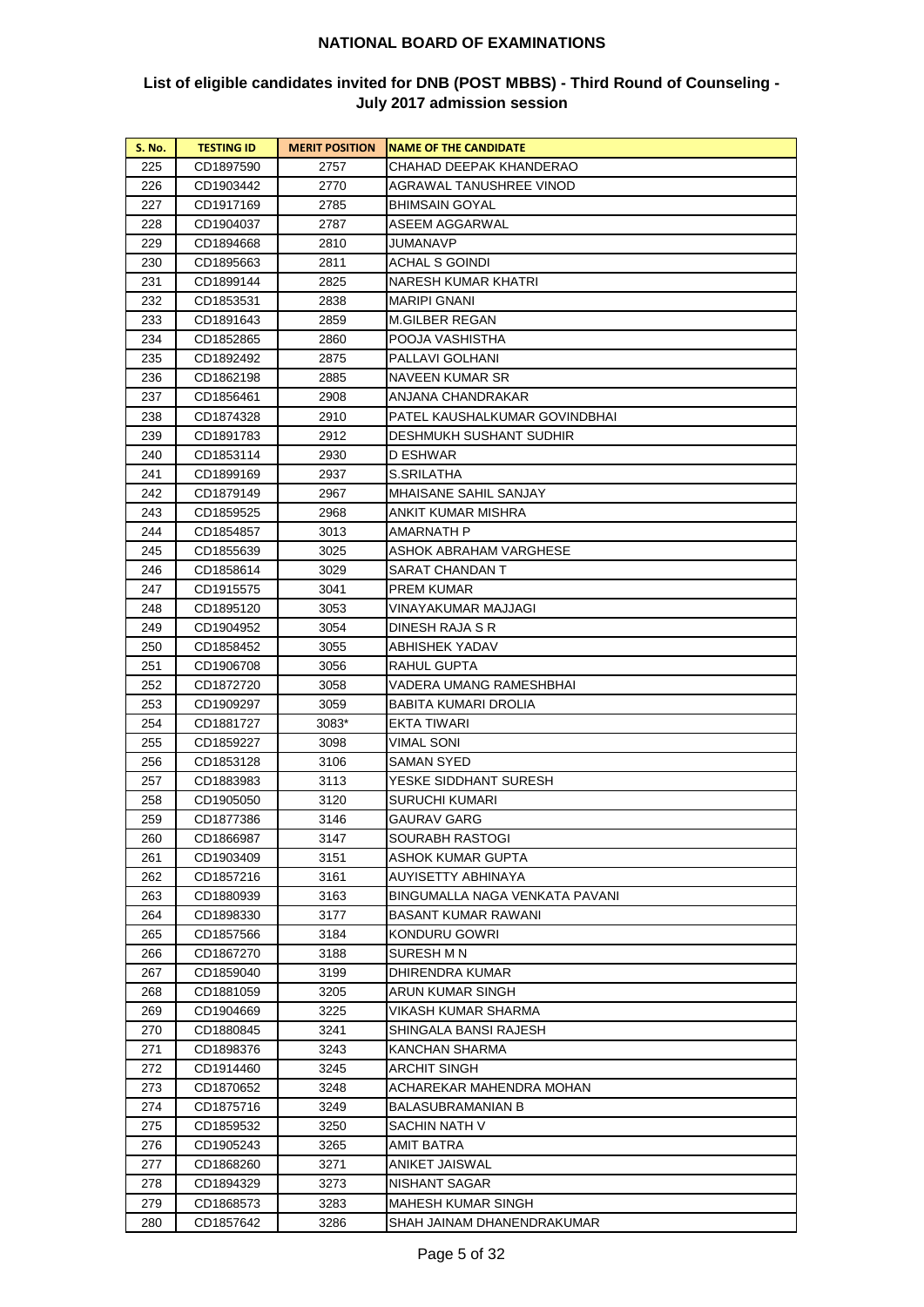| <b>S. No.</b> | <b>TESTING ID</b> | <b>MERIT POSITION</b> | <b>NAME OF THE CANDIDATE</b> |
|---------------|-------------------|-----------------------|------------------------------|
| 281           | CD1877151         | 3332                  | KOMAL B SINGH                |
| 282           | CD1856017         | 3337                  | PATIL AMAR BHAGWAN           |
| 283           | CD1870585         | 3347                  | JOSHI AKSHAY VIJAY           |
| 284           | CD1909700         | 3349                  | JANNATHUL BASHEERA           |
| 285           | CD1887696         | 3357                  | MAYANK GULVE                 |
| 286           | CD1911047         | 3362                  | MOHAMMAD ANSARUDDIN ZISHAN   |
| 287           | CD1898650         | 3364                  | B ISHRAT JAHAN               |
| 288           | CD1889878         | 3375                  | PRABHAT RANJAN               |
| 289           | CD1866931         | 3379                  | BHATT ASHISHKUMAR DHARMRAJ   |
| 290           | CD1912783         | 3380                  | ARIVARASAN B                 |
| 291           | CD1851679         | 3381                  | MUDITA BHARGAVA              |
| 292           | CD1864709         | 3386                  | <b>BHANU MITTAL</b>          |
| 293           | CD1867425         | 3389                  | K PRAVEEN KUMAR              |
| 294           | CD1854169         | 3396                  | TIRUPATI VENKATA SAI VAIBHAV |
| 295           | CD1866864         | 3399                  | G DEEPTHI                    |
| 296           | CD1855021         | 3411                  | KUMAR ASHIMA LALIT           |
| 297           | CD1892057         | 3420                  | AMANKAR NAGESH GAJANANRAO    |
| 298           | CD1864509         | 3426                  | PREETI KUMARI                |
| 299           | CD1881645         | 3430                  | ANKIT GOEL                   |
| 300           | CD1896204         | 3435                  | S.HARINISRI                  |
| 301           | CD1874032         | 3439                  | MADHU PRIYA                  |
| 302           | CD1869484         | 3455                  | ARJUN PREM GUPTA             |
| 303           | CD1857207         | 3464                  | PUDARI SAIKRISHNA            |
| 304           | CD1895811         | 3465                  | RAKESH RANJAN                |
| 305           | CD1867538         | 3468                  | BHOGE PUNAM BHOJARAJ         |
| 306           | CD1896753         | 3471                  | TANNA JINAL SUBHASH          |
| 307           | CD1868534         | 3472                  | SUSHANT BABBAR               |
| 308           | CD1867329         | 3478                  | RESHAM SINGH                 |
| 309           | CD1869351         | 3484                  | CHATE SUNIL BHIVAJI          |
| 310           | CD1865101         | 3495                  | VISHWANATH MATUR             |
| 311           | CD1864085         | 3510                  | PATEL DEVANSHKUMAR RAMANLAL  |
| 312           | CD1907911         | 3536                  | MANE SMITA ULHAS             |
| 313           | CD1865593         | 3548                  | THIRUMURU DHORABABU          |
| 314           | CD1914482         | 3559                  | RAUTESH KUMAR SHARMA         |
| 315           | CD1880937         | 3567                  | KHEDKAR CHETAN RAJENDRA      |
| 316           | CD1874376         | 3569                  | PRIYANK GOYAL                |
| 317           | CD1886993         | 3571                  | DIVYANEE GULATI              |
| 318           | CD1904714         | 3580                  | SIDDHARTHA KAUSHIK           |
| 319           | CD1904949         | 3583                  | ESWARA SREEPRADEEP TEJA      |
| 320           | CD1884164         | 3586                  | ANWESHA SAHA                 |
| 321           | CD1902132         | 3595                  | ROHAN KUMAR SINGH            |
| 322           | CD1874051         | 3612                  | ANKIT AGARWAL                |
| 323           | CD1860546         | 3617                  | SHAGUFA JAMAL                |
| 324           | CD1890702         | 3642                  | SHIV KUMAR SHARMA            |
| 325           | CD1874284         | 3647                  | V R PARVATHY                 |
| 326           | CD1856014         | 3657                  | MOHAMED MUSTHAFA             |
| 327           | CD1886232         | 3663                  | JIGYASA SRIVASTAVA           |
| 328           | CD1860011         | 3665                  | DIVYANSH YADAV               |
| 329           | CD1875149         | 3667                  | NIDHI SACHAN                 |
| 330           | CD1853277         | 3668                  | HRIDAYA N H                  |
| 331           | CD1883701         | 3680                  | <b>BALAJI PALLAPOTU</b>      |
| 332           | CD1858920         | 3693                  | MODI ASHWINI JITENDRABHAI    |
| 333           | CD1874924         | 3709                  | ANKUR PODDAR                 |
| 334           | CD1864925         | 3714                  | SHETTY AKSHATA BHASKAR       |
| 335           | CD1872698         | 3731                  | REPAL GAJANAN ADINATH        |
| 336           | CD1914327         | 3733                  | KARTIKAY TYAGI               |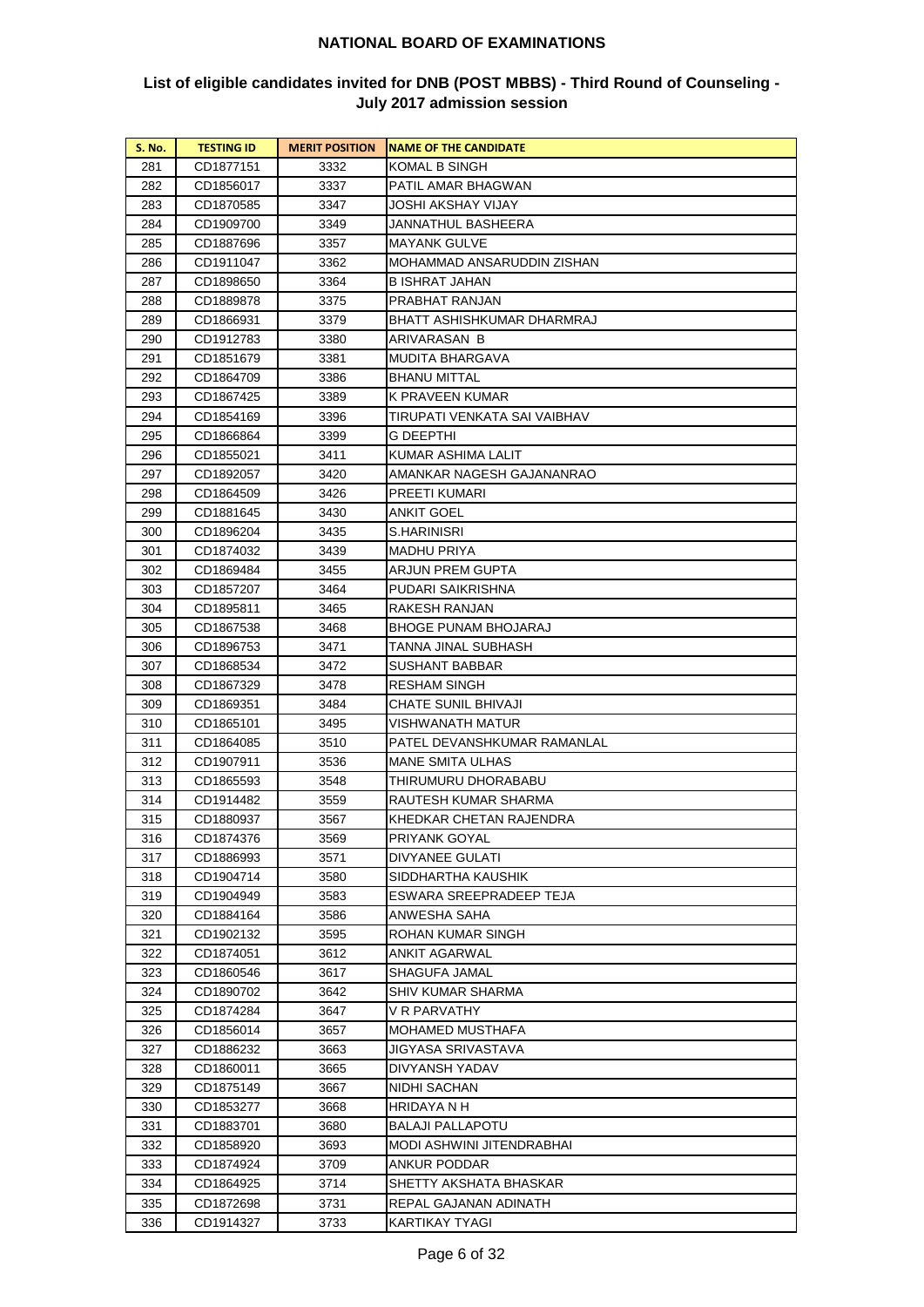| <b>S. No.</b> | <b>TESTING ID</b> | <b>MERIT POSITION</b> | <b>NAME OF THE CANDIDATE</b>  |
|---------------|-------------------|-----------------------|-------------------------------|
| 337           | CD1878555         | 3737                  | MIRZA SARWAR BAIG             |
| 338           | CD1872125         | 3749                  | SAKSHI GAUR                   |
| 339           | CD1893195         | 3761                  | PATIL TUSHAR RAMRAO           |
| 340           | CD1905445         | 3764                  | <b>VIVEK SAINI</b>            |
| 341           | CD1864655         | 3768                  | PULKIT GULATI                 |
| 342           | CD1865673         | 3776                  | ABHINAV MEHROTRA              |
| 343           | CD1853834         | 3782                  | R VENKATASUBBAIAH             |
| 344           | CD1860963         | 3783                  | RAJENDAR REDDY B              |
| 345           | CD1861111         | 3788                  | SHREYA TYAGI                  |
| 346           | CD1856181         | 3818                  | SUTARIYA NITINKUMAR MANJIBHAI |
| 347           | CD1888856         | 3830                  | PHUSE DNYANESHWAR HIRALAL     |
| 348           | CD1856610         | 3857                  | SUKKAIPALLI NAREN             |
| 349           | CD1854472         | 3859                  | ASHUTOSH KUMAR SHUKLA         |
| 350           | CD1862422         | 3871                  | ANKITA BAJPAI                 |
| 351           | CD1858988         | 3881                  | GYAJANGI SANTHOSH             |
| 352           | CD1878141         | 3883                  | ITI SINGH PARMAR              |
| 353           | CD1888957         | 3886                  | SHABANA ASMIN                 |
| 354           | CD1866791         | 3888                  | ANURAG SHUKLA                 |
| 355           | CD1860733         | 3903                  | RASHIKA P                     |
| 356           | CD1890909         | 3909                  | ASHA                          |
| 357           | CD1870791         | 3913                  | JAGRATI PATHAK                |
| 358           | CD1860824         | 3932                  | DEBATRI NANDI                 |
| 359           | CD1876473         | 3943                  | ISHAN BUDHIRAJA               |
| 360           | CD1858653         | 3947                  | PANKAJ KUMAR ADHYAPAK         |
| 361           | CD1869692         | 3951                  | NIDHI VARDHAN                 |
| 362           | CD1872941         | 3952                  | PAKALA MAMATHA                |
| 363           | CD1857278         | 3955                  | <b>BIPIN AGRAWAL</b>          |
| 364           | CD1861239         | 3980                  | MUNDE ARJUN GANPAT            |
| 365           | CD1895497         | 4001                  | MANISH KAMRA                  |
| 366           | CD1857669         | 4002                  | DIVYA MANDA                   |
| 367           | CD1894446         | 4009                  | RASHMI SHANKARRAO JAWANJAL    |
| 368           | CD1858375         | 4014                  | TADKAPALLY KISHAN             |
| 369           | CD1875893         | 4016                  | SHELZA SACHDEVA               |
| 370           | CD1910416         | 4020                  | ASHOK KUMAR SAINI             |
| 371           | CD1876729         | 4030                  | RISHABH GUPTA                 |
| 372           | CD1879492         | 4044                  | MANJE GOWDA B L               |
| 373           | CD1862588         | 4053                  | RAVINDER MALWAL               |
| 374           | CD1905093         | 4055                  | HIMANSHU                      |
| 375           | CD1874586         | 4077                  | SAMBHAV SHARMA                |
| 376           | CD1870236         | 4082                  | VANDANA YADAV                 |
| 377           | CD1860502         | 4110                  | CHERUKU SOWMYA                |
| 378           | CD1881963         | 4134                  | NEETI NAGAR                   |
| 379           | CD1880742         | 4136                  | RAHUL DHAWAN                  |
| 380           | CD1893376         | 4138                  | DHARMENDRA KUMAR SAHU         |
| 381           | CD1888081         | 4148                  | SWATI PALIWAL                 |
| 382           | CD1916915         | 4150                  | POONAM RAWAT                  |
| 383           | CD1876122         | 4153                  | YOMA BHARATBHAI PUROHIT       |
| 384           | CD1884179         | 4157                  | VISHWAKARMA ANILKUMAR NANDLAL |
| 385           | CD1892267         | 4170                  | TANVI GOEL                    |
| 386           | CD1883316         | 4176                  | SHIPRA SINGH                  |
| 387           | CD1915204         | 4180                  | N SANTOSH KUMAR               |
| 388           | CD1895282         | 4186                  | DEBASHIS NAYAK                |
| 389           | CD1897463         | 4209                  | ASHOKRAJ                      |
| 390           | CD1857419         | 4217                  | MAMTA KUMARI                  |
| 391           | CD1859369         | 4219                  | KUDTARKAR SAMIKSHA MUKUND     |
| 392           | CD1871771         | 4233                  | SARITA                        |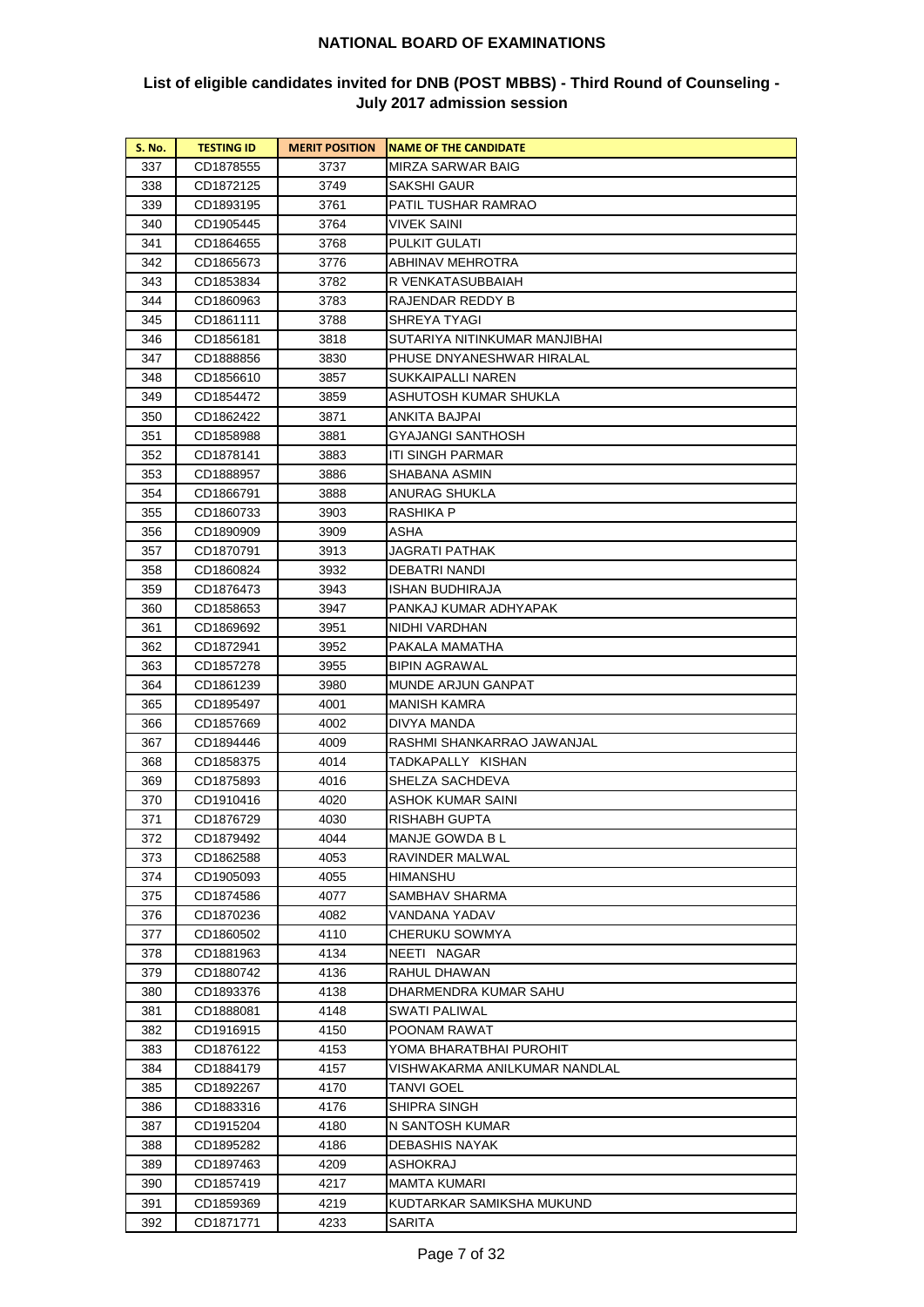| <b>S. No.</b> | <b>TESTING ID</b> | <b>MERIT POSITION</b> | <b>NAME OF THE CANDIDATE</b> |
|---------------|-------------------|-----------------------|------------------------------|
| 393           | CD1898035         | 4237                  | DR. UMESH KUMAR BAGHEL       |
| 394           | CD1872455         | 4243                  | MOHATA NEHAL NARESHKUMAR     |
| 395           | CD1875600         | 4250                  | ANKITA SINGH TOMER           |
| 396           | CD1868750         | 4262                  | DISHU SETIA                  |
| 397           | CD1898367         | 4276                  | ANAND                        |
| 398           | CD1854730         | 4278                  | MODALAVALASA SUDHEER KUMAR   |
| 399           | CD1894931         | 4280                  | MITHUN MATHEW THOMAS         |
| 400           | CD1867006         | 4285                  | BHUMIKA ARORA                |
| 401           | CD1856881         | 4291                  | <b>DIPANJAN ROY</b>          |
| 402           | CD1868172         | 4297                  | KANCHITA PANDEY              |
| 403           | CD1899139         | 4300                  | ANUSHA YADAV                 |
| 404           | CD1870203         | 4302                  | PREETI                       |
| 405           | CD1895060         | 4304                  | IVANSHI ANIL GONDALIA        |
| 406           | CD1893621         | 4312                  | CHAITHANYA C                 |
| 407           | CD1872117         | 4322                  | NEHA PARASHAR                |
| 408           | CD1900876         | 4325                  | PRASHANT KUMAR SHAHI         |
| 409           | CD1872268         | 4331                  | DEVESH SHUKLA                |
| 410           | CD1908102         | 4351                  | VARUN KUMAR SINHA            |
| 411           | CD1885505         | 4356                  | PRATIBHA VASHISTH            |
| 412           | CD1870665         | 4361                  | NIKHIL SHARMA                |
| 413           | CD1858750         | 4384                  | MITALI LANJEWAR              |
| 414           | CD1890174         | 4391                  | GARIMA SINGH RAWAT           |
| 415           | CD1853868         | 4402                  | KALIVEMULA RUPA BHARGAVI     |
| 416           | CD1855438         | 4431                  | ADIGOPPLA AVINASH            |
| 417           | CD1888783         | 4453                  | SUBHADEEP BASU               |
| 418           | CD1870477         | 4455                  | ARSHI TANDON                 |
| 419           | CD1892718         | 4457                  | RENU CHOUDHARY               |
| 420           | CD1879529         | 4468                  | MAHANTESH GIDAVEER           |
| 421           | CD1867572         | 4472                  | BUDDE PAREEKSHITH KUMAR      |
| 422           | CD1894182         | 4486                  | BHARTENDU DAVE               |
| 423           | CD1871283         | 4488                  | MOGILICHARLA NARESH          |
| 424           | CD1860028         | 4498                  | VENKATESAN N                 |
| 425           | CD1857596         | 4500                  | N SANTHOSH KUMAR             |
| 426           | CD1870177         | 4517                  | ALI KAIF DANI                |
| 427           | CD1879796         | 4524                  | BRIJ KISHORE SAINI           |
| 428           | CD1871457         | 4525                  | RAJKHKUMAR KALLESHWAR KHAMBE |
| 429           | CD1880384         | 4533                  | NIMI THINGUJAM               |
| 430           | CD1906969         | 4536                  | ROOHITH MEHDI                |
| 431           | CD1897816         | 4545                  | SWAPNIL YADAV                |
| 432           | CD1885183         | 4549                  | RAHUL JAISWAL                |
| 433           | CD1875890         | 4550                  | RASHMIREKHA BEHERA           |
| 434           | CD1882352         | 4551                  | MOHIT KALANGI VENKATA NAGA   |
| 435           | CD1870689         | 4556                  | ASHWINI R                    |
| 436           | CD1853269         | 4562                  | DEEPANSHU CHAWLA             |
| 437           | CD1878058         | 4570                  | DEVANSH BAJAJ                |
| 438           | CD1867781         | 4576                  | RAYUDU LAKSHMI KRANTHI       |
| 439           | CD1907243         | 4580                  | CHAKRAWARTI KUMAR SINGH      |
| 440           | CD1856431         | 4598                  | JADHAV DNYANESHWAR MOTILAL   |
| 441           | CD1862452         | 4600                  | SHIVA KUMAR BELIDE           |
| 442           | CD1876918         | 4611                  | TALLA SRAVANTHI              |
| 443           | CD1852779         | 4627                  | AKURATI JAI PRAVEEN          |
| 444           | CD1882604         | 4629                  | NASREEN EK                   |
| 445           | CD1853976         | 4632                  | SINGH SAURABH KAMLESH        |
| 446           | CD1855197         | 4640                  | NUKA SREEKANTH REDDY         |
| 447           | CD1900857         | 4643                  | DHEMBARE ANGAD BABUAO        |
| 448           | CD1852817         | 4650                  | SOURABH S R DESHPANDE        |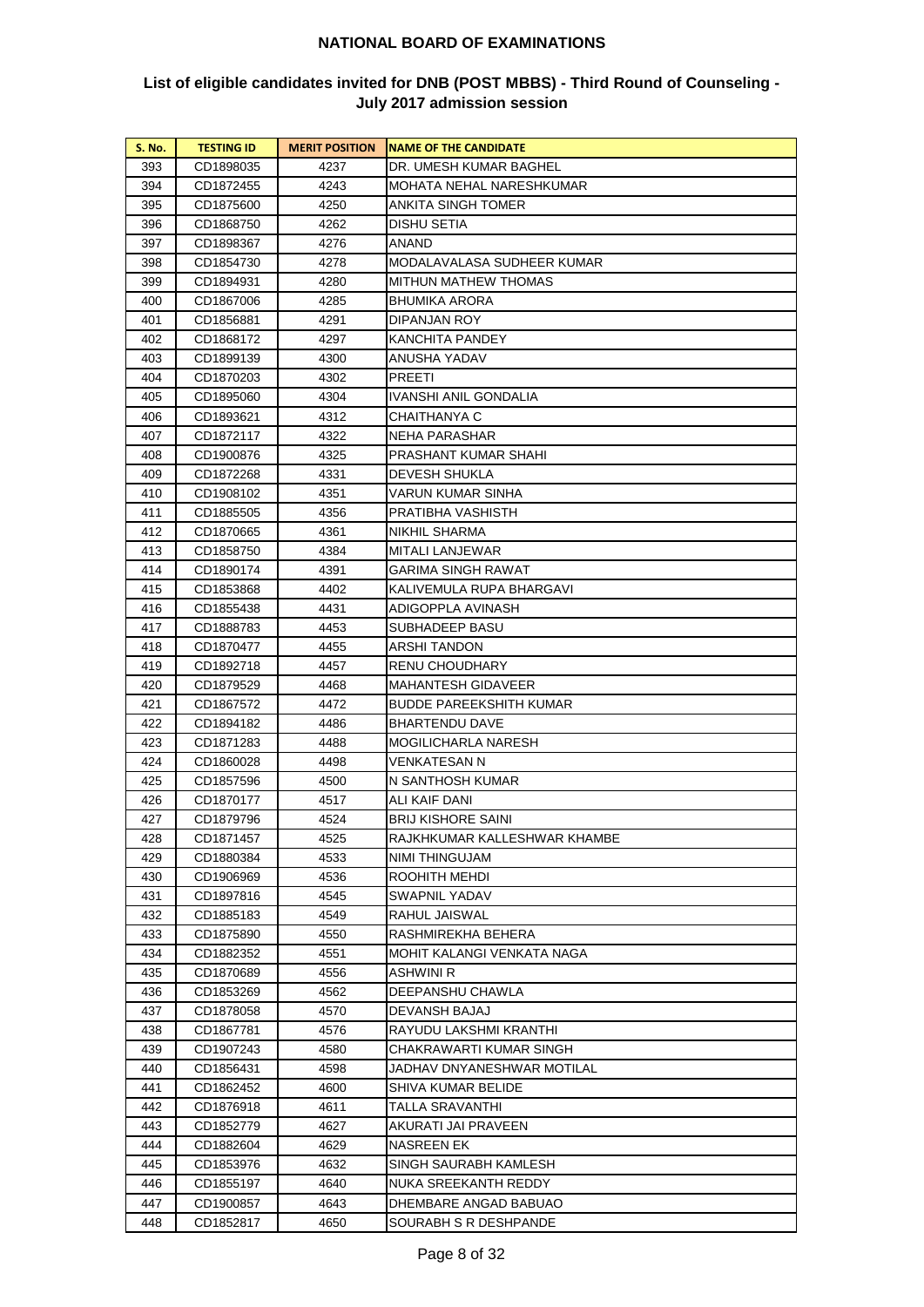| <b>S. No.</b> | <b>TESTING ID</b>      | <b>MERIT POSITION</b> | <b>NAME OF THE CANDIDATE</b>           |
|---------------|------------------------|-----------------------|----------------------------------------|
| 449           | CD1867161              | 4660                  | VISHAL VINOD                           |
| 450           | CD1884774              | 4686                  | JASMAAN SINGH                          |
| 451           | CD1881224              | 4717                  | VIDYADHAR CHAUHAN                      |
| 452           | CD1858512              | 4723                  | MUKKU N V SATYANARAYANA                |
| 453           | CD1864422              | 4767                  | GARVIT MUNDRA                          |
| 454           | CD1891206              | 4771                  | JAYABHARATHI R                         |
| 455           | CD1865006              | 4774                  | ROCHAN MANGLA                          |
| 456           | CD1900489              | 4784                  | PRATIK KUMAR AGRAWAL                   |
| 457           | CD1859161              | 4785                  | SUPRIYA KAPOOR                         |
| 458           | CD1869836              | 4791                  | SHAILJA AGRAWAL                        |
| 459           | CD1866280              | 4795                  | PRATHIKSHA B.RAO                       |
| 460           | CD1881342              | 4810                  | SUPRIYA KHARE                          |
| 461           | CD1862694              | 4815                  | VAISHALI                               |
| 462           | CD1890640              | 4833                  | KAMAL BHARDWAJ                         |
| 463           | CD1886196              | 4834                  | SHIKHA UPPAL                           |
| 464           | CD1905754              | 4836                  | SAILEN MAHANTY                         |
| 465           | CD1896259              | 4845                  | MOHIT KUMAR GUPTA                      |
| 466           | CD1862243              | 4850                  | KENKARE PRABHA GANAPATI                |
| 467           | CD1877635              | 4858                  | NEHA KALWADIA                          |
| 468           | CD1900252              | 4869                  | NOOPUR SHARMA                          |
| 469           | CD1883795              | 4900                  | NEETIKA CHOUDHARY                      |
| 470           | CD1869417              | 4919                  | <b>RESHAM KULDEEP</b>                  |
| 471           | CD1899568              | 4925                  | VIVEK PRAKASH                          |
| 472           | CD1899646              | 4926                  | NAVNEET GUPTA                          |
| 473           | CD1862231              | 4941                  | SANDEEP KUMAR PANDA                    |
| 474           | CD1880137              | 4942                  | ROHIT KUMAR CHAINI                     |
| 475           | CD1880062              | 4944                  | KHUSHABOO                              |
| 476           | CD1901708              | 4954                  | PARMAR SHIV KRISHAN                    |
| 477           | CD1890070              | 4963                  | SONA MARIA BABY                        |
| 478           | CD1872727              | 4967                  | KEERTHIKA.B                            |
| 479           | CD1888595              | 4972                  | <b>BHAGWAN SINGH</b>                   |
| 480           | CD1863113              | 4973                  | PATEL SAUMIL MUKESHKUMAR               |
| 481           | CD1895246              | 4992                  | PALAK DEWAN<br>SUSHAMA YADAV           |
| 482           | CD1888030              | 4998                  |                                        |
| 483<br>484    | CD1868080              | 5002<br>5004          | DR SHREYAS SAMAGA<br><b>NEHA SINHA</b> |
|               | CD1873421              |                       | PARUL PRABHA DHAMOR                    |
| 485<br>486    | CD1866867<br>CD1888298 | 5007                  | KM NIMISHA DWIVEDI                     |
| 487           | CD1883873              | 5010<br>5017          | AASHNA RAO                             |
| 488           | CD1895783              | 5020                  | SAURABH TUTEJA                         |
| 489           | CD1877774              | 5050                  | GODHANI BHAVESH NARASHIBHAI            |
| 490           | CD1882590              | 5051                  | SONAKSHI SEHRAWAT                      |
| 491           | CD1874956              | 5058                  | LAKKAM SRINATH                         |
| 492           | CD1854728              | 5060                  | JAIN YASH AZAD                         |
| 493           | CD1852142              | 5086                  | NAGA LALITHA KOKA                      |
| 494           | CD1873274              | 5087                  | BENAZIR ANSARI                         |
| 495           | CD1887045              | 5104                  | DIVYA GOYAL                            |
| 496           | CD1858348              | 5108                  | CHRISTY G KULATHINAL                   |
| 497           | CD1852551              | 5113                  | KATLA VISHNU CHANDRIKA                 |
| 498           | CD1871723              | 5115                  | DUBBA VENKAT REDDY                     |
| 499           | CD1892972              | 5124                  | PRIYANKA CHATURVEDI                    |
| 500           | CD1851071              | 5131                  | BEULAH ELIZABETH KOSHY                 |
| 501           | CD1868930              | 5146                  | KASIREDDY NAGAHEMANTH REDDY            |
| 502           | CD1870655              | 5158                  | ABHISHEK KUMAR                         |
| 503           | CD1876038              | 5159                  | SARAH SHAJI                            |
| 504           | CD1880113              | 5168                  | ARSHI ANDLIB                           |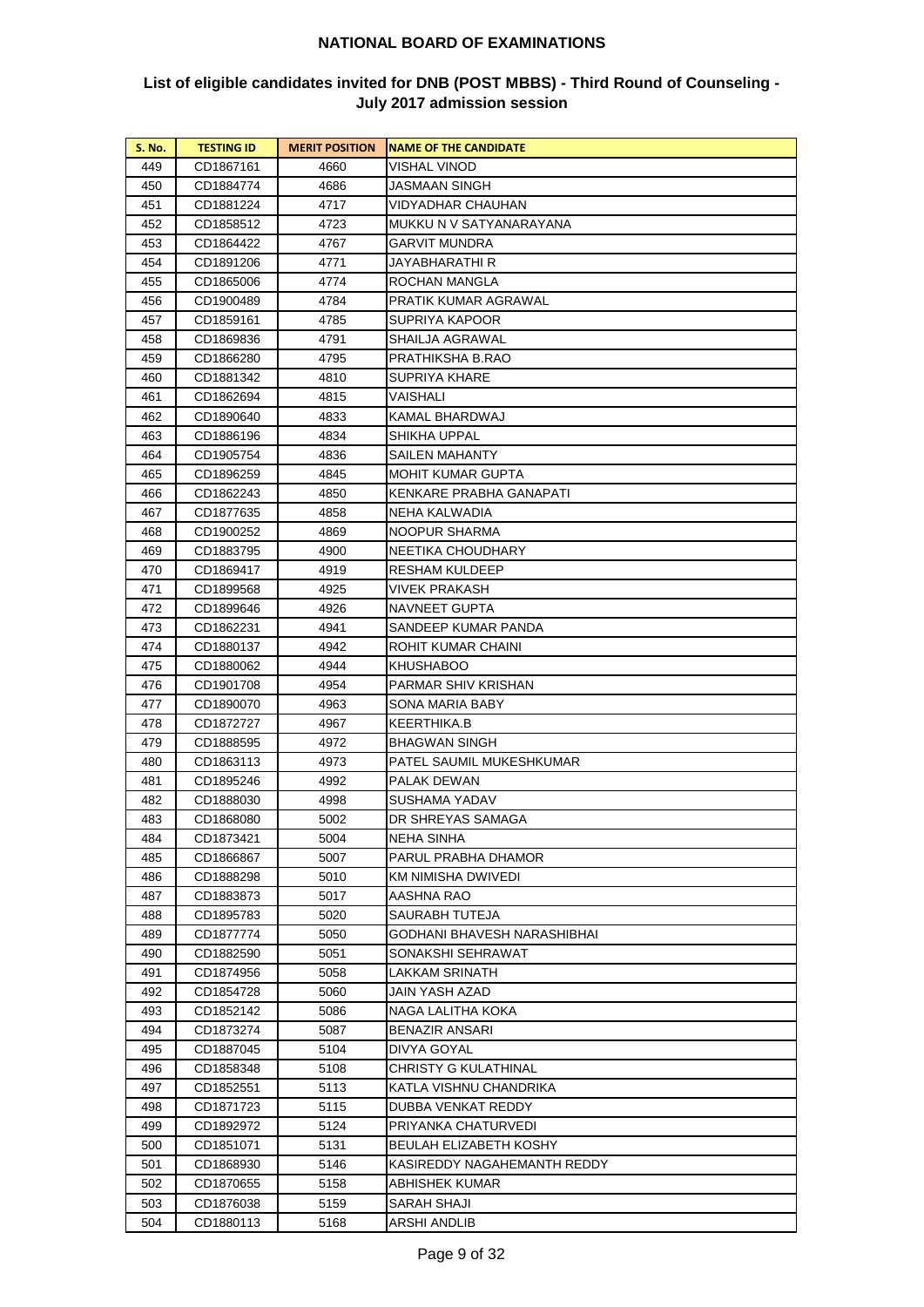| 505<br>CD1871614<br>5170<br><b>ROOPA</b><br>506<br>5173<br>CD1874369<br>SHASHI CHANDRA BHURER |  |
|-----------------------------------------------------------------------------------------------|--|
|                                                                                               |  |
|                                                                                               |  |
| 507<br>CD1888215<br>5174<br>HARSHA HARI                                                       |  |
| WANGE RUSHIKESH UMAKANT<br>508<br>CD1899422<br>5187                                           |  |
| 509<br>CD1858834<br>5188<br>PAWAN SHARMA                                                      |  |
| 510<br>CD1853709<br>5194<br>PRIYANKA PANDAY                                                   |  |
| 511<br>CD1915999<br>5197<br>BANDARI BALAKRISHNA                                               |  |
| 512<br>CD1882341<br>5198<br>SHAGUFTA SIDDIQUI                                                 |  |
| RAJESH KHANDELWAL<br>513<br>CD1896858<br>5200                                                 |  |
| 5204<br>PALADI VISHALI<br>514<br>CD1856358                                                    |  |
| <b>LALIT CHAUDHARY</b><br>515<br>CD1885109<br>5208                                            |  |
| MODI KASHYAP PRAKASHCHANDRA<br>516<br>CD1896001<br>5209                                       |  |
| 517<br>CD1872959<br>5214<br>KUSUM GUPTA                                                       |  |
| 518<br>CD1862255<br>5222<br>DEEPA JANGHEL                                                     |  |
| 519<br>5230<br>ARUDDHA SARKAR<br>CD1866480                                                    |  |
| 520<br>5240<br>TARANG CHAUHAN<br>CD1918663                                                    |  |
| 521<br>CD1870810<br>GODBOLE RUCHA ARVIND<br>5243                                              |  |
| ROOPPREET KAUR GILL<br>522<br>CD1905238<br>5249                                               |  |
| LOHE GEETA SUBHASH<br>523<br>CD1907702<br>5266                                                |  |
| 524<br>CD1857579<br>5276<br>JAGANNATH SAHOO                                                   |  |
| 525<br>CD1911632<br>5288<br>CHERIPALLY RAJASHEKAR                                             |  |
| 526<br>CD1859809<br>5298<br>MANOJPRABHAKAR S                                                  |  |
| 527<br>CD1861280<br>5304<br>SRI NAGA MAITHRY GUDALA                                           |  |
| 528<br>CD1865570<br>5321<br>D MOHAMMAD SHAREEF                                                |  |
| 529<br>CD1882253<br>5326<br>BHUMIKA GOYAL                                                     |  |
| VIVEK SINGH RAGHUWANSHI<br>530<br>CD1867743<br>5328                                           |  |
| 5331<br>RODI MUKESH DHARMRAJ<br>531<br>CD1879175                                              |  |
| KUMAR GYANAM<br>532<br>CD1898419<br>5338                                                      |  |
| 533<br>5348<br>BINDU<br>CD1906644                                                             |  |
| 534<br>CD1890431<br>5355<br>DEEPAK KUMAR SINHA                                                |  |
| 535<br>5364<br>RAJESH KUMAR KUMAWAT<br>CD1903180                                              |  |
| 536<br>5388<br>UNDAMATLA KRISHNA TEJA<br>CD1861257                                            |  |
| 537<br>5391<br>SHAKHER SINGH<br>CD1863467                                                     |  |
| 538<br>CD1870670<br>5399<br>KARING DEEPTHI                                                    |  |
| 539<br>5404<br>TEJASWINI M<br>CD1907673                                                       |  |
| SHEENA WADHWA<br>540<br>CD1856217<br>5406                                                     |  |
| 5408<br>541<br>CD1915893<br>AKMAL RAJA                                                        |  |
| 542<br>CD1870316<br>5410<br>AYAN MAITI                                                        |  |
| 543<br>CD1890481<br>5415<br>ABHISHEK KUMAR RAI                                                |  |
| HILALPURE SMITA PRALHADRAO<br>544<br>CD1885724<br>5417                                        |  |
| 545<br>CD1879861<br>5418<br>SHAIKH RUBINA AFREEN KHAISER AHMED                                |  |
| 546<br>CD1895650<br>5421<br>THUNGAPINDI MAHENDER<br>CD1870552                                 |  |
| 547<br>5424<br>NASHRAH NOOREEN<br>SHAHIDUR AHMED                                              |  |
| 548<br>5431<br>CD1876737<br>549<br>5434<br>JULIA PRIYADARSHINI RAO<br>CD1891560               |  |
| 5441<br>NIRAJ KUMAR YADAV                                                                     |  |
| 550<br>CD1914669                                                                              |  |
| 551<br>5442<br>CHARVI SARASWAT<br>CD1875519<br>552<br>VANDANA KUMARI<br>5452                  |  |
| CD1910706<br>553<br>SANJEEV KUMAR<br>CD1902597<br>5469                                        |  |
| 554<br>5477<br>LAVANYA R<br>CD1913630                                                         |  |
| 555<br>CD1891414<br>5492<br>SATYAPRATEEK KAUSHIK                                              |  |
| 556<br>CD1893164<br>5494<br>DEEPAK POONIA                                                     |  |
| 557<br>5496<br>DARSHANA CHAKHIYAR<br>CD1863463                                                |  |
| 558<br>5500<br>RAKESH KUMAR<br>CD1906949                                                      |  |
| 559<br>CD1866223<br>5505<br>CHINTAMANU SIDDARTHA                                              |  |
| 560<br>CD1866033<br>5507<br>POONAM RANI                                                       |  |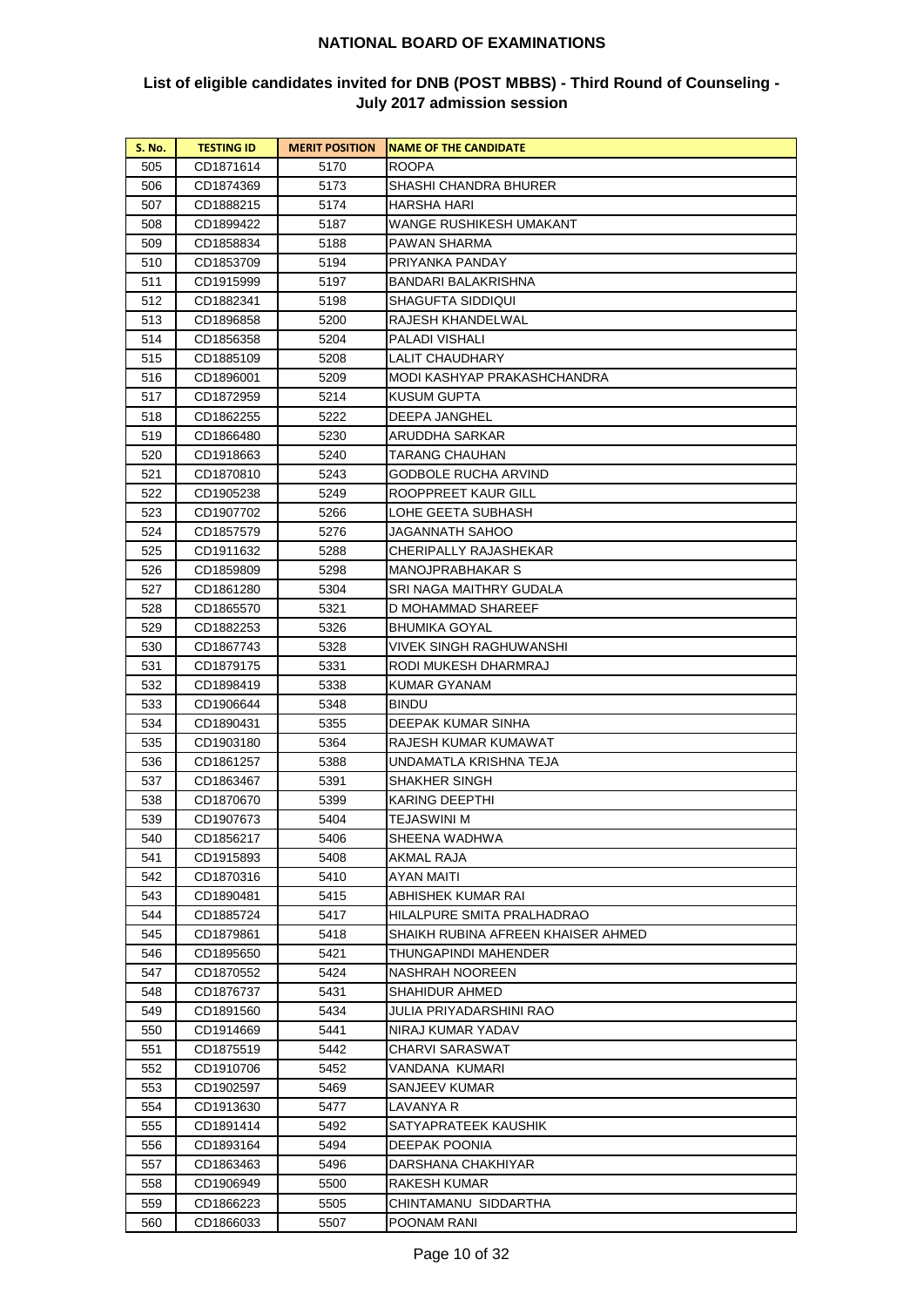| <b>S. No.</b> | <b>TESTING ID</b> | <b>MERIT POSITION</b> | <b>NAME OF THE CANDIDATE</b> |
|---------------|-------------------|-----------------------|------------------------------|
| 561           | CD1874099         | 5517                  | MANISHA BHOJWANI             |
| 562           | CD1913515         | 5522                  | THAJRI FATHIMA C M           |
| 563           | CD1913511         | 5530                  | PRAKRITI PAL JAUHAR          |
| 564           | CD1904719         | 5550                  | PRASANT KUMAR SINGH          |
| 565           | CD1869027         | 5554                  | AMIT ANANT KUKKAR            |
| 566           | CD1891899         | 5557                  | JYOTSNA JHA                  |
| 567           | CD1856993         | 5558                  | SYED ARSALAN                 |
| 568           | CD1896161         | 5582                  | NASEEBA P                    |
| 569           | CD1865711         | 5588                  | DHIVYA S                     |
| 570           | CD1876407         | 5604                  | KONDURU AMARASIMHA RAJU      |
| 571           | CD1900283         | 5608                  | SWASTY KUMARI                |
| 572           | CD1894656         | 5612                  | PIYUSH MITTAL                |
| 573           | CD1881184         | 5621                  | BROTISH MITRA                |
| 574           | CD1875451         | 5628                  | BHATT RIDDHI VISHVESH        |
| 575           | CD1851885         | 5630                  | PRATUL BHUSHAN               |
| 576           | CD1889397         | 5631                  | JIVESH GARG                  |
| 577           | CD1867334         | 5642                  | SAYED TAHOORA KHEYSAR PASHA  |
| 578           | CD1907408         | 5649                  | S SANTHOSH KUMAR             |
| 579           | CD1893582         | 5651                  | RAUNAK SHARMA                |
| 580           | CD1874209         | 5659                  | GHADAMODE APARNA ANANTRAO    |
| 581           | CD1884838         | 5660                  | SHIVANI SHIPRA               |
| 582           | CD1885573         | 5661                  | AMRUTA GURURAJ KULKARNI      |
| 583           | CD1885522         | 5673                  | SARITA PATHAK                |
| 584           | CD1864801         | 5674                  | DEEPANKAR KUMAR MALIK        |
| 585           | CD1917460         | 5689                  | PARUL SINGH                  |
| 586           | CD1867196         | 5692                  | RAHUL KUMAR                  |
| 587           | CD1857146         | 5695                  | TUNGALA PAVAN KUMAR          |
| 588           | CD1906186         | 5697                  | LACHHIMA BHANDARI            |
| 589           | CD1913081         | 5703                  | ANURAG SINGH                 |
| 590           | CD1890133         | 5705                  | RITU GUPTA                   |
| 591           | CD1907233         | 5713                  | BINOD KUMAR                  |
| 592           | CD1910622         | 5716                  | SURBHI                       |
| 593           | CD1866493         | 5722                  | KAVITHA. N                   |
| 594           | CD1904012         | 5726                  | GAURAV SAIN                  |
| 595           | CD1851934         | 5727                  | MUHAMMED ASHFAL K            |
| 596           | CD1906064         | 5754                  | DHEERAJ KUMAR CHOUBEY        |
| 597           | CD1866523         | 5767                  | GOWTHAMA PRADHABAN.N         |
| 598           | CD1860307         | 5779                  | JESLINE JOSHUA JEYAKARAN R   |
| 599           | CD1893974         | 5780                  | GINIC GUPTA                  |
| 600           | CD1888235         | 5790                  | TRIDIB KANTI DATTA           |
| 601           | CD1874110         | 5791                  | NEHA HANDA                   |
| 602           | CD1905828         | 5793                  | HEENA SHAIKH                 |
| 603           | CD1875117         | 5838                  | HEMANT GAJENDRA              |
| 604           | CD1894119         | 5840                  | ABHINAV CHANDRA JHA          |
| 605           | CD1873467         | 5844                  | MUKIL C                      |
| 606           | CD1857535         | 5864                  | ABHINA NAHAS                 |
| 607           | CD1869736         | 5867                  | KANU KAPOOR                  |
| 608           | CD1897070         | 5868                  | ANJANI KUMAR SHARMA          |
| 609           | CD1872791         | 5870                  | BHARATH KUMAR S              |
| 610           | CD1868902         | 5872                  | PANKAJ SRIVASTAVA            |
| 611           | CD1885950         | 5888                  | SHIKHA MODI                  |
| 612           | CD1866572         | 5892                  | MOHAMAD SAFWAN A             |
| 613           | CD1912775         | 5897                  | NITHIN KUMAR MP              |
| 614           | CD1893991         | 5902                  | POOJA AGARWAL                |
| 615           | CD1888356         | 5915                  | IKKURTHI SIVA PREETHI        |
| 616           | CD1880984         | 5920                  | ANU AGGRAWAL                 |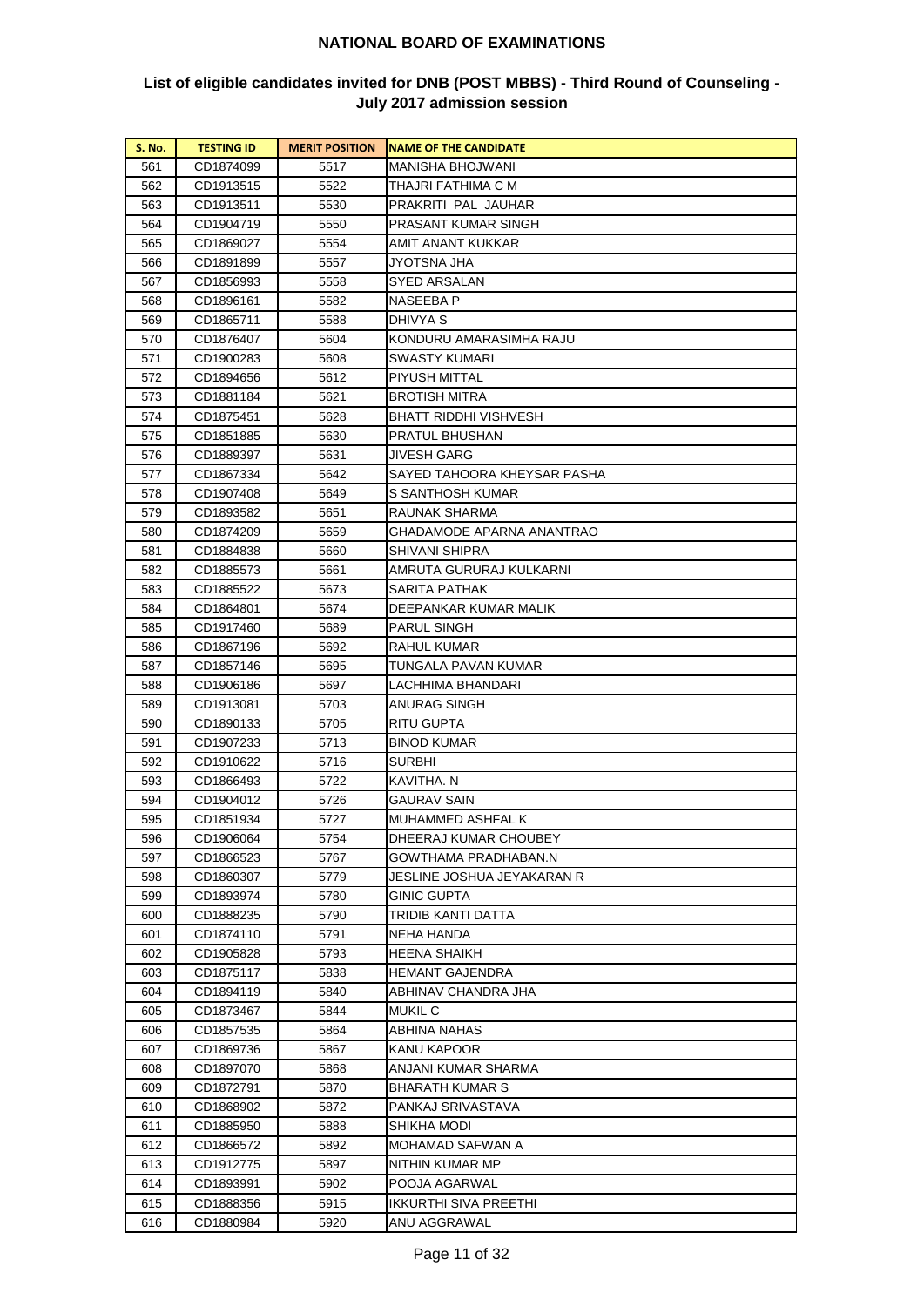| <b>S. No.</b> | <b>TESTING ID</b> | <b>MERIT POSITION</b> | <b>NAME OF THE CANDIDATE</b>     |
|---------------|-------------------|-----------------------|----------------------------------|
| 617           | CD1858636         | 5921                  | THIPPALURU BHANU MANJEERA        |
| 618           | CD1860684         | 5926                  | RUCHIRA MISHRA                   |
| 619           | CD1854068         | 5945                  | VAMSHI KRISHNA GONE              |
| 620           | CD1901569         | 5948                  | APURVA NIDHI                     |
| 621           | CD1878248         | 5956                  | ABHISHEK KUMAR                   |
| 622           | CD1880600         | 5966                  | NALLANI MANASA                   |
| 623           | CD1879881         | 5971                  | GIRI USHA OMPRAKASH              |
| 624           | CD1870884         | 5989                  | <b>REYA THOMAS</b>               |
| 625           | CD1864623         | 6001                  | NEYYAN MOHAMMED SHAFEEQ          |
| 626           | CD1893429         | 6004                  | VERMA RITESH KUMAR MITHLESH      |
| 627           | CD1905509         | 6018                  | SUDHEER BETHAPUDI                |
| 628           | CD1890704         | 6036                  | SHIVHARE KIRTI PURSHOTTAM        |
| 629           | CD1867299         | 6078                  | GARIMA BHOLA                     |
| 630           | CD1865479         | 6092                  | TANYA RAJPAL                     |
| 631           | CD1896817         | 6101                  | RANJEET KUMAR                    |
| 632           | CD1876755         | 6107                  | RAGHAV CHANDRA                   |
| 633           | CD1875033         | 6117                  | KILARU ROHIT                     |
| 634           | CD1874642         | 6124                  | SOLADHRA KRUSHIKUMAR BABULAL     |
| 635           | CD1895034         | 6125                  | NIVEDITA SHARMA                  |
| 636           | CD1873341         | 6151                  | JOSHI BALRAJ BIPINCHANDRA        |
| 637           | CD1859163         | 6153                  | BOGA DIVYA                       |
| 638           | CD1902158         | 6170                  | JESWANI AMRITA KISHOR            |
| 639           | CD1893962         | 6207                  | MALAY KUMAR PATI                 |
| 640           | CD1864793         | 6209                  | ANAS MUHAMMED V P                |
| 641           | CD1867155         | 6211                  | SANA FIRDOUSE                    |
| 642           | CD1873118         | 6213                  | BHAGCHANDANI CHINTAN VINOD KUMAR |
| 643           | CD1873928         | 6246                  | PUROHIT ASHA RAJESHKUMAR         |
| 644           | CD1853871         | 6247                  | PAMIDI HIMABINDU                 |
| 645           | CD1855330         | 6295                  | GREESHMA K G                     |
| 646           | CD1877119         | 6296                  | PARIKH BHAVIN VIPINCHANDRA       |
| 647           | CD1870501         | 6304                  | SAURABH                          |
| 648           | CD1870123         | 6307                  | ARTHI ELANGO                     |
| 649           | CD1877930         | 6310                  | <b>DESIREDDY KARTHEEK</b>        |
| 650           | CD1853219         | 6316                  | KRITI CHATURVEDI                 |
| 651           | CD1871752         | 6347                  | PARVATHI.P.R.                    |
| 652           | CD1889183         | 6354                  | ANSHUL SINGH                     |
| 653           | CD1885041         | 6355                  | HARSIMRAN KAUR                   |
| 654           | CD1864478         | 6359                  | SATYA SANDILYA                   |
| 655           | CD1906366         | 6363                  | MORE ABHIJIT CHANDRAKANT         |
| 656           | CD1869800         | 6365                  | MAKKAT AATHIRA DEVARAJ           |
| 657           | CD1874530         | 6366                  | PRAGYA SRIVASTAVA                |
| 658           | CD1867415         | 6382                  | BHOSALE HARSHAVARDHAN VITTHALRAO |
| 659           | CD1863302         | 6389                  | BATHULA SHRUTHI                  |
| 660           | CD1862450         | 6398                  | A KALADHAR                       |
| 661           | CD1881688         | 6408                  | NEHA GARG                        |
| 662           | CD1880326         | 6421                  | VARTIKA AGARWAL                  |
| 663           | CD1892969         | 6436                  | GAYATRI SHARMA                   |
| 664           | CD1894737         | 6449                  | NEERAJ SINGH                     |
| 665           | CD1879650         | 6450                  | VICHITRA                         |
| 666           | CD1888913         | 6462                  | AANCHAL MAINGI                   |
| 667           | CD1860130         | 6477                  | KORRAPATI SREETEJA               |
| 668           | CD1854850         | 6481                  | PASUPULETI SUDHIR                |
| 669           | CD1891628         | 6493                  | NALIN CHUGH                      |
| 670           | CD1866444         | 6505                  | SHALINI JOSHI                    |
| 671           | CD1894942         | 6528                  | SHRIKRISHNA YADAV                |
| 672           | CD1872828         | 6529                  | TANUPRIYA SOOD                   |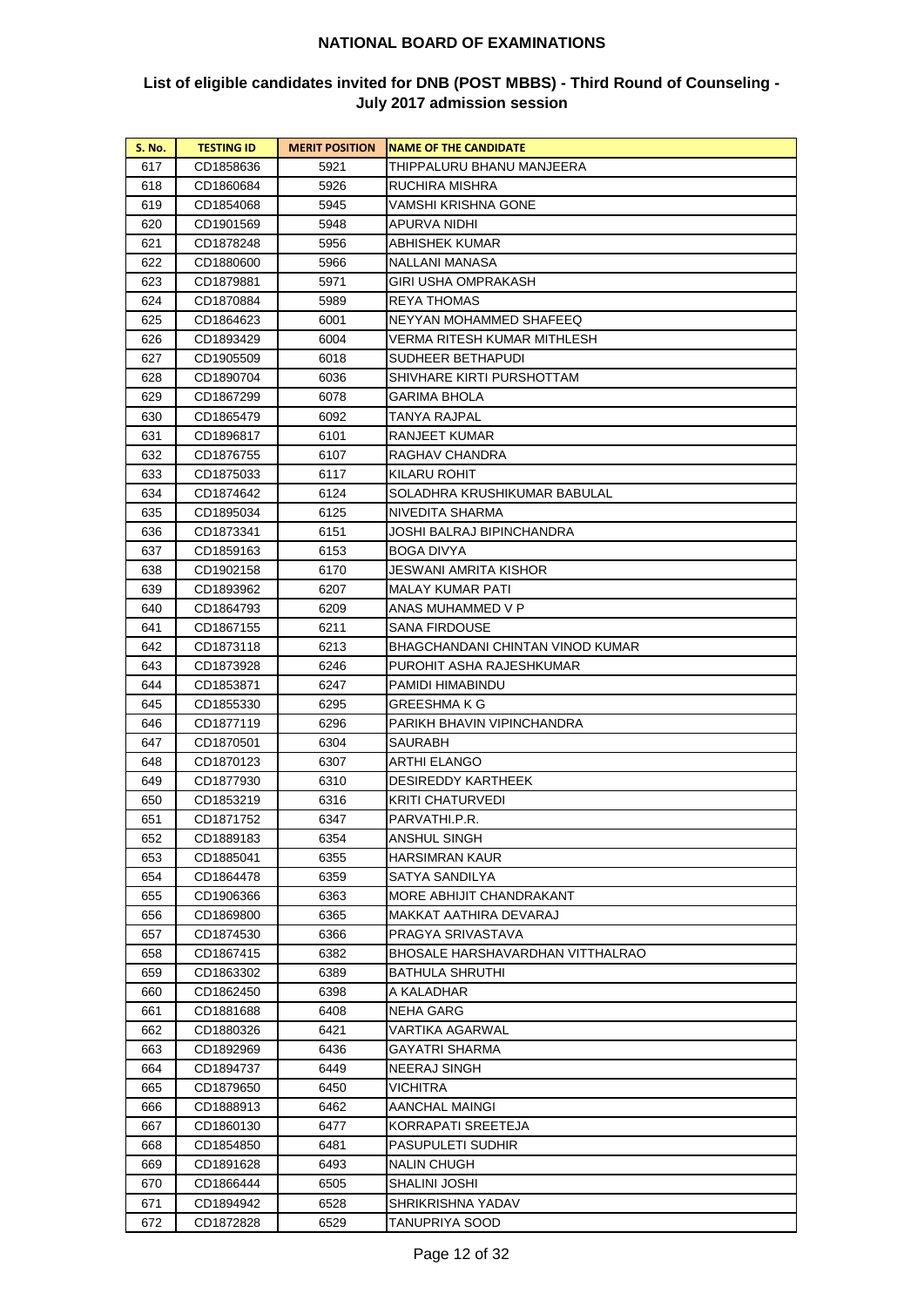| 673<br>CD1851144<br>6531<br>HUSNA NAWAZ<br>674<br>6532<br>SAYALI UDAY PATIL<br>CD1859567<br>S ZEESHAN AHMAD HASHMI<br>675<br>CD1908397<br>6545<br>POKALA VINAY KUMAR<br>676<br>CD1858233<br>6546<br>677<br>CD1876081<br>6550<br>SHWETA R GUPTAN<br>678<br>CD1901545<br>6560<br>ASHUTOSH<br>YENUGULAMANASA<br>679<br>CD1853891<br>6566<br>680<br>CD1862538<br>6576<br>SABLE SANJAY JORSING<br>ANTON DEV. X<br>681<br>CD1892998<br>6595<br>SHAIK ASIF AHMED<br>682<br>CD1872377<br>6602<br>NELESH AGGARWAL<br>683<br>CD1915824<br>6608<br>SHIVAM<br>684<br>CD1878103<br>6610<br>685<br>6614<br>MUDRA DINESH<br>CD1863121<br>686<br>CD1879180<br>6630<br>JABBAR HUSAIN<br>687<br>6637<br>LEEZU BHUSRI<br>CD1878531<br>688<br>GAUTAM CHAND<br>CD1890118<br>6643<br>689<br>6653<br>NISHA G S<br>CD1904887<br>MOHIT JAIN<br>690<br>CD1918076<br>6671<br>DRISHTI PAHUJA<br>691<br>CD1866245<br>6672<br>SHARATH KUMAR M<br>692<br>CD1855555<br>6678<br>693<br>CD1873435<br>6685<br>DIMBAR ROHIT SHANTILAL<br>694<br>CD1909384<br>6693<br>RAVINDRA KUMAR VERMA<br>695<br>CD1854318<br>6697<br>SUNAYANA CHATTERJEE<br>696<br>CD1866977<br>6703<br>DEEPAK S<br>697<br>CD1860662<br>6721<br>DHAWAL NIMISH GAMI<br>AVIRAL KASHYAP<br>698<br>CD1863971<br>6726<br>KRISHNADESIGAN SR<br>699<br>CD1874256<br>6728<br>MANISHA PAUL<br>700<br>CD1889560<br>6745<br>701<br>CD1857845<br>6752<br>JIJO JOSE<br>702<br>CD1864008<br>6754<br>KEDARNATH PANDA<br>703<br>CD1919396<br>6764<br>TARVINDER SINGH |
|--------------------------------------------------------------------------------------------------------------------------------------------------------------------------------------------------------------------------------------------------------------------------------------------------------------------------------------------------------------------------------------------------------------------------------------------------------------------------------------------------------------------------------------------------------------------------------------------------------------------------------------------------------------------------------------------------------------------------------------------------------------------------------------------------------------------------------------------------------------------------------------------------------------------------------------------------------------------------------------------------------------------------------------------------------------------------------------------------------------------------------------------------------------------------------------------------------------------------------------------------------------------------------------------------------------------------------------------------------------------------------------------------------------------------------------------------------------------------------------|
|                                                                                                                                                                                                                                                                                                                                                                                                                                                                                                                                                                                                                                                                                                                                                                                                                                                                                                                                                                                                                                                                                                                                                                                                                                                                                                                                                                                                                                                                                      |
|                                                                                                                                                                                                                                                                                                                                                                                                                                                                                                                                                                                                                                                                                                                                                                                                                                                                                                                                                                                                                                                                                                                                                                                                                                                                                                                                                                                                                                                                                      |
|                                                                                                                                                                                                                                                                                                                                                                                                                                                                                                                                                                                                                                                                                                                                                                                                                                                                                                                                                                                                                                                                                                                                                                                                                                                                                                                                                                                                                                                                                      |
|                                                                                                                                                                                                                                                                                                                                                                                                                                                                                                                                                                                                                                                                                                                                                                                                                                                                                                                                                                                                                                                                                                                                                                                                                                                                                                                                                                                                                                                                                      |
|                                                                                                                                                                                                                                                                                                                                                                                                                                                                                                                                                                                                                                                                                                                                                                                                                                                                                                                                                                                                                                                                                                                                                                                                                                                                                                                                                                                                                                                                                      |
|                                                                                                                                                                                                                                                                                                                                                                                                                                                                                                                                                                                                                                                                                                                                                                                                                                                                                                                                                                                                                                                                                                                                                                                                                                                                                                                                                                                                                                                                                      |
|                                                                                                                                                                                                                                                                                                                                                                                                                                                                                                                                                                                                                                                                                                                                                                                                                                                                                                                                                                                                                                                                                                                                                                                                                                                                                                                                                                                                                                                                                      |
|                                                                                                                                                                                                                                                                                                                                                                                                                                                                                                                                                                                                                                                                                                                                                                                                                                                                                                                                                                                                                                                                                                                                                                                                                                                                                                                                                                                                                                                                                      |
|                                                                                                                                                                                                                                                                                                                                                                                                                                                                                                                                                                                                                                                                                                                                                                                                                                                                                                                                                                                                                                                                                                                                                                                                                                                                                                                                                                                                                                                                                      |
|                                                                                                                                                                                                                                                                                                                                                                                                                                                                                                                                                                                                                                                                                                                                                                                                                                                                                                                                                                                                                                                                                                                                                                                                                                                                                                                                                                                                                                                                                      |
|                                                                                                                                                                                                                                                                                                                                                                                                                                                                                                                                                                                                                                                                                                                                                                                                                                                                                                                                                                                                                                                                                                                                                                                                                                                                                                                                                                                                                                                                                      |
|                                                                                                                                                                                                                                                                                                                                                                                                                                                                                                                                                                                                                                                                                                                                                                                                                                                                                                                                                                                                                                                                                                                                                                                                                                                                                                                                                                                                                                                                                      |
|                                                                                                                                                                                                                                                                                                                                                                                                                                                                                                                                                                                                                                                                                                                                                                                                                                                                                                                                                                                                                                                                                                                                                                                                                                                                                                                                                                                                                                                                                      |
|                                                                                                                                                                                                                                                                                                                                                                                                                                                                                                                                                                                                                                                                                                                                                                                                                                                                                                                                                                                                                                                                                                                                                                                                                                                                                                                                                                                                                                                                                      |
|                                                                                                                                                                                                                                                                                                                                                                                                                                                                                                                                                                                                                                                                                                                                                                                                                                                                                                                                                                                                                                                                                                                                                                                                                                                                                                                                                                                                                                                                                      |
|                                                                                                                                                                                                                                                                                                                                                                                                                                                                                                                                                                                                                                                                                                                                                                                                                                                                                                                                                                                                                                                                                                                                                                                                                                                                                                                                                                                                                                                                                      |
|                                                                                                                                                                                                                                                                                                                                                                                                                                                                                                                                                                                                                                                                                                                                                                                                                                                                                                                                                                                                                                                                                                                                                                                                                                                                                                                                                                                                                                                                                      |
|                                                                                                                                                                                                                                                                                                                                                                                                                                                                                                                                                                                                                                                                                                                                                                                                                                                                                                                                                                                                                                                                                                                                                                                                                                                                                                                                                                                                                                                                                      |
|                                                                                                                                                                                                                                                                                                                                                                                                                                                                                                                                                                                                                                                                                                                                                                                                                                                                                                                                                                                                                                                                                                                                                                                                                                                                                                                                                                                                                                                                                      |
|                                                                                                                                                                                                                                                                                                                                                                                                                                                                                                                                                                                                                                                                                                                                                                                                                                                                                                                                                                                                                                                                                                                                                                                                                                                                                                                                                                                                                                                                                      |
|                                                                                                                                                                                                                                                                                                                                                                                                                                                                                                                                                                                                                                                                                                                                                                                                                                                                                                                                                                                                                                                                                                                                                                                                                                                                                                                                                                                                                                                                                      |
|                                                                                                                                                                                                                                                                                                                                                                                                                                                                                                                                                                                                                                                                                                                                                                                                                                                                                                                                                                                                                                                                                                                                                                                                                                                                                                                                                                                                                                                                                      |
|                                                                                                                                                                                                                                                                                                                                                                                                                                                                                                                                                                                                                                                                                                                                                                                                                                                                                                                                                                                                                                                                                                                                                                                                                                                                                                                                                                                                                                                                                      |
|                                                                                                                                                                                                                                                                                                                                                                                                                                                                                                                                                                                                                                                                                                                                                                                                                                                                                                                                                                                                                                                                                                                                                                                                                                                                                                                                                                                                                                                                                      |
|                                                                                                                                                                                                                                                                                                                                                                                                                                                                                                                                                                                                                                                                                                                                                                                                                                                                                                                                                                                                                                                                                                                                                                                                                                                                                                                                                                                                                                                                                      |
|                                                                                                                                                                                                                                                                                                                                                                                                                                                                                                                                                                                                                                                                                                                                                                                                                                                                                                                                                                                                                                                                                                                                                                                                                                                                                                                                                                                                                                                                                      |
|                                                                                                                                                                                                                                                                                                                                                                                                                                                                                                                                                                                                                                                                                                                                                                                                                                                                                                                                                                                                                                                                                                                                                                                                                                                                                                                                                                                                                                                                                      |
|                                                                                                                                                                                                                                                                                                                                                                                                                                                                                                                                                                                                                                                                                                                                                                                                                                                                                                                                                                                                                                                                                                                                                                                                                                                                                                                                                                                                                                                                                      |
|                                                                                                                                                                                                                                                                                                                                                                                                                                                                                                                                                                                                                                                                                                                                                                                                                                                                                                                                                                                                                                                                                                                                                                                                                                                                                                                                                                                                                                                                                      |
|                                                                                                                                                                                                                                                                                                                                                                                                                                                                                                                                                                                                                                                                                                                                                                                                                                                                                                                                                                                                                                                                                                                                                                                                                                                                                                                                                                                                                                                                                      |
|                                                                                                                                                                                                                                                                                                                                                                                                                                                                                                                                                                                                                                                                                                                                                                                                                                                                                                                                                                                                                                                                                                                                                                                                                                                                                                                                                                                                                                                                                      |
| 704<br>6780<br>PRAVEENKUMAR S HEBBAL<br>CD1897723                                                                                                                                                                                                                                                                                                                                                                                                                                                                                                                                                                                                                                                                                                                                                                                                                                                                                                                                                                                                                                                                                                                                                                                                                                                                                                                                                                                                                                    |
| 705<br>6804<br>MUHAMED RAZEEN R<br>CD1860920                                                                                                                                                                                                                                                                                                                                                                                                                                                                                                                                                                                                                                                                                                                                                                                                                                                                                                                                                                                                                                                                                                                                                                                                                                                                                                                                                                                                                                         |
| 706<br>CD1910408<br>6805<br>CHANDAN MISHRA                                                                                                                                                                                                                                                                                                                                                                                                                                                                                                                                                                                                                                                                                                                                                                                                                                                                                                                                                                                                                                                                                                                                                                                                                                                                                                                                                                                                                                           |
| 707<br>6808<br>AKKALA BABA SANTOSH PAVAN KUMAR<br>CD1862412                                                                                                                                                                                                                                                                                                                                                                                                                                                                                                                                                                                                                                                                                                                                                                                                                                                                                                                                                                                                                                                                                                                                                                                                                                                                                                                                                                                                                          |
| SIDDHARTHA SAHANA<br>CD1864036<br>708<br>6824                                                                                                                                                                                                                                                                                                                                                                                                                                                                                                                                                                                                                                                                                                                                                                                                                                                                                                                                                                                                                                                                                                                                                                                                                                                                                                                                                                                                                                        |
| 709<br>CD1860128<br>6825<br>RAJA SEKHAR NAIDU Y                                                                                                                                                                                                                                                                                                                                                                                                                                                                                                                                                                                                                                                                                                                                                                                                                                                                                                                                                                                                                                                                                                                                                                                                                                                                                                                                                                                                                                      |
| 710<br>CD1871929<br>6832<br>PATEL YATIK SUBHASHCHANDRA                                                                                                                                                                                                                                                                                                                                                                                                                                                                                                                                                                                                                                                                                                                                                                                                                                                                                                                                                                                                                                                                                                                                                                                                                                                                                                                                                                                                                               |
| 711<br>CD1887677<br>6834<br>PRATEEK SAHI                                                                                                                                                                                                                                                                                                                                                                                                                                                                                                                                                                                                                                                                                                                                                                                                                                                                                                                                                                                                                                                                                                                                                                                                                                                                                                                                                                                                                                             |
| 712<br>CD1908513<br>6838<br>MADHUR GAIROLA                                                                                                                                                                                                                                                                                                                                                                                                                                                                                                                                                                                                                                                                                                                                                                                                                                                                                                                                                                                                                                                                                                                                                                                                                                                                                                                                                                                                                                           |
| 713<br>CD1894440<br>6844<br>APOORVA AGRAWAL                                                                                                                                                                                                                                                                                                                                                                                                                                                                                                                                                                                                                                                                                                                                                                                                                                                                                                                                                                                                                                                                                                                                                                                                                                                                                                                                                                                                                                          |
| PRABHAT RANJAN<br>714<br>CD1905848<br>6846                                                                                                                                                                                                                                                                                                                                                                                                                                                                                                                                                                                                                                                                                                                                                                                                                                                                                                                                                                                                                                                                                                                                                                                                                                                                                                                                                                                                                                           |
| ALEXKUMAR RAMESH PATEL<br>715<br>CD1870082<br>6849                                                                                                                                                                                                                                                                                                                                                                                                                                                                                                                                                                                                                                                                                                                                                                                                                                                                                                                                                                                                                                                                                                                                                                                                                                                                                                                                                                                                                                   |
| 716<br>6851<br>SHAIK NASREEN<br>CD1883741                                                                                                                                                                                                                                                                                                                                                                                                                                                                                                                                                                                                                                                                                                                                                                                                                                                                                                                                                                                                                                                                                                                                                                                                                                                                                                                                                                                                                                            |
| 717<br>6857<br>MAHFOOZ ALAM<br>CD1898123                                                                                                                                                                                                                                                                                                                                                                                                                                                                                                                                                                                                                                                                                                                                                                                                                                                                                                                                                                                                                                                                                                                                                                                                                                                                                                                                                                                                                                             |
| 718<br>CD1857183<br>6879<br>SYAM VIPIN P                                                                                                                                                                                                                                                                                                                                                                                                                                                                                                                                                                                                                                                                                                                                                                                                                                                                                                                                                                                                                                                                                                                                                                                                                                                                                                                                                                                                                                             |
| 719<br>6901<br>MEENAKSHI MANN<br>CD1896265                                                                                                                                                                                                                                                                                                                                                                                                                                                                                                                                                                                                                                                                                                                                                                                                                                                                                                                                                                                                                                                                                                                                                                                                                                                                                                                                                                                                                                           |
| 720<br>6904<br>JALARAM HARSHAPPAN<br>CD1853497<br>AKKAWAR MAYUR SANJAY                                                                                                                                                                                                                                                                                                                                                                                                                                                                                                                                                                                                                                                                                                                                                                                                                                                                                                                                                                                                                                                                                                                                                                                                                                                                                                                                                                                                               |
| 721<br>CD1859562<br>6913                                                                                                                                                                                                                                                                                                                                                                                                                                                                                                                                                                                                                                                                                                                                                                                                                                                                                                                                                                                                                                                                                                                                                                                                                                                                                                                                                                                                                                                             |
| 722<br>CD1868114<br>6936<br>VISHAL KUMAR                                                                                                                                                                                                                                                                                                                                                                                                                                                                                                                                                                                                                                                                                                                                                                                                                                                                                                                                                                                                                                                                                                                                                                                                                                                                                                                                                                                                                                             |
| 723<br>CD1860555<br>6941<br>ASHMITA BANIK                                                                                                                                                                                                                                                                                                                                                                                                                                                                                                                                                                                                                                                                                                                                                                                                                                                                                                                                                                                                                                                                                                                                                                                                                                                                                                                                                                                                                                            |
| 724<br>CD1882174<br>6951<br>LEELAPALLI ANUSHA                                                                                                                                                                                                                                                                                                                                                                                                                                                                                                                                                                                                                                                                                                                                                                                                                                                                                                                                                                                                                                                                                                                                                                                                                                                                                                                                                                                                                                        |
| 725<br>6952<br>BOTTU NARESH<br>CD1854249                                                                                                                                                                                                                                                                                                                                                                                                                                                                                                                                                                                                                                                                                                                                                                                                                                                                                                                                                                                                                                                                                                                                                                                                                                                                                                                                                                                                                                             |
| 726<br>6953<br>AKSHAY KASHYAP<br>CD1890337<br>JYOTI CHAUHAN                                                                                                                                                                                                                                                                                                                                                                                                                                                                                                                                                                                                                                                                                                                                                                                                                                                                                                                                                                                                                                                                                                                                                                                                                                                                                                                                                                                                                          |
| 727<br>CD1865798<br>6966*<br>728<br>CD1870523<br>6977<br>SURBHI                                                                                                                                                                                                                                                                                                                                                                                                                                                                                                                                                                                                                                                                                                                                                                                                                                                                                                                                                                                                                                                                                                                                                                                                                                                                                                                                                                                                                      |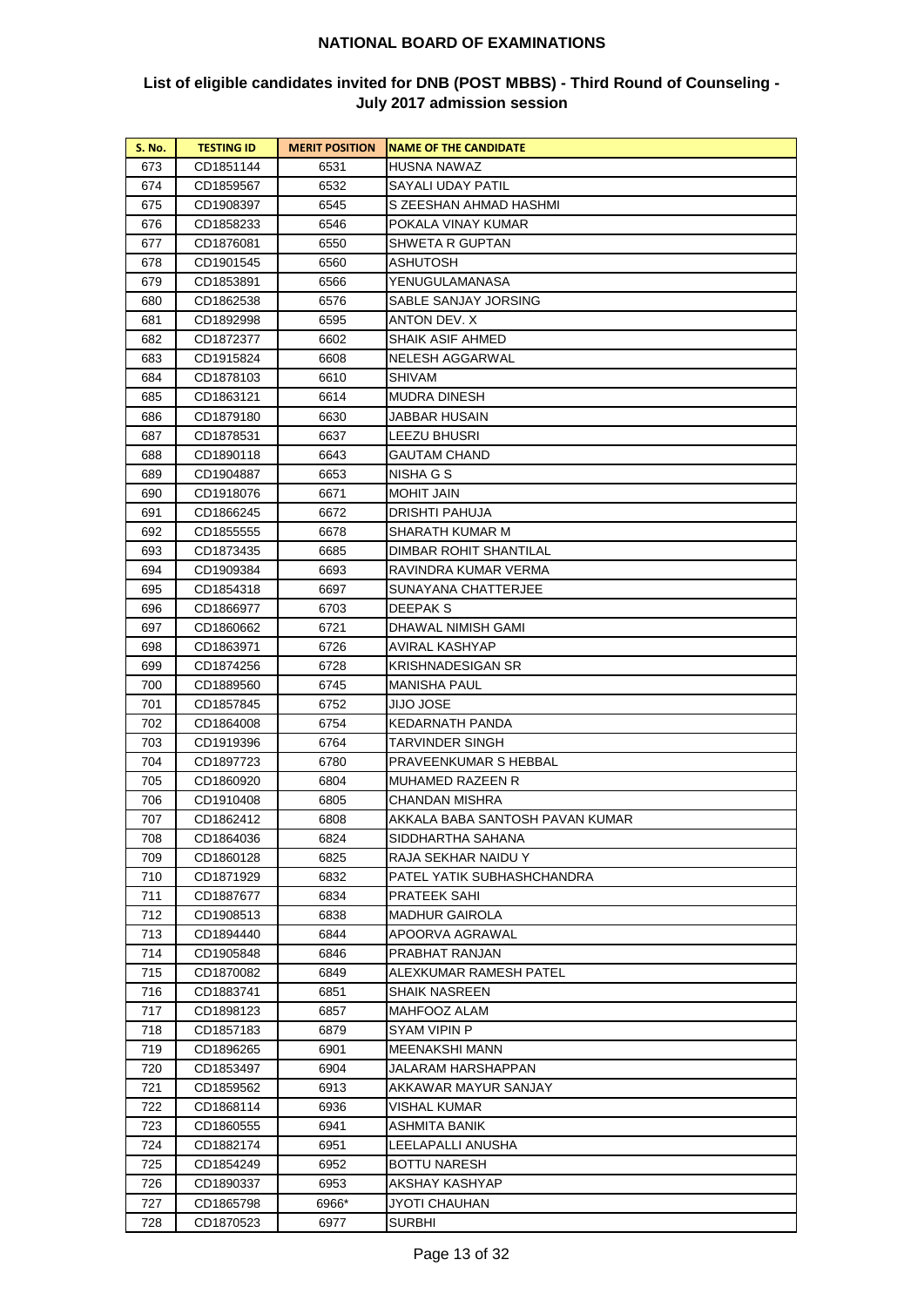| <b>S. No.</b> | <b>TESTING ID</b> | <b>MERIT POSITION</b> | <b>INAME OF THE CANDIDATE</b>   |
|---------------|-------------------|-----------------------|---------------------------------|
| 729           | CD1902655         | 6988                  | SYED TAUSEEFUL HAQUE            |
| 730           | CD1913387         | 7000                  | PRINCE RICHARDSON LEMUEL ERNEST |
| 731           | CD1890614         | 7004                  | VIDYA KARPAGAM K                |
| 732           | CD1914771         | 7033                  | ADVAIT MOHAN                    |
| 733           | CD1891552         | 7044                  | DEBOBRATO SAHA                  |
| 734           | CD1891192         | 7047                  | JOSEPH CHANDY                   |
| 735           | CD1865143         | 7064                  | ATOLE PRASHANT DINESH           |
| 736           | CD1900194         | 7079                  | RICHA RANJAN                    |
| 737           | CD1886543         | 7087                  | <b>MEGHA RAJPUROHIT</b>         |
| 738           | CD1858960         | 7095                  | VINAY PHANIDHAR T               |
| 739           | CD1908379         | 7096                  | SNEHAL BABARAO BELE             |
| 740           | CD1862257         | 7111                  | I.GNANAVELU                     |
| 741           | CD1884677         | 7113                  | VINOTH                          |
| 742           | CD1902951         | 7120                  | SHIKHA JAIN                     |
| 743           | CD1862832         | 7121                  | BHAUMIK BIPINCHANDRA PATEL      |
| 744           | CD1906304         | 7127                  | CHELAMKURU PHANIBHUSHAN         |
| 745           | CD1867759         | 7130                  | SWATI                           |
| 746           | CD1868165         | 7140                  | PATLE ASHWINI VASANT            |
| 747           | CD1875840         | 7143                  | TIWARI SHRUTI RAJENDRA          |
| 748           | CD1878658         | 7148                  | SHRUTI SHREE                    |
| 749           | CD1908798         | 7168                  | ITARE ADITYA BHAGWATSINH        |
| 750           | CD1855049         | 7184                  | PRASHANT BHUTANI                |
| 751           | CD1874259         | 7221                  | VISAKHA                         |
| 752           | CD1873778         | 7238                  | RANENDRA PRATAP SINGH           |
| 753           | CD1914786         | 7239                  | AMIT GOYAL                      |
| 754           | CD1883377         | 7242                  | ANURAG SINGH                    |
| 755           | CD1910764         | 7246                  | AYJAZ AHMAD TARA                |
| 756           | CD1867630         | 7259                  | RANE ABHIJIT RAMDAS             |
| 757           | CD1915100         | 7276                  | ABDUL WAHED W                   |
| 758           | CD1869690         | 7280                  | SHREY AREN                      |
| 759           | CD1855659         | 7284                  | SUMIT DAS                       |
| 760           | CD1864952         | 7298                  | CHITIKALA HARITHA               |
| 761           | CD1854884         | 7299                  | MALLE DIVYA                     |
| 762           | CD1905059         | 7310                  | CHUDASAMA DARSHAN CHHABILBHAI   |
| 763           | CD1897346         | 7316                  | INAYAT GARG                     |
| 764           | CD1898652         | 7338                  | SUTAR BHUSHAN SHARAD            |
| 765           | CD1852505         | 7356                  | BHARGAVA PHANI KRISHNA GUDISEVA |
| 766           | CD1913374         | 7358                  | SANDHYA KUMARI SINHA            |
| 767           | CD1869411         | 7368                  | TARIQUE ANWAR                   |
| 768           | CD1865345         | 7370                  | ZEENAT IRFANA                   |
| 769           | CD1900771         | 7376                  | AKASHDEEP KAKKAR                |
| 770           | CD1918825         | 7377                  | ANUSREE K M                     |
| 771           | CD1854571         | 7380                  | ATUL DUA                        |
| 772           | CD1901981         | 7388                  | PALLAVI PRIYADARSHINI           |
| 773           | CD1890166         | 7399                  | ANUJ KUMAR GAUTAM               |
| 774           | CD1871373         | 7401                  | AKANKSHA BANSAL                 |
| 775           | CD1917649         | 7409                  | BRINDHA D R                     |
| 776           | CD1880035         | 7431                  | V . S. HARITHA                  |
| 777           | CD1885363         | 7450                  | PRASHANT BHARADWAJ              |
| 778           | CD1874423         | 7452                  | ARJIT PATERIA                   |
| 779           | CD1913118         | 7464                  | DEEPAK DAHIYA                   |
| 780           | CD1863439         | 7474                  | DHARMENDRA SINGH                |
| 781           | CD1894478         | 7480                  | MOHIT KUMAR                     |
| 782           | CD1896201         | 7482                  | SATRE NILESH SHANTARAM          |
| 783           | CD1855209         | 7491                  | ALURI VENKATA SAI SWAROOP       |
| 784           | CD1879039         | 7501                  | SANCHIT PERIWAL                 |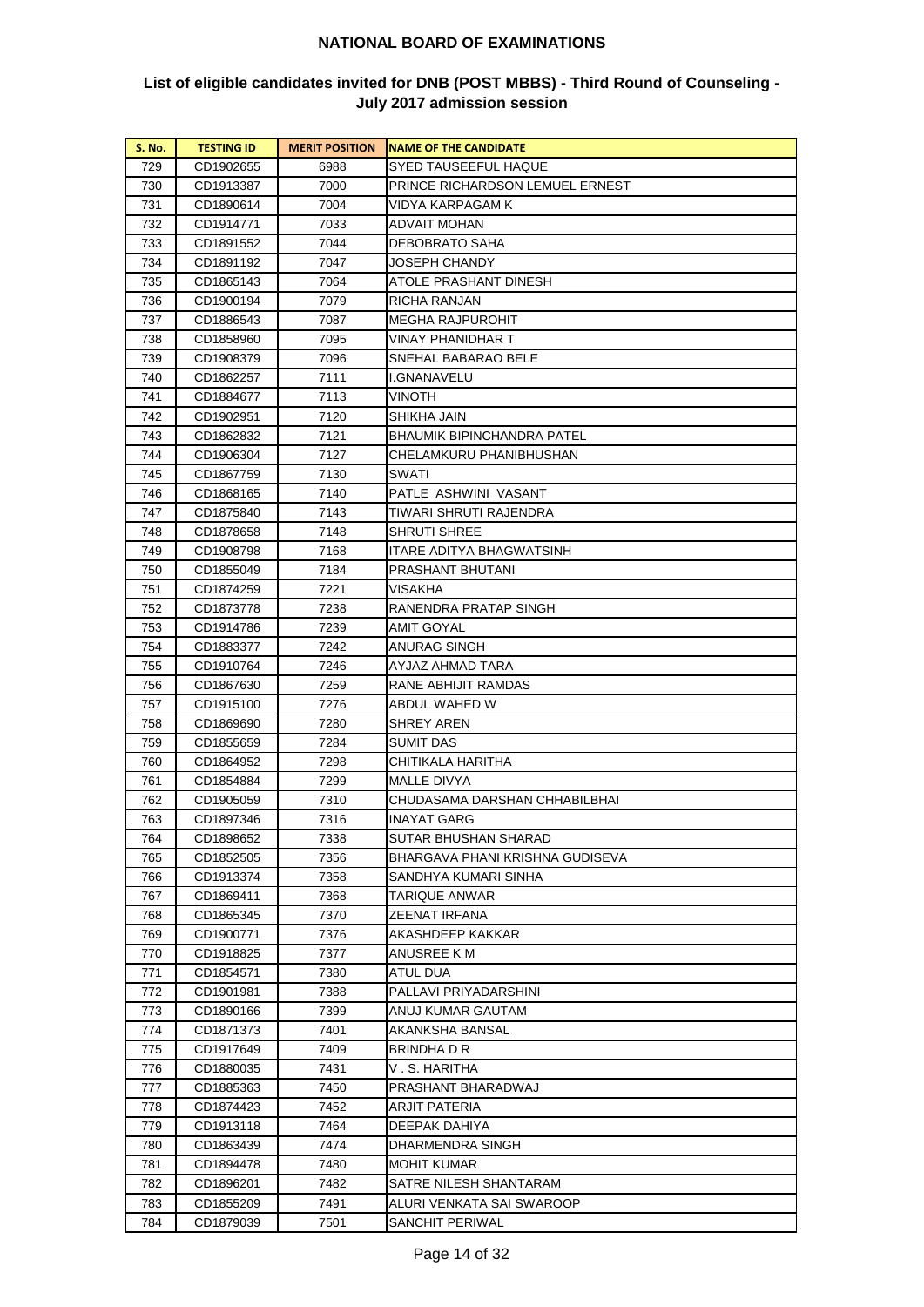| <b>S. No.</b> | <b>TESTING ID</b> | <b>MERIT POSITION</b> | <b>NAME OF THE CANDIDATE</b>      |
|---------------|-------------------|-----------------------|-----------------------------------|
| 785           | CD1887877         | 7527                  | PALVAI HARINI                     |
| 786           | CD1901650         | 7529                  | SHUBHRA JYOTI                     |
| 787           | CD1877896         | 7532                  | MOHD FAZAL AHMED MAKKI            |
| 788           | CD1877322         | 7538                  | JENNIFER SINDHU SALGUNAN          |
| 789           | CD1860121         | 7540                  | VALLURU SRILAXMI KIRTHI PRAKHYA   |
| 790           | CD1889422         | 7542                  | MD HABIBUL ISLAM                  |
| 791           | CD1884886         | 7543                  | SNEHA                             |
| 792           | CD1855566         | 7544                  | SURABHI.P.M                       |
| 793           | CD1894368         | 7551                  | AANCHAL MANGWANA                  |
| 794           | CD1885666         | 7560                  | PRIYANKA SHRIVASTAVA              |
| 795           | CD1857646         | 7575                  | RITIKA SWAMINATHAN                |
| 796           | CD1875567         | 7579                  | SHAILENDRA BATHAM                 |
| 797           | CD1893760         | 7583                  | MOHIT BHATEWARA                   |
| 798           | CD1864679         | 7603                  | MEGHNA DUTTA                      |
| 799           | CD1853236         | 7621                  | KUMARI POOJA                      |
| 800           | CD1886163         | 7622                  | PRAGATI SHARMA                    |
| 801           | CD1896209         | 7625                  | LAXMI NARAYAN SHARMA              |
| 802           | CD1917478         | 7649                  | ROOPAL MASSEY                     |
| 803           | CD1902364         | 7680                  | GAURAV TUTEJA                     |
| 804           | CD1872592         | 7688                  | GORENTLA NARASIMHA SAI            |
| 805           | CD1882640         | 7696                  | AMEL REVINDRAN                    |
| 806           | CD1867392         | 7709                  | AKHILESH RAVICHANDRAN             |
| 807           | CD1913932         | 7716                  | JADHAV GAURI SHIVAJIRAO           |
| 808           | CD1911332         | 7721                  | Y KARTHIK REDDY                   |
| 809           | CD1892610         | 7726                  | RUCHI DARUKA                      |
| 810           | CD1866694         | 7727                  | VAIBHAV JAISWAL                   |
| 811           | CD1861013         | 7781                  | ABHIJEET KUMAR                    |
| 812           | CD1857779         | 7782                  | GOLHAR ABHAY ASHOK                |
| 813           | CD1879132         | 7789*                 | MANDAKINI SAHU                    |
| 814           | CD1881209         | 7793                  | SAURABH JUNEJA                    |
| 815           | CD1861382         | 7794                  | SURAPU RAMA DEVI                  |
| 816           | CD1912614         | 7803                  | DAPHNEY GRACIA ANTONY             |
| 817           | CD1873493         | 7806                  | SAGAR JAISWAL                     |
| 818           | CD1869539         | 7814                  | ARUSHI GOYAL                      |
| 819           | CD1910419         | 7816                  | ASHIS RANJAN SAHA                 |
| 820           | CD1858453         | 7817                  | LAKHANI BHADRESHBHAI ODHAVAJIBHAI |
| 821           | CD1871370         | 7829                  | KSHITISH RAJ                      |
| 822           | CD1859209         | 7830                  | PRAVEEN VELLORE                   |
| 823           | CD1857471         | 7838                  | MANGISETTY YASOVARDHAN            |
| 824           | CD1857747         | 7864                  | DIVYA SREEMANTHULA                |
| 825           | CD1909701         | 7867                  | MOHD QASIM                        |
| 826           | CD1882112         | 7915                  | AANCHAL VERMA                     |
| 827           | CD1859565         | 7920                  | <b>BVS APOORVA</b>                |
| 828           | CD1865381         | 7923                  | ATHUL SUGATHAN                    |
| 829           | CD1870556         | 7934                  | AISHWARYA JOHN                    |
| 830           | CD1875564         | 7942                  | ANKIT ARUNENDRASINGH RATHORE      |
| 831           | CD1852923         | 7945                  | NISHCHITH MOODE P M               |
| 832           | CD1856924         | 7957                  | NIVETHA R                         |
| 833           | CD1875975         | 7962                  | VARSHAKUMARI M                    |
| 834           | CD1866032         | 7963                  | ANKIT GAIROLA                     |
| 835           | CD1856092         | 7964                  | BANDARI THIRUPATHI                |
| 836           | CD1859496         | 7990                  | PALIWAL MOHAN OMPRAKASH           |
| 837           | CD1879862         | 8065                  | AMITESH KUMAR SINGH               |
| 838           | CD1919727         | 8094                  | CHITRANG BHARGAVA                 |
| 839           | CD1874963         | 8098                  | KARMARKAR RIDDHI RAVINDRA         |
| 840           | CD1908353         | 8104                  | VARSHA MALIK                      |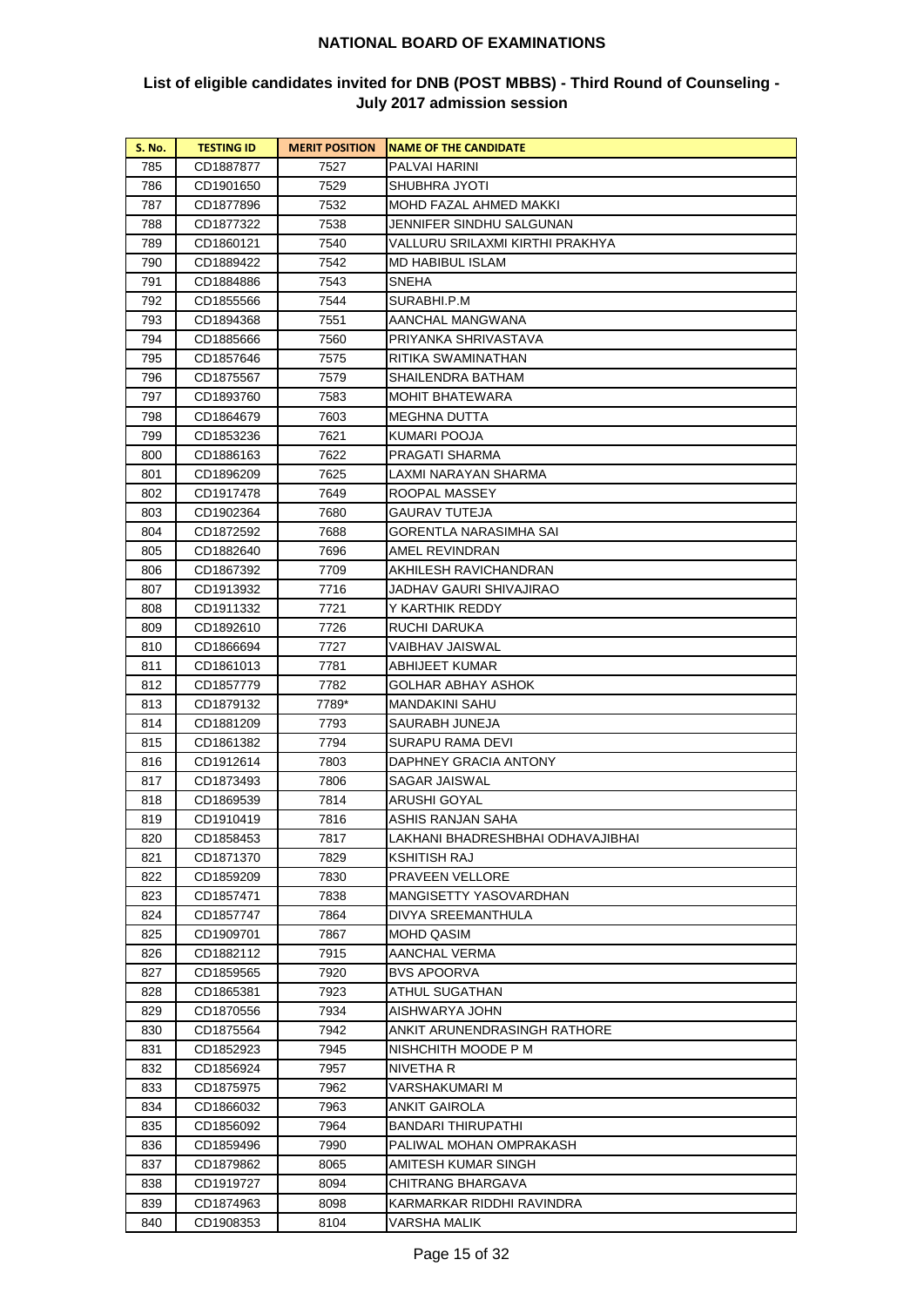| <b>S. No.</b> | <b>TESTING ID</b>      | <b>MERIT POSITION</b> | <b>NAME OF THE CANDIDATE</b> |
|---------------|------------------------|-----------------------|------------------------------|
| 841           | CD1882493              | 8109                  | AASHISH JAIN                 |
| 842           | CD1867941              | 8128                  | RAJULA HARSHINI              |
| 843           | CD1877037              | 8144                  | AYUSH VARSHNEY               |
| 844           | CD1897014              | 8149                  | TANIYA SETIYA                |
| 845           | CD1871901              | 8193                  | SONI KUMARI                  |
| 846           | CD1871530              | 8213                  | ANSHUL VERMA                 |
| 847           | CD1852160              | 8218                  | SANTOSH KUMAR PRUSTY         |
| 848           | CD1901354              | 8223                  | AMRIT RAJ                    |
| 849           | CD1887058              | 8228                  | MEHRAJ UD DIN BHAT           |
| 850           | CD1858404              | 8250                  | SHREYANKA NANDA              |
| 851           | CD1887262              | 8273                  | O.PADMAVATHY                 |
| 852           | CD1878059              | 8289                  | ATREYO ROY CHOWDHURY         |
| 853           | CD1863371              | 8307                  | SHIKHA CHOPRA                |
| 854           | CD1864594              | 8313                  | VIDYA AUGUSTINE              |
| 855           | CD1892120              | 8318                  | SANTOSH KUMAR SAHU           |
| 856           | CD1895754              | 8347                  | RAJA RAJAN B                 |
| 857           | CD1864350              | 8367                  | SUNNAPU VINEETH MATHEW       |
| 858           | CD1859958              | 8376                  | ABHINAV GANGWAR              |
| 859           | CD1863273              | 8397                  | RAKESH KUMAR VERMA           |
| 860           | CD1866498              | 8398                  | CHAITALI SINGH               |
| 861           | CD1902358              | 8400                  | ASHISH GUPTA                 |
| 862           | CD1893367              | 8418                  | KALUBANDI UDAY SHANKAR       |
| 863           | CD1880774              | 8419                  | RICHA GUPTA                  |
| 864           | CD1898563              | 8428                  | KRISHNA BALLAMUDI            |
| 865           | CD1879499              | 8432                  | ANU SIHAG                    |
| 866           | CD1883241              | 8446                  | AMRITA TIKU                  |
| 867           | CD1872214              | 8475                  | K BARATH                     |
| 868           | CD1870608              | 8493                  | ANUSHA MAHALAWAT             |
| 869           | CD1874688              | 8525                  | DR.ABDUL SALEEM M            |
| 870           | CD1869828              | 8530                  | CHOURE MADHAVI DEVANAND      |
| 871           | CD1862207              | 8535                  | GIRI KAILASH TUKARAM         |
| 872           | CD1866178              | 8540                  | MANSI                        |
| 873           | CD1856524              | 8542                  | PEDADA LASYA                 |
| 874           | CD1872528              | 8544                  | MEGHA SHARMA                 |
| 875           | CD1892096              | 8587                  | ANIL PRAKASH                 |
| 876           | CD1903510              | 8590                  | SHIVANGI JAIN                |
| 877           | CD1888144              | 8591                  | VARUN ARORA                  |
| 878           | CD1900519              | 8613                  | ABHEEK DAS                   |
| 879           | CD1865186              | 8615                  | VANKAYALA ALEKHYA            |
| 880           | CD1910552              | 8639                  | SUPRABHAT GAUTAM             |
| 881           | CD1895830              | 8642                  | PATIL NITIN KRISHNA          |
| 882           | CD1860661              | 8652                  | ASHUTOSH KUMAR UPADHYAY      |
| 883           | CD1875461              | 8670                  | SHREYA DE                    |
| 884           | CD1869995              | 8690*                 | AISWARYA SURESH              |
| 885           | CD1870853              | 8693                  | JOHNY JOY                    |
| 886<br>887    | CD1907599              | 8695<br>8709          | N S VIGNESHWAR<br>SHREYEHS S |
| 888           | CD1858515<br>CD1853107 | 8712                  | NIDHI SINGH                  |
| 889           | CD1863599              | 8714                  | VISHAKHA S PANICKER          |
| 890           | CD1876818              | 8718                  | DINESH SURESH PRASAD GUPTA   |
| 891           | CD1885386              | 8722                  | PAMELA FRANCIS DIAS          |
| 892           | CD1873500              | 8739                  | MD JAWED AKHTAR              |
| 893           | CD1861011              | 8761                  | KOMMURI GOVINDU BABU         |
| 894           | CD1864644              | 8763                  | SATENDRA GUPTA               |
| 895           | CD1914577              | 8778                  | MUJTABA AHMAD                |
| 896           | CD1882214              | 8786                  | <b>SUMIT YADAV</b>           |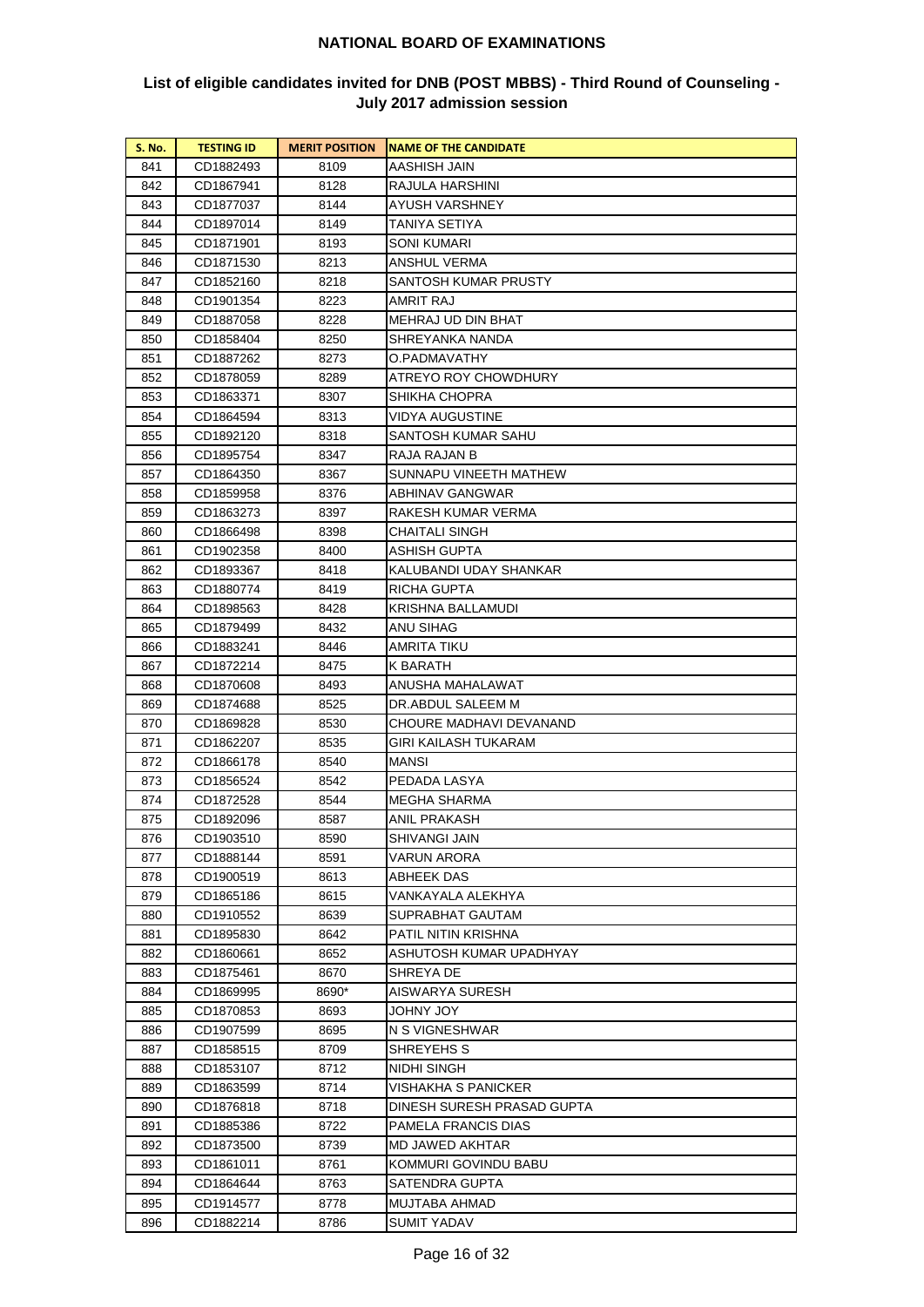| <b>S. No.</b> | <b>TESTING ID</b> | <b>MERIT POSITION</b> | <b>NAME OF THE CANDIDATE</b>    |
|---------------|-------------------|-----------------------|---------------------------------|
| 897           | CD1900304         | 8801                  | DABRAL NIDHI RAJESH HEMA        |
| 898           | CD1903308         | 8816                  | KUMARI ABHA                     |
| 899           | CD1874083         | 8833                  | MUHAMMED SHEREEF K              |
| 900           | CD1854307         | 8848                  | MANOJ KUMAR                     |
| 901           | CD1897007         | 8852                  | BHARTIYA ASHUTOSH               |
| 902           | CD1906950         | 8862                  | SAURABH KUMAR SINGH             |
| 903           | CD1916122         | 8877                  | APARAAJITA BHATNAAAR            |
| 904           | CD1902326         | 8881                  | PREETI SINHA                    |
| 905           | CD1876013         | 8893                  | MURIKI RAJASHEKAR               |
| 906           | CD1866326         | 8903                  | SHREYA SINHA                    |
| 907           | CD1898870         | 8905                  | SHALLEY SINGH                   |
| 908           | CD1855149         | 8919                  | SAMUEL SANTHOSH                 |
| 909           | CD1889951         | 8934                  | TITHI KUNDU                     |
| 910           | CD1854686         | 8940                  | SALWA PT                        |
| 911           | CD1911805         | 8941                  | PRAVEEN THIVARI S               |
| 912           | CD1919369         | 8946                  | SURABHI SHARMA                  |
| 913           | CD1855221         | 8955                  | MUDRIKA PARASRAMPURIA           |
| 914           | CD1861097         | 8958                  | ABHIMANYU THAKUR                |
| 915           | CD1856937         | 8994                  | SHARATH K                       |
| 916           | CD1912992         | 9018                  | MANISH KUMAR SINHA              |
| 917           | CD1894296         | 9022                  | SONAL BANZAL                    |
| 918           | CD1873326         | 9032                  | BHUVANESHWARAN V                |
| 919           | CD1883240         | 9039                  | SHATAKSHEE TEWARI               |
| 920           | CD1889591         | 9068                  | BHATT RUCHIR MAHESHCHANDRA      |
| 921           | CD1868135         | 9070                  | THALAPULA VIJAYKUMAR            |
| 922           | CD1860935         | 9131                  | ARCHANA ACHALLA                 |
| 923           | CD1875099         | 9141                  | VIKRAM JEET SINGH BHADORIA      |
| 924           | CD1859029         | 9223                  | S FEROZ AHMED                   |
| 925           | CD1875092         | 9261                  | RITIKA JAIN                     |
| 926           | CD1873837         | 9264                  | HARSH ABHISHEK                  |
| 927           | CD1892134         | 9272                  | SRABANI MUKHERJEE               |
| 928           | CD1914760         | 9277                  | YADAVALLI V S SAHITHI           |
| 929           | CD1875223         | 9297                  | PRERNA CHOWDHRY                 |
| 930           | CD1884915         | 9302                  | MD WASIFUL HAQUE                |
| 931           | CD1914697         | 9304                  | ABHINAV GAURAV                  |
| 932           | CD1915227         | 9325                  | PAWAN KUMAR SHARMA              |
| 933           | CD1900662         | 9344                  | SAUMYA SAURABH                  |
| 934           | CD1902724         | 9347                  | CHAURASIA RAVIKANT RAMAKANT     |
| 935           | CD1885399         | 9375                  | ELIZABETH JOSEPH                |
| 936           | CD1858646         | 9379                  | CHITTOORI VAISHNAVI             |
| 937           | CD1889020         | 9381                  | AVLEEN DHINGRA                  |
| 938           | CD1860070         | 9387                  | NEELI VENKATA HARISH KUMAR      |
| 939           | CD1917085         | 9392                  | SUDHA UJJANKOPP                 |
| 940           | CD1858820         | 9406                  | DEVI BALASUBRAMAIYAM            |
| 941           | CD1872597         | 9414                  | AJITHA T                        |
| 942           | CD1893611         | 9432                  | MOHAMMAD MANZAR BAIG            |
| 943           | CD1867397         | 9442                  | SUSHMITA PATIL                  |
| 944           | CD1860092         | 9456                  | BHOLI DEVI                      |
| 945           | CD1881128         | 9458                  | SHREYA DINESH GAIKWAD           |
| 946           | CD1864460         | 9471                  | PADMAWATI MAHTO                 |
| 947           | CD1910981         | 9481                  | RISHABH SINGH                   |
| 948           | CD1889908         | 9485                  | DIVYASHREE S                    |
| 949           | CD1917243         | 9497                  | PUJARA RAHUL DHIRAJLAL          |
| 950           | CD1878946         | 9562                  | SHET KANEKAR NIKITA NANDAKISHOR |
| 951           | CD1910968         | 9571                  | MANISH KUMAR                    |
| 952           | CD1897986         | 9579                  | ABHISEK KUMAR                   |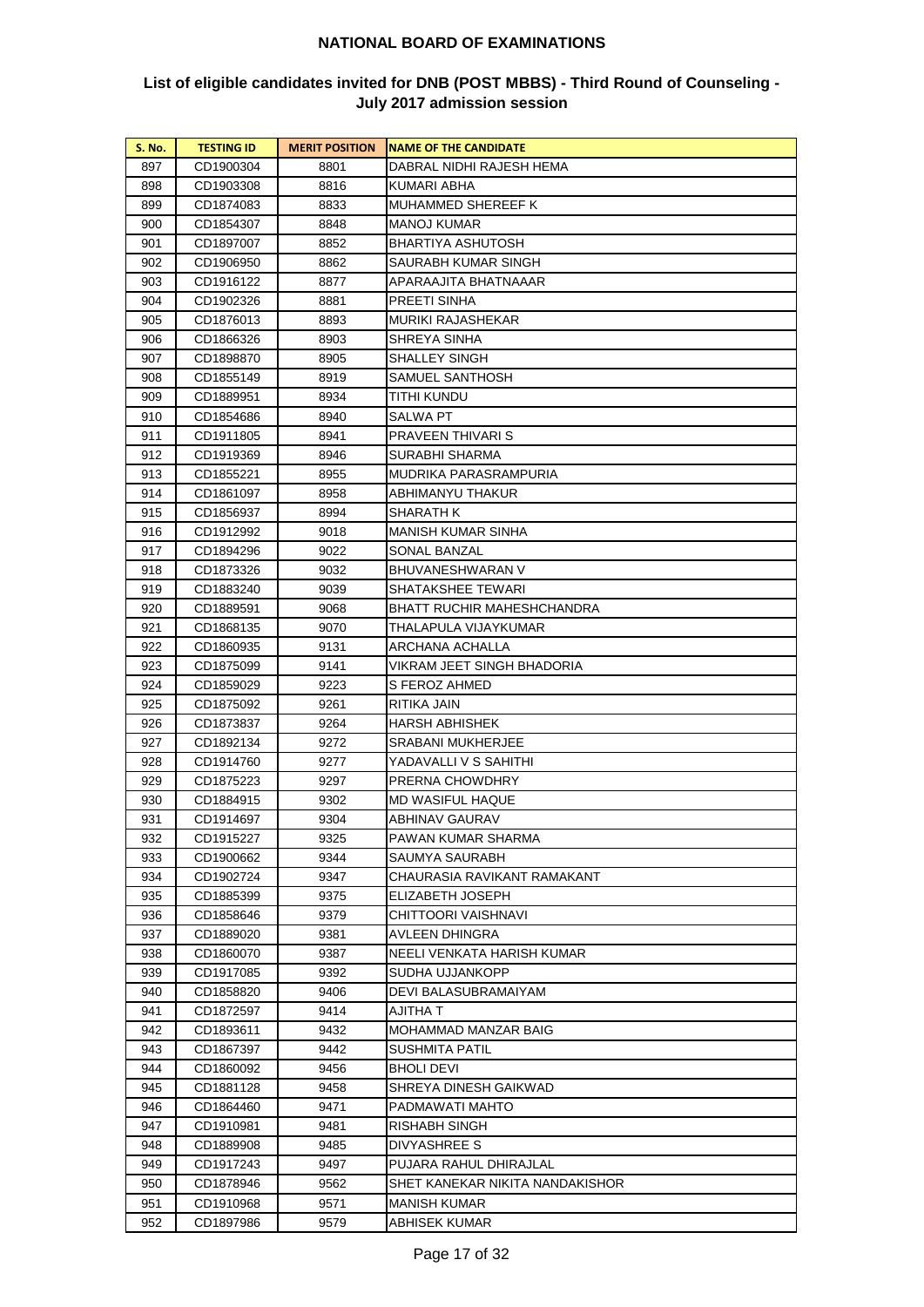| <b>S. No.</b> | <b>TESTING ID</b>      | <b>MERIT POSITION</b> | <b>NAME OF THE CANDIDATE</b>           |
|---------------|------------------------|-----------------------|----------------------------------------|
| 953           | CD1912924              | 9581                  | KHUSHWANT SINGH                        |
| 954           | CD1852397              | 9591                  | KOLLI PRATYUSHA                        |
| 955           | CD1883643              | 9601                  | MEGHNA MITALI                          |
| 956           | CD1868871              | 9618                  | ANILKUMAR MUPPIDI                      |
| 957           | CD1899459              | 9621                  | C LALITHA THEJASWINI                   |
| 958           | CD1858603              | 9623                  | VOMPOLU KAMAKSHI BHASKAR               |
| 959           | CD1852341              | 9625                  | ABHISHEK KUMAR                         |
| 960           | CD1864480              | 9630                  | KHAN OZAIR SAEED HABIBA                |
| 961           | CD1910649              | 9656                  | <b>MAHAJAN LAKSHMI AJAY</b>            |
| 962           | CD1901581              | 9665                  | MUSUNOORU RAVI KIRAN                   |
| 963           | CD1870525              | 9715                  | CHADALAVADA PRAGATHI                   |
| 964           | CD1864959              | 9758                  | SIVA KUMAR LAMULURI                    |
| 965           | CD1855157              | 9766                  | S RAMKUMAR                             |
| 966           | CD1887583              | 9770                  | VARRUCHI JAISWAL                       |
| 967           | CD1859962              | 9792                  | LINIKA VALECHA                         |
| 968           | CD1861735              | 9798                  | MACHA NIRANJAN REDDY                   |
| 969           | CD1854681              | 9819                  | SREEDHARSHINI SREEDHAR                 |
| 970           | CD1868167              | 9857                  | TALEKAR PRANALI KRISHNA                |
| 971           | CD1872313              | 9862                  | SHWETABH RANJAN                        |
| 972           | CD1869468              | 9872                  | MANDAKINI GUPTA                        |
| 973           | CD1883006              | 9880                  | SIVA.S                                 |
| 974           | CD1865273              | 9893                  | JENNY SOWMYA KOPPISETTI                |
| 975           | CD1879376              | 9910                  | SOMANSHI SEHGAL                        |
| 976           | CD1885800              | 9929                  | ANKITA SARAN                           |
| 977           | CD1856275              | 9956                  | BHASKAR JANA                           |
| 978           | CD1855286              | 9961                  | ASEEN KABEER K                         |
| 979           | CD1858057              | 9972                  | KUMARAN B                              |
| 980           | CD1856034              | 9984                  | SINJINI AGARWAL                        |
| 981           | CD1913483              | 9986                  | MEERA VARGHESE                         |
| 982           | CD1869085              | 9998                  | SHIRISHA KONJARLA                      |
| 983           | CD1878220              | 10003                 | AMITAYUSH                              |
| 984           | CD1907350              | 10022                 | SWATI SARASWAT                         |
| 985           | CD1880244              | 10047                 | GOUTAM SAH                             |
| 986           | CD1870516              | 10058                 | SHASHI RANJAN                          |
| 987           | CD1909812              | 10096                 | SHUBHAM KHANDELWAL                     |
| 988           | CD1879362              | 10099                 | JADHAV TOYAJA MOHAN                    |
| 989           | CD1859672              | 10101                 | PURNIMA SHARMA                         |
| 990           | CD1895765              | 10136                 | VISHAL B G                             |
| 991           | CD1907343              | 10138                 | NAMITA SHRIVASTAVA                     |
| 992           | CD1865519              | 10158                 | ROHIT ARORA                            |
| 993           | CD1859346              | 10162                 | DIVYA R NAIR                           |
| 994           | CD1878896              | 10164                 | SHARMA AVI ANIL                        |
| 995           | CD1899620              | 10169                 | SANGEETHA PATCHAIAPPAN SUBRAMANYAM     |
| 996<br>997    | CD1868318<br>CD1853839 | 10170<br>10172*       | AKSHAYA N<br>GURUVENKATA SIVA PRASAD B |
|               |                        |                       |                                        |
| 998<br>999    | CD1857334<br>CD1899129 | 10178<br>10185        | VEDA RAGHAVENDRA VAIDYA<br>PRIYA GUPTA |
| 1000          | CD1868921              | 10199                 | SHIVKUMAR SOHM G KUMAR                 |
| 1001          | CD1854820              | 10220                 | BADUGU VENKATESH                       |
| 1002          | CD1898834              | 10243                 | TANIA KAMRA                            |
| 1003          | CD1877419              | 10261                 | RAVINDER SINGH DHILLON                 |
| 1004          | CD1871961              | 10276                 | ABHISHEK TIWARI                        |
| 1005          | CD1911744              | 10300                 | ANITHA A                               |
| 1006          | CD1884193              | 10317                 | ANAND PHILIP                           |
| 1007          | CD1881323              | 10331                 | APRAJITA MALL                          |
| 1008          | CD1876255              | 10368                 | GODHIWALA PARTH PRAMOD                 |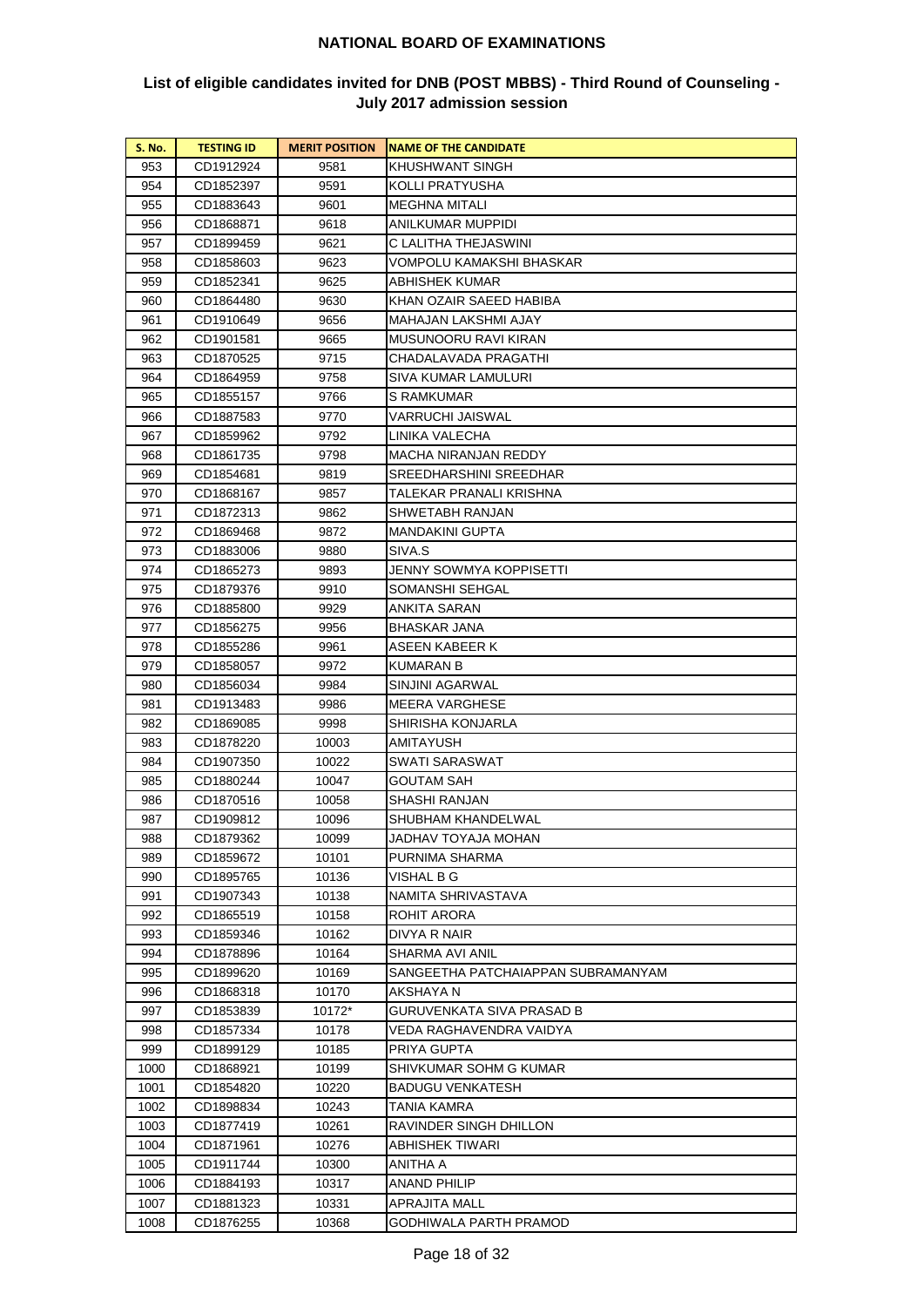| <b>S. No.</b> | <b>TESTING ID</b> | <b>MERIT POSITION</b> | <b>NAME OF THE CANDIDATE</b> |
|---------------|-------------------|-----------------------|------------------------------|
| 1009          | CD1869701         | 10369                 | ANAMIKA KUMARI               |
| 1010          | CD1869665         | 10380                 | CHANDRA SHEKHAR NALLALA      |
| 1011          | CD1902822         | 10393                 | ARNAB MAJUMDER               |
| 1012          | CD1901762         | 10406                 | KANIKA ARORA                 |
| 1013          | CD1873754         | 10433                 | TAYEEB AHMED SIDDIQUE        |
| 1014          | CD1914589         | 10442                 | AARTHY M                     |
| 1015          | CD1899341         | 10468                 | NEHA BHATIA                  |
| 1016          | CD1856477         | 10472                 | M VYSHNAVI                   |
| 1017          | CD1870883         | 10498                 | <b>TESLIN ANTONY</b>         |
| 1018          | CD1868312         | 10504                 | MANJITA SONY                 |
| 1019          | CD1888652         | 10526                 | STAFFY K VARGHESE            |
| 1020          | CD1894111         | 10555                 | ANUSHRUTI TRIVEDI            |
| 1021          | CD1858019         | 10556                 | VADIRAJA B CHINCHOLI         |
| 1022          | CD1902884         | 10559                 | SHABNA FATHIMA U.P.          |
| 1023          | CD1862757         | 10579                 | SAGARIKA NADEM               |
| 1024          | CD1919554         | 10591                 | ANSHUPA RAULO                |
| 1025          | CD1893059         | 10610                 | SANGEETA BAMEL               |
| 1026          | CD1857275         | 10613                 | AGRAWAL GAURAV RAJESH        |
| 1027          | CD1855521         | 10640                 | KHUSHBOO PANWAR              |
| 1028          | CD1896130         | 10669                 | KARNALIKA SINGH              |
| 1029          | CD1865520         | 10679                 | PATIL SNEHAL VISHWAS         |
| 1030          | CD1876615         | 10680                 | MD FARAZ QURESHI             |
| 1031          | CD1868909         | 10701                 | NAKKINA NITHIN KAPOOR        |
| 1032          | CD1915140         | 10706                 | ASHWANI YADAV                |
| 1033          | CD1899909         | 10719                 | RAHUL DEO SHARMA             |
| 1034          | CD1861928         | 10727                 | VIJAY PRASAD                 |
| 1035          | CD1875741         | 10728                 | DEBOPRIYA CHAKRABORTY        |
| 1036          | CD1874903         | 10729                 | GAURI KUMARI SARSWAT         |
| 1037          | CD1883644         | 10740                 | MUDUNURU KANCHANAMALA        |
| 1038          | CD1884344         | 10748                 | SURYA PRATAP SINGH CHAUHAN   |
| 1039          | CD1854970         | 10755                 | TEJUS GANESH                 |
| 1040          | CD1880756         | 10756                 | CHANDANI SONI                |
| 1041          | CD1899132         | 10771                 | DANI NIDHI JASWANT           |
| 1042          | CD1854265         | 10776                 | CHAITANYA KIRAN GARA         |
| 1043          | CD1907337         | 10792                 | ASHOK KUMAR KHARE            |
| 1044          | CD1906233         | 10794                 | G.THEJASWINI                 |
| 1045          | CD1903541         | 10800                 | ASHWIN M ASOK                |
| 1046          | CD1913608         | 10813                 | KALPESHKUMAR KANABHAI GOHEL  |
| 1047          | CD1879932         | 10821                 | NOMITA AHUJA                 |
| 1048          | CD1864434         | 10822                 | NIMMARAJU VENKATA SUMANJALI  |
| 1049          | CD1881246         | 10840                 | SHEREEN HASAN BHAT           |
| 1050          | CD1877563         | 10846                 | ANCY PETER                   |
| 1051          | CD1894044         | 10860                 | MOHAMMAD SHUAIB              |
| 1052          | CD1861298         | 10865                 | ABHISHEK KUMAR               |
| 1053          | CD1863143         | 10867                 | M SITA                       |
| 1054          | CD1857937         | 10879                 | RAHUL MATHUR                 |
| 1055          | CD1860361         | 10890                 | AMRITA TRIPATHY              |
| 1056          | CD1918216         | 10891                 | DR AMIT KUMAR DUBEY          |
| 1057          | CD1892152         | 10910                 | RITIKA NARAYAN               |
| 1058          | CD1882042         | 10929                 | NAIK KUNAL PRAMOD            |
| 1059          | CD1877025         | 10942                 | SHILPIKA DEVI                |
| 1060          | CD1857584         | 10944                 | ALEX THOMAS.N                |
| 1061          | CD1909855         | 10956                 | HIMANI GERA                  |
| 1062          | CD1889910         | 10958                 | PERUMAL NITHYANANDHAM        |
| 1063          | CD1862281         | 10961                 | THAKURDESAI AKSHATA HEMANT   |
| 1064          | CD1897691         | 10981                 | BALWAIK KSHITIJ ANIL         |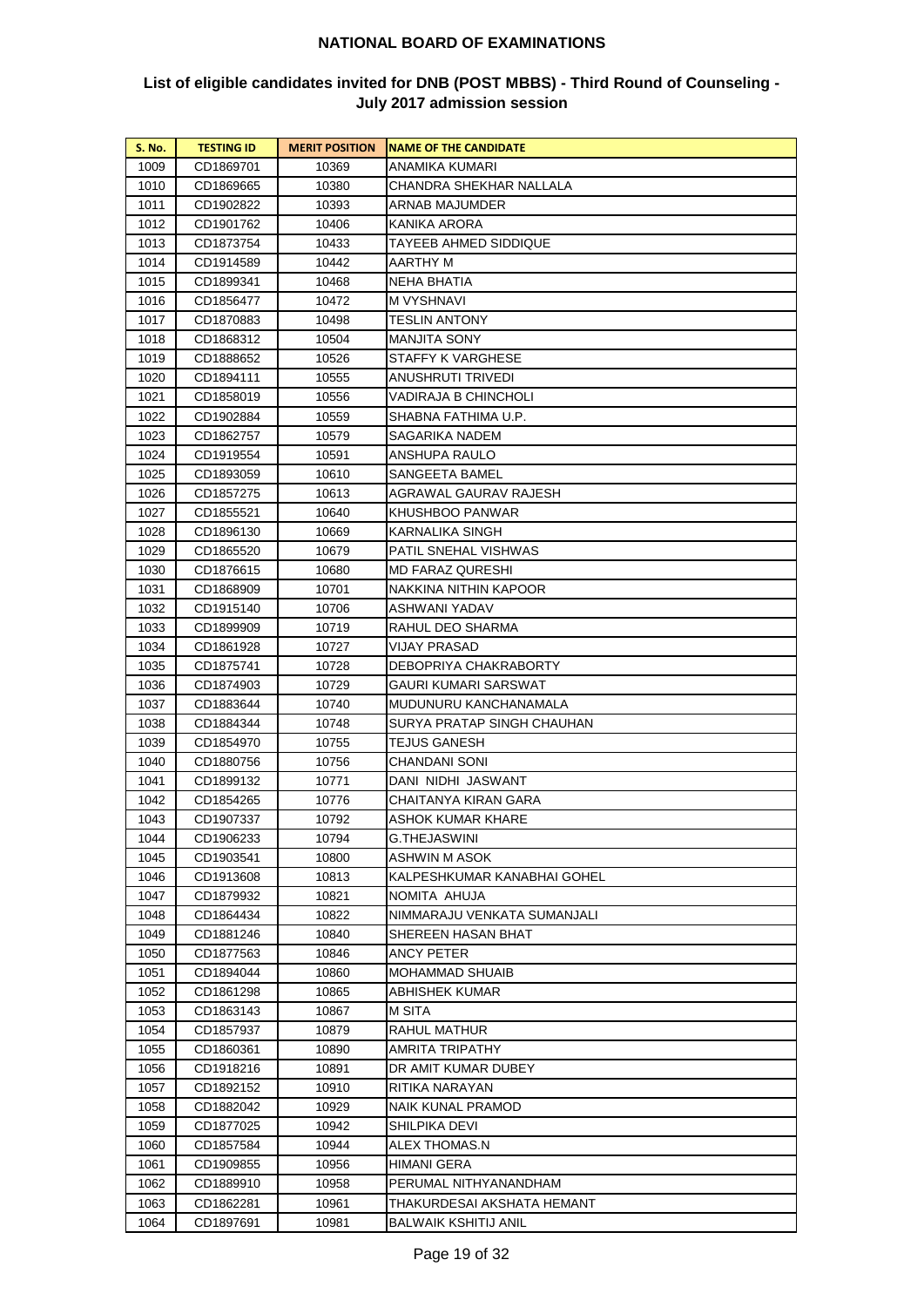| <b>S. No.</b> | <b>TESTING ID</b> | <b>MERIT POSITION</b> | <b>NAME OF THE CANDIDATE</b>   |
|---------------|-------------------|-----------------------|--------------------------------|
| 1065          | CD1898177         | 11018                 | ANJALI GIRISH PALEKAR          |
| 1066          | CD1859687         | 11022                 | MAURYA KARAN ASHOK             |
| 1067          | CD1891486         | 11034                 | MD AKIF JILANI                 |
| 1068          | CD1851228         | 11039                 | PRAGATHI AMRUTHAVALLI SAGALA   |
| 1069          | CD1884761         | 11041                 | UPASANI POOJA CHANDRASHEKHAR   |
| 1070          | CD1885354         | 11047                 | ANKITA BAIRATHI                |
| 1071          | CD1873005         | 11064                 | ASHISH RANJAN                  |
| 1072          | CD1880744         | 11092                 | KANDREGULA VARSHA ROOPA        |
| 1073          | CD1881258         | 11111                 | JAHNAVI SINGH                  |
| 1074          | CD1880330         | 11124                 | MANIKA YADAV                   |
| 1075          | CD1860157         | 11129                 | SOURABH GHOSH                  |
| 1076          | CD1891809         | 11131                 | SRINATH T V                    |
| 1077          | CD1897500         | 11140                 | SANTANIKA SAHA                 |
| 1078          | CD1858310         | 11173                 | VISHNU SHANKER                 |
| 1079          | CD1856421         | 11198                 | GEETHA VANDANA G               |
| 1080          | CD1883436         | 11203                 | BABLEEN KAUR GHOTRA            |
| 1081          | CD1897931         | 11208                 | PAREEK ABHISHEK                |
| 1082          | CD1883868         | 11214                 | SRUTHI T                       |
| 1083          | CD1891044         | 11216                 | NUNI JOGESWARA PRUDHVI KRISHNA |
| 1084          | CD1902706         | 11218                 | RIYA TAPADIA                   |
| 1085          | CD1868709         | 11230                 | DEEPANJALI A MAHIDA            |
| 1086          | CD1886346         | 11298                 | RAGULA NAVEEN                  |
| 1087          | CD1868065         | 11315                 | AKSHITA CHAWLA                 |
| 1088          | CD1871524         | 11343                 | PRASADE SHREEDA UDAY           |
| 1089          | CD1859472         | 11353                 | GAYATHRI S NAIR                |
| 1090          | CD1915333         | 11380                 | SHRAVAN KUMAR THIPPARTHI       |
| 1091          | CD1893605         | 11409                 | PRIYANKA KUMARI                |
| 1092          | CD1876481         | 11420                 | <b>INDRANIL BANERJEE</b>       |
| 1093          | CD1860801         | 11422                 | SARIMA P                       |
| 1094          | CD1916808         | 11439                 | MONICA SAROHI                  |
| 1095          | CD1901037         | 11458                 | AYUSHI MATHUR                  |
| 1096          | CD1911032         | 11469*                | ABHIMANYU GROVER               |
| 1097          | CD1903468         | 11482                 | AAKRITI                        |
| 1098          | CD1899131         | 11495                 | NIKITA GUPTA                   |
| 1099          | CD1853510         | 11505                 | BIBHUTI PATTAJOSHI             |
| 1100          | CD1905589         | 11520                 | PALLAVI CHAUDHARY              |
| 1101          | CD1862097         | 11525                 | ANURAG SANJOG                  |
| 1102          | CD1860107         | 11557                 | GOVINOLLA NAVEEN KUMAR REDDY   |
| 1103          | CD1854186         | 11594                 | MOHAMMED AKBAR                 |
| 1104          | CD1874525         | 11599                 | HIMANSHU VARSHNEY              |
| 1105          | CD1903627         | 11612                 | ABHISHEK VEER SINGH            |
| 1106          | CD1898091         | 11614                 | <b>HEMANT KUMAR</b>            |
| 1107          | CD1859829         | 11619                 | KRUTI MEHTA                    |
| 1108          | CD1917905         | 11644                 | SHYAMALDIP GURUNG              |
| 1109          | CD1865475         | 11674                 | NAVEEN PRASAD R                |
| 1110          | CD1864971         | 11686                 | PESALA VARA PRASAD             |
| 1111          | CD1870923         | 11706                 | ANAND AFARIA                   |
| 1112          | CD1895095         | 11738                 | SAHANA M                       |
| 1113          | CD1869718         | 11764                 | SHEFALI SHARMA                 |
| 1114          | CD1871118         | 11770                 | SHRUTI ARYA                    |
| 1115          | CD1915595         | 11782                 | SUKHRAJ SINGH DHILLON          |
| 1116          | CD1894428         | 11809                 | PRADIPTA BHATTACHARYA          |
| 1117          | CD1862077         | 11829                 | GUDURU GNANA PRASUNAMBA        |
| 1118          | CD1898666         | 11843                 | MOHAMMAD IMRAN                 |
| 1119          | CD1869432         | 11880                 | MUKUL KISHORE SINGH            |
| 1120          | CD1862858         | 11892                 | RAMYA SRUTHI GUNJA             |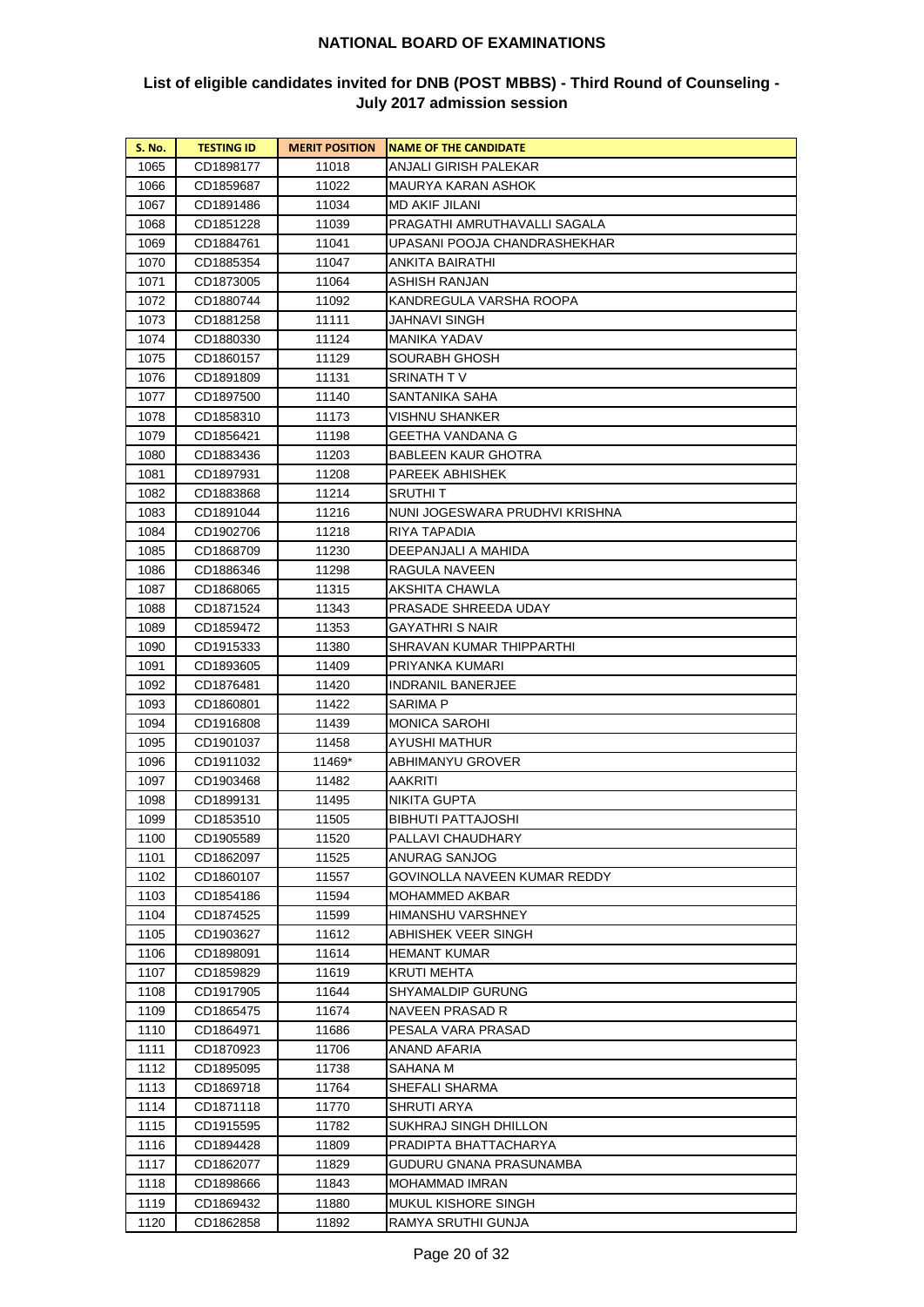| <b>S. No.</b> | <b>TESTING ID</b>      | <b>MERIT POSITION</b> | <b>NAME OF THE CANDIDATE</b>     |
|---------------|------------------------|-----------------------|----------------------------------|
| 1121          | CD1881863              | 11901                 | CHANDNI YOGESH PANCHAL           |
| 1122          | CD1893777              | 11904                 | SWATI AGNIHOTRI                  |
| 1123          | CD1868157              | 11913                 | PANDYA DARSHAN GUNVANTRAY        |
| 1124          | CD1877879              | 11921                 | SUMIYA SULTANA                   |
| 1125          | CD1864024              | 11941                 | HASHMI S                         |
| 1126          | CD1903633              | 11943                 | RAHUL MEGHWAL                    |
| 1127          | CD1864293              | 11963                 | M GNANA PRATHYUSHA               |
| 1128          | CD1917637              | 11966                 | KHUSHBOO KUMARI                  |
| 1129          | CD1900038              | 11980                 | CHAPPAGADDI RAVI KUMAR           |
| 1130          | CD1866681              | 12006                 | AKANSHA YADAV                    |
| 1131          | CD1880370              | 12012                 | NEHA SUNIL BAWANKAR              |
| 1132          | CD1864567              | 12063                 | KASANNAGARI SREERAM KUMAR        |
| 1133          | CD1859530              | 12080                 | VIGYAN MISHRA                    |
| 1134          | CD1894413              | 12104                 | ROHIT PALTA                      |
| 1135          | CD1873474              | 12108                 | HARSIMRAN MANCHANDA              |
| 1136          | CD1917187              | 12116                 | SHARMA YOGENDRA BHANWARLAL       |
| 1137          | CD1882184              | 12122                 | N RAVITHEJA                      |
| 1138          | CD1898823              | 12160                 | ABHINANDAN BORAH                 |
| 1139          | CD1901834              | 12177                 | KHODASKAR CHINMAYA ARUN          |
| 1140          | CD1904466              | 12180                 | SHIREEN ZAHEER                   |
| 1141          | CD1882203              | 12182                 | ABHISHEK AMETA                   |
| 1142          | CD1879755              | 12189                 | TRIPTI JAIN                      |
| 1143          | CD1859044              | 12196                 | SYED SAMEERA                     |
| 1144          | CD1871838              | 12231                 | DR. RAGHUNATHA REDDY H S         |
| 1145          | CD1886996              | 12241                 | RIDDHI GUPTA                     |
| 1146          | CD1883170              | 12243                 | MILY BISWAS                      |
| 1147          | CD1881855              | 12252                 | KAUSHIK SUDHA BHAGAVATEESWARAN   |
| 1148          | CD1917998              | 12258                 | SAFA ARIF                        |
| 1149          | CD1861125              | 12263                 | NIVEDITA SINGH                   |
| 1150          | CD1890613              | 12346                 | NISHATMEHDI                      |
| 1151          | CD1860983              | 12349                 | YADAV SOVIK YOGESHKUMAR          |
| 1152<br>1153  | CD1885141              | 12353                 | SHABIR UD DIN LONE               |
| 1154          | CD1864291              | 12366                 | RIDDHIMA TRIPATHI<br>ASMA WASEEM |
| 1155          | CD1884177<br>CD1912746 | 12408<br>12409        | KULDEEP KUMAR                    |
| 1156          | CD1871195              | 12431                 | TATHAGATOSINGHBHANDARI           |
| 1157          | CD1874497              | 12434                 | SUBHASHINI L                     |
| 1158          | CD1886342              | 12443                 | ARYAMA ANIRUDDHAN.V.J            |
| 1159          | CD1891561              | 12466                 | SALONI KUMARI                    |
| 1160          | CD1911310              | 12484                 | ASHISH KUMAR                     |
| 1161          | CD1894640              | 12488                 | PRANNAV SATYARAJ                 |
| 1162          | CD1894520              | 12499                 | ANKITA GAUTAM                    |
| 1163          | CD1876077              | 12514                 | SUSHEN RAJAPRASAD                |
| 1164          | CD1916921              | 12545                 | ASHWIN BHANDARI                  |
| 1165          | CD1907253              | 12550                 | VIVEK SHARMA                     |
| 1166          | CD1869850              | 12579                 | JYOTSNA MISRA                    |
| 1167          | CD1913670              | 12594                 | RISHABH PANDEY                   |
| 1168          | CD1874761              | 12599                 | SHAHANE SAMEEDHA KRISHNA         |
| 1169          | CD1866905              | 12604                 | SWAMI KAPILANAND UMAKANT         |
| 1170          | CD1866499              | 12615                 | SAISUDHA MUDDAMSETTY             |
| 1171          | CD1911207              | 12623                 | PATIL DIVYA DAYANAND             |
| 1172          | CD1894067              | 12633                 | DHEERAJ KUMAR MULCHANDANI        |
| 1173          | CD1865253              | 12635                 | RAVI SHERAWAT                    |
| 1174          | CD1859215              | 12639                 | VIVIDHA DUBEY                    |
| 1175          | CD1879476              | 12642                 | FARHEEN RAHMAN                   |
| 1176          | CD1866629              | 12654                 | SETHURAJ SELVARAJ                |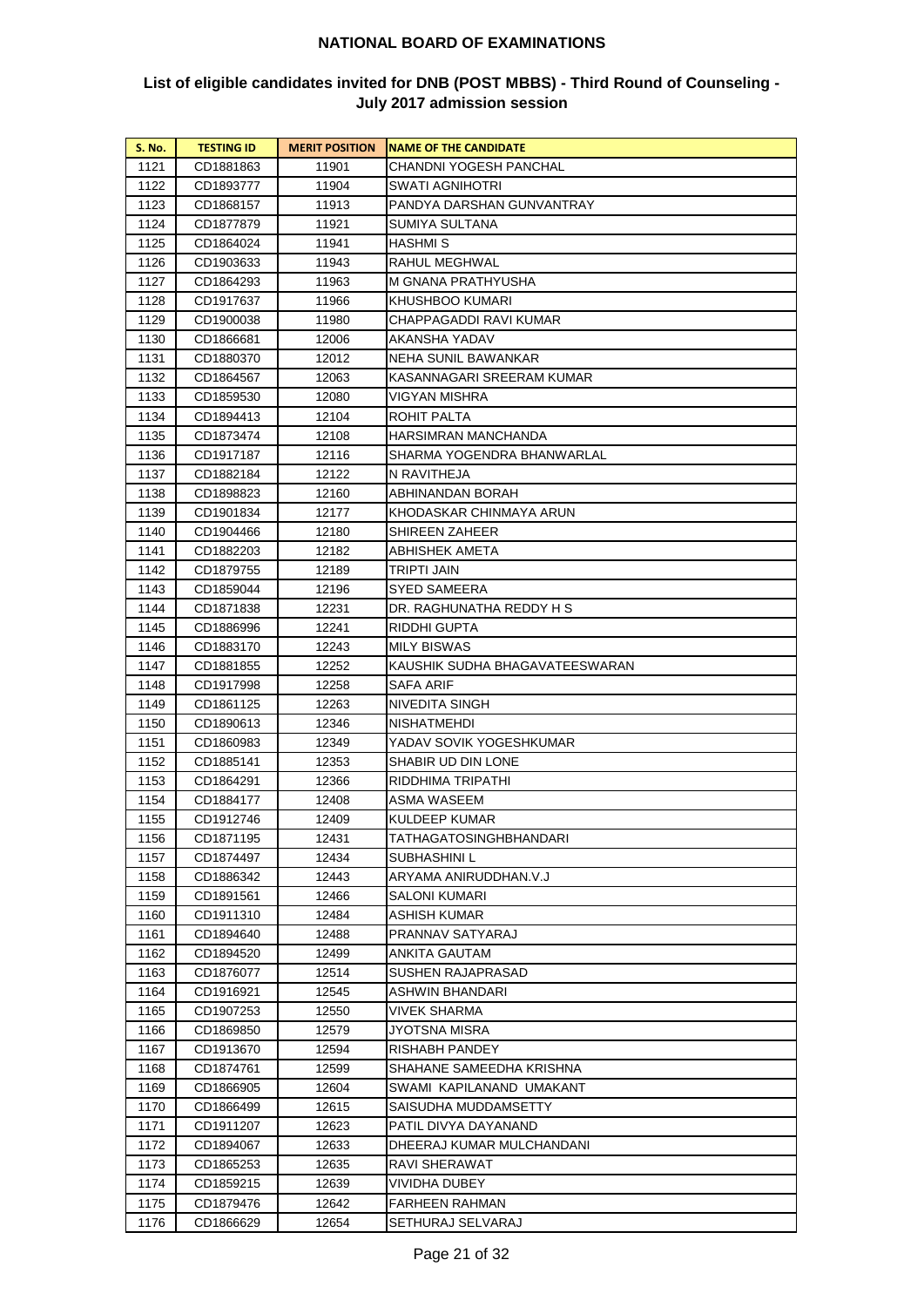| <b>S. No.</b> | <b>TESTING ID</b>      | <b>MERIT POSITION</b> | <b>NAME OF THE CANDIDATE</b>              |
|---------------|------------------------|-----------------------|-------------------------------------------|
| 1177          | CD1876578              | 12680                 | SUNIL KUMAR                               |
| 1178          | CD1917321              | 12687                 | SANDEEP ANAND CHINTALA                    |
| 1179          | CD1860629              | 12691                 | SNEHA VERMA                               |
| 1180          | CD1884812              | 12715                 | CHAYA CHAUDHARY                           |
| 1181          | CD1898370              | 12765                 | MEENAKSHI KAUSHIK                         |
| 1182          | CD1858913              | 12779                 | KUKREJA RENUKA AJIT                       |
| 1183          | CD1856056              | 12799                 | BHASWATI CHOWDHURY                        |
| 1184          | CD1887848              | 12804                 | NANDINI R                                 |
| 1185          | CD1914609              | 12815                 | HIMANSHU GUPTA                            |
| 1186          | CD1852717              | 12836                 | NATTEM N S R VARAPRASAD                   |
| 1187          | CD1877768              | 12837                 | SAYALI GADRE                              |
| 1188          | CD1909275              | 12862                 | V H R PHANI PRAKASH                       |
| 1189          | CD1873764              | 12883                 | ABINAYA B                                 |
| 1190          | CD1885494              | 12886                 | DEPIKA SANASAM                            |
| 1191          | CD1862378              | 12923                 | AIHIK SAHA                                |
| 1192          | CD1883338              | 12963                 | DIXIT ANKITA                              |
| 1193          | CD1877187              | 12964                 | SIDDHARTH SETHI                           |
| 1194          | CD1894774              | 13023                 | SHAHNAWAZ                                 |
| 1195          | CD1866275              | 13026                 | RAJALAKSHMI D                             |
| 1196          | CD1909086              | 13055                 | CHIKIRSHA VIJAY                           |
| 1197          | CD1889271              | 13148                 | ANSHUL GUPTA                              |
| 1198          | CD1864957              | 13159                 | S TEJASWINI                               |
| 1199          | CD1919511              | 13172                 | TRIVEDI PRATIK RAJESHBHAI                 |
| 1200          | CD1893194              | 13186                 | YAMINI PRAKASH                            |
| 1201          | CD1874098              | 13188                 | NABEELA MEHREEN ABBASI                    |
| 1202          | CD1880944              | 13213                 | SWATHIKAA                                 |
| 1203          | CD1899064              | 13217                 | MANIKA GOEL                               |
| 1204          | CD1862542              | 13225                 | AMIT TIWARI                               |
| 1205          | CD1919629              | 13243                 | PRAKASH KUMAR                             |
| 1206          | CD1872057              | 13272                 | SUZANNA ELSA VARGHESE                     |
| 1207          | CD1887173              | 13300                 | SINGH PRITI                               |
| 1208          | CD1870436              | 13313                 | DHIVYAL                                   |
| 1209          | CD1908363<br>CD1863360 | 13318                 | GURLOVELEEN SINGH MANN<br>MAYANK MANGWANI |
| 1210<br>1211  | CD1881931              | 13338<br>13360        | MONIKA KHARI                              |
| 1212          | CD1881942              | 13395                 | SHIVANGI SINGH                            |
| 1213          | CD1889500              | 13398                 | DUGAD KUSH                                |
| 1214          | CD1905058              | 13421                 | IFRA ABID                                 |
| 1215          | CD1887594              | 13424                 | TABASSUM MOEED SHAIKH                     |
| 1216          | CD1915505              | 13428                 | TARUN KUMAR AGARWAL                       |
| 1217          | CD1866836              | 13441                 | PARUL SHARMA                              |
| 1218          | CD1887472              | 13469*                | ALKESH KUMAR PANDEY                       |
| 1219          | CD1901673              | 13469*                | M.SATYAJIT                                |
| 1220          | CD1857426              | 13474                 | MANI BHUSHAN                              |
| 1221          | CD1918578              | 13489                 | SHEFALI SHARMA                            |
| 1222          | CD1873382              | 13510                 | KALYANI VEMAVARAPU                        |
| 1223          | CD1867908              | 13511                 | K RAJESH                                  |
| 1224          | CD1907480              | 13517                 | SHUBHAM JAIN                              |
| 1225          | CD1881226              | 13532                 | MUJPURWALA SAYEEDA KUTUBBUDDIN            |
| 1226          | CD1905115              | 13539                 | JAWAKAR DATTASAGAR DAYASAGAR              |
| 1227          | CD1853170              | 13562                 | BIJENDER KUMAR                            |
| 1228          | CD1915313              | 13575                 | JYOTI SHARMA                              |
| 1229          | CD1864184              | 13581                 | VAYYALARAAJITHA                           |
| 1230          | CD1862407              | 13583                 | ANAND PRAKASH                             |
| 1231          | CD1864331              | 13584                 | KABITA KUMARI                             |
| 1232          | CD1884433              | 13587                 | ANKITA CHAKI                              |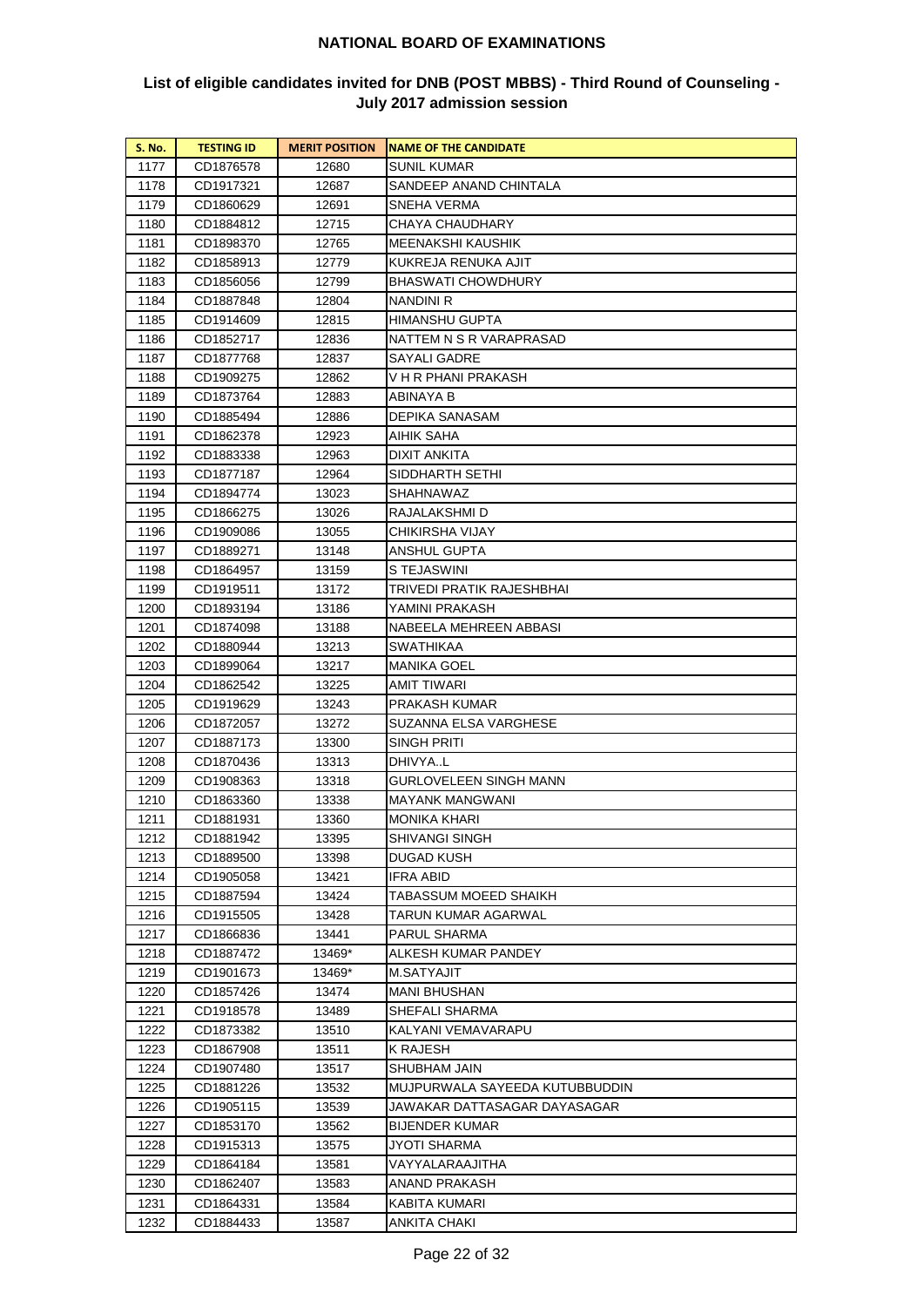| <b>S. No.</b> | <b>TESTING ID</b> | <b>MERIT POSITION</b> | <b>NAME OF THE CANDIDATE</b> |
|---------------|-------------------|-----------------------|------------------------------|
| 1233          | CD1910482         | 13600                 | YASUB RIZWAN                 |
| 1234          | CD1878217         | 13603                 | KARTIKA MENAN                |
| 1235          | CD1916788         | 13605                 | VISHNU V                     |
| 1236          | CD1851664         | 13620                 | AMIN YUTIKA LINGAPPA         |
| 1237          | CD1888341         | 13631                 | SHIVANI SINGH                |
| 1238          | CD1891622         | 13707                 | AMRIT PRAKASH SINGH          |
| 1239          | CD1861967         | 13734                 | OINDRI DALAPATI              |
| 1240          | CD1883078         | 13750                 | SANJANA SAXENA               |
| 1241          | CD1893591         | 13794                 | <b>JASPREET KALSI</b>        |
| 1242          | CD1862596         | 13806                 | NUPUR KOUL                   |
| 1243          | CD1852152         | 13823                 | JAVID VK                     |
| 1244          | CD1883380         | 13825                 | BARKHA BASU                  |
| 1245          | CD1893526         | 13840                 | SYED ABDULLAH                |
| 1246          | CD1887112         | 13844                 | SUDESHNA SUTAR               |
| 1247          | CD1897488         | 13846                 | LAVANYA BANDARU              |
| 1248          | CD1873536         | 13850                 | AMAD ATIQUE                  |
| 1249          | CD1875860         | 13879                 | SHAIKH MOHD SHOIB MOHD YUSUF |
| 1250          | CD1894603         | 13886                 | LOKESH KUMAR                 |
| 1251          | CD1904489         | 13893                 | CHANDAN MIRIYALA             |
| 1252          | CD1884199         | 13894                 | ANANT SHARMA                 |
| 1253          | CD1902943         | 13933                 | AMANULLAH GHORI              |
| 1254          | CD1896268         | 13977                 | DR.BHAVANI KUMAR.R           |
| 1255          | CD1868254         | 13981                 | B NITIN                      |
| 1256          | CD1888728         | 13992                 | VAISHNAVI JOTHI              |
| 1257          | CD1859360         | 14008                 | MADHU M                      |
| 1258          | CD1918582         | 14010                 | JASLEEN KAUR SAWHNEY         |
| 1259          | CD1883209         | 14029                 | PATIL GAURAV NARENDRA        |
| 1260          | CD1885378         | 14075                 | AMIT SINGH                   |
| 1261          | CD1878975         | 14089                 | VIDHYA ARULKANNAN            |
| 1262          | CD1853116         | 14097                 | VIKRAM SINGH                 |
| 1263          | CD1871055         | 14112                 | KODANDA RAM ADITHYA          |
| 1264          | CD1904740         | 14118                 | SHILPI SUMAN                 |
| 1265          | CD1892482         | 14133                 | SUNAINA SINGLA               |
| 1266          | CD1912889         | 14144                 | MUDASIR SHAFI                |
| 1267          | CD1908571         | 14147                 | NEHA                         |
| 1268          | CD1875274         | 14159                 | MANASI SOMANI                |
| 1269          | CD1904771         | 14204                 | DOLLY GOSWAMI                |
| 1270          | CD1916165         | 14225                 | AMIT SINGH                   |
| 1271          | CD1872365         | 14233                 | UPASANA SHARMA               |
| 1272          | CD1899429         | 14257                 | AMULYA DAS                   |
| 1273          | CD1877859         | 14291                 | GOKUL K                      |
| 1274          | CD1897079         | 14299                 | HARMANJOT SINGH              |
| 1275          | CD1865052         | 14309                 | VISHAKHA DHASMANA            |
| 1276          | CD1883005         | 14312                 | SUBIR KUMAR GHOSH            |
| 1277          | CD1913885         | 14325                 | WANKHEDE SWETA NILKANTH      |
| 1278          | CD1895404         | 14334                 | LUBNA SIDDIQUI               |
| 1279          | CD1884966         | 14397                 | SHASHI KIRAN                 |
| 1280          | CD1867706         | 14407                 | AMITANSHU SWAIN              |
| 1281          | CD1856199         | 14486                 | RAGHU M                      |
| 1282          | CD1883806         | 14491                 | MANISHA                      |
| 1283          | CD1897033         | 14530                 | GEETANJALI                   |
| 1284          | CD1888499         | 14556                 | SHALU ARIMBOOTH              |
| 1285          | CD1884773         | 14581                 | JUHI SAHU                    |
| 1286          | CD1852156         | 14584                 | TARUN SINGH                  |
| 1287          | CD1866648         | 14614                 | DIVYA N                      |
| 1288          | CD1893265         | 14634                 | SUNIL KUMAR YADAV            |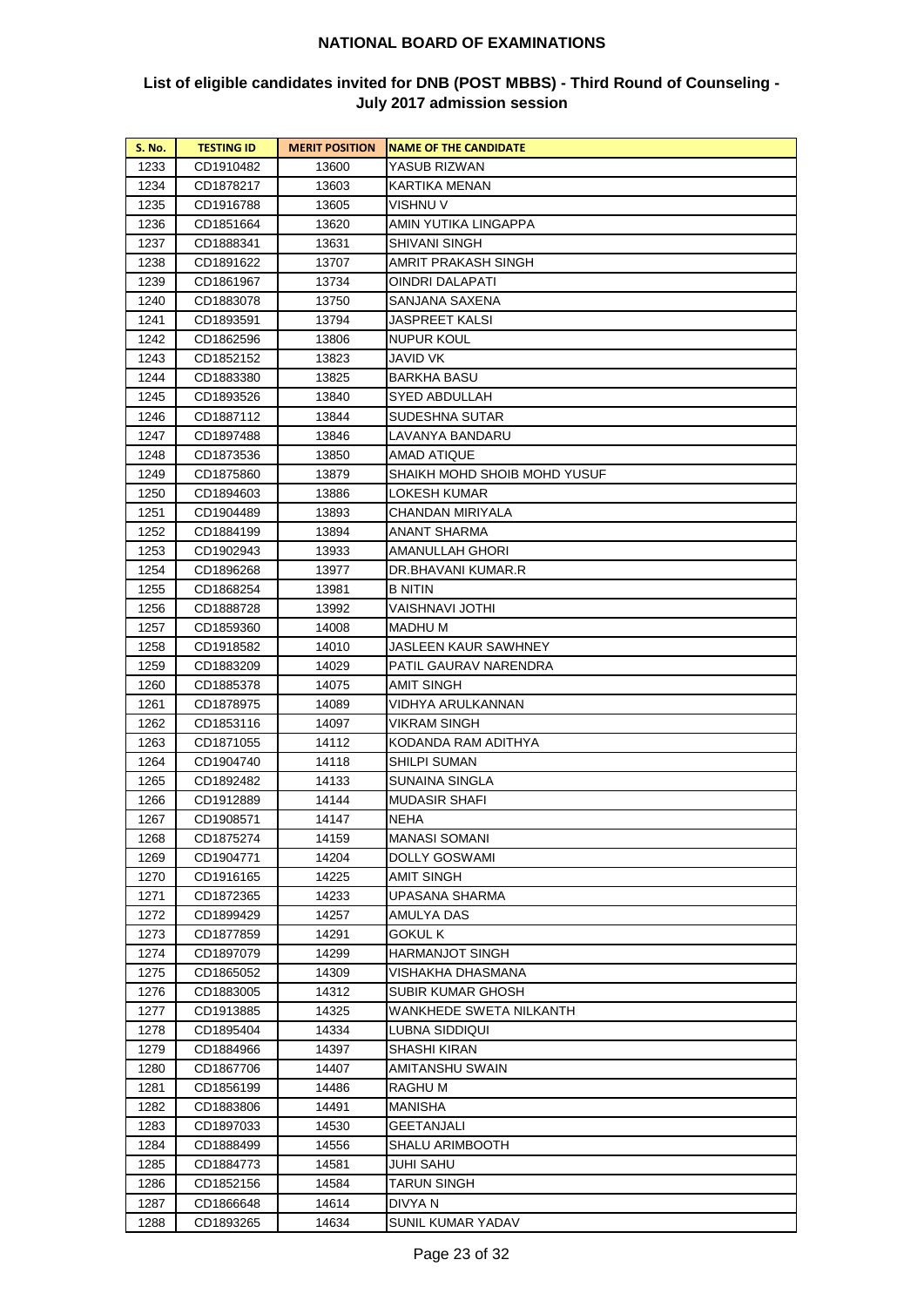| <b>S. No.</b> | <b>TESTING ID</b>      | <b>MERIT POSITION</b> | <b>NAME OF THE CANDIDATE</b>                          |
|---------------|------------------------|-----------------------|-------------------------------------------------------|
| 1289          | CD1886653              | 14658                 | ABHILASHA                                             |
| 1290          | CD1857461              | 14677                 | TUMMALAPALLI SUKEERTHI                                |
| 1291          | CD1885175              | 14684                 | SADHANA VISHWAKARMA                                   |
| 1292          | CD1883145              | 14705                 | MANVINDER SINGH                                       |
| 1293          | CD1857489              | 14717                 | HARIPRIYA NESANURU                                    |
| 1294          | CD1865306              | 14735                 | MOHAMMAD ASIF KHAN                                    |
| 1295          | CD1909122              | 14737                 | SARMISTHA THOUNAOJAM                                  |
| 1296          | CD1868642              | 14764                 | ANAGHA. S.                                            |
| 1297          | CD1852096              | 14765                 | MADHURAPANTULA ANIL KUMAR                             |
| 1298          | CD1885274              | 14787                 | MINAL HAMZA                                           |
| 1299          | CD1873002              | 14793                 | OZA MARGI PRASHANT                                    |
| 1300          | CD1882524              | 14810                 | AARTI BHARDWAJ                                        |
| 1301          | CD1905851              | 14812                 | BANAVATHU LEELA BAI                                   |
| 1302          | CD1864162              | 14832                 | AKANKSHA SINGH                                        |
| 1303          | CD1862740              | 14872                 | KULKARNI ABOLI BHAGWAN                                |
| 1304          | CD1883931              | 14877                 | MOHAMMED MISHAL                                       |
| 1305          | CD1862274              | 14878                 | K HEMANTH KUMAR                                       |
| 1306          | CD1906003              | 14889                 | MONICA CHAUHAN                                        |
| 1307          | CD1859123              | 14893                 | AKUTHOTA CHAITANYA                                    |
| 1308          | CD1858723              | 14918                 | PALLE SATYA REDDY                                     |
| 1309          | CD1907696              | 14936                 | DOSHI HARSHIL RAJESH                                  |
| 1310          | CD1917939              | 14944                 | PATIL PRIYANKA CHIMANRAO                              |
| 1311          | CD1876648              | 14962                 | DHURU ASHWINI VILAS                                   |
| 1312          | CD1904407              | 14998                 | ALTHEA S WOTSA                                        |
| 1313          | CD1914753              | 15018                 | SABARINATH A                                          |
| 1314          | CD1855034              | 15021                 | AGARWAL MONIKA                                        |
| 1315          | CD1883190              | 15027                 | JAIWANT MAHURKAR                                      |
| 1316          | CD1888525              | 15040                 | KUMARI PRIYANKA                                       |
| 1317          | CD1896190              | 15063                 | NIDHI                                                 |
| 1318          | CD1855510              | 15098                 | PRIYANKA AGGARWAL                                     |
| 1319          | CD1904467              | 15106                 | KOPPULA SATHISH                                       |
| 1320          | CD1859758              | 15119                 | KALINGA ARAVIND SAI                                   |
| 1321<br>1322  | CD1865086              | 15132                 | BARNABAS JONATHAN                                     |
| 1323          | CD1879419              | 15134<br>15135        | ASTHA GOEL<br>CHOTWANI SOMESH K. L.                   |
|               | CD1902054              | 15137                 |                                                       |
| 1324<br>1325  | CD1894969<br>CD1861064 | 15144                 | THAKUR JAIDEEP SINGH THAKUR<br>GHULE GANESH BHAUPATIL |
| 1326          | CD1913427              | 15149                 | AMARENDRA KUMAR SWARNA                                |
| 1327          | CD1888776              | 15168                 | ANITA                                                 |
| 1328          | CD1879114              | 15183                 | SHAIKH SAMEER JILANI                                  |
| 1329          | CD1909532              | 15195                 | ARUN JHADE                                            |
| 1330          | CD1914420              | 15208                 | SHALINI YADAV                                         |
| 1331          | CD1868159              | 15221                 | DIVYATA SACHAN                                        |
| 1332          | CD1904967              | 15233                 | SYED LATEEF                                           |
| 1333          | CD1892934              | 15234                 | PARAG YASHAWANT DONGRE                                |
| 1334          | CD1875680              | 15236                 | MASKE VIKAS VITTHAL                                   |
| 1335          | CD1916919              | 15243                 | DIKSHA                                                |
| 1336          | CD1859340              | 15287                 | ASHISH KUMAR SINGH                                    |
| 1337          | CD1885495              | 15290                 | AKANKSHA PANDEY                                       |
| 1338          | CD1900858              | 15305                 | RACHITH SRIDHAR                                       |
| 1339          | CD1896489              | 15310                 | DEWANGAN ANIL KUMAR                                   |
| 1340          | CD1872361              | 15318                 | JAI GANGA RAVICHANDRAN                                |
| 1341          | CD1874597              | 15319                 | BHARTI JOLLY                                          |
| 1342          | CD1896797              | 15332                 | SAPTARSHI KUNDU                                       |
| 1343          | CD1892642              | 15347                 | DEEKSHA SHARMA                                        |
| 1344          | CD1874046              | 15350                 | SHANIB ALI                                            |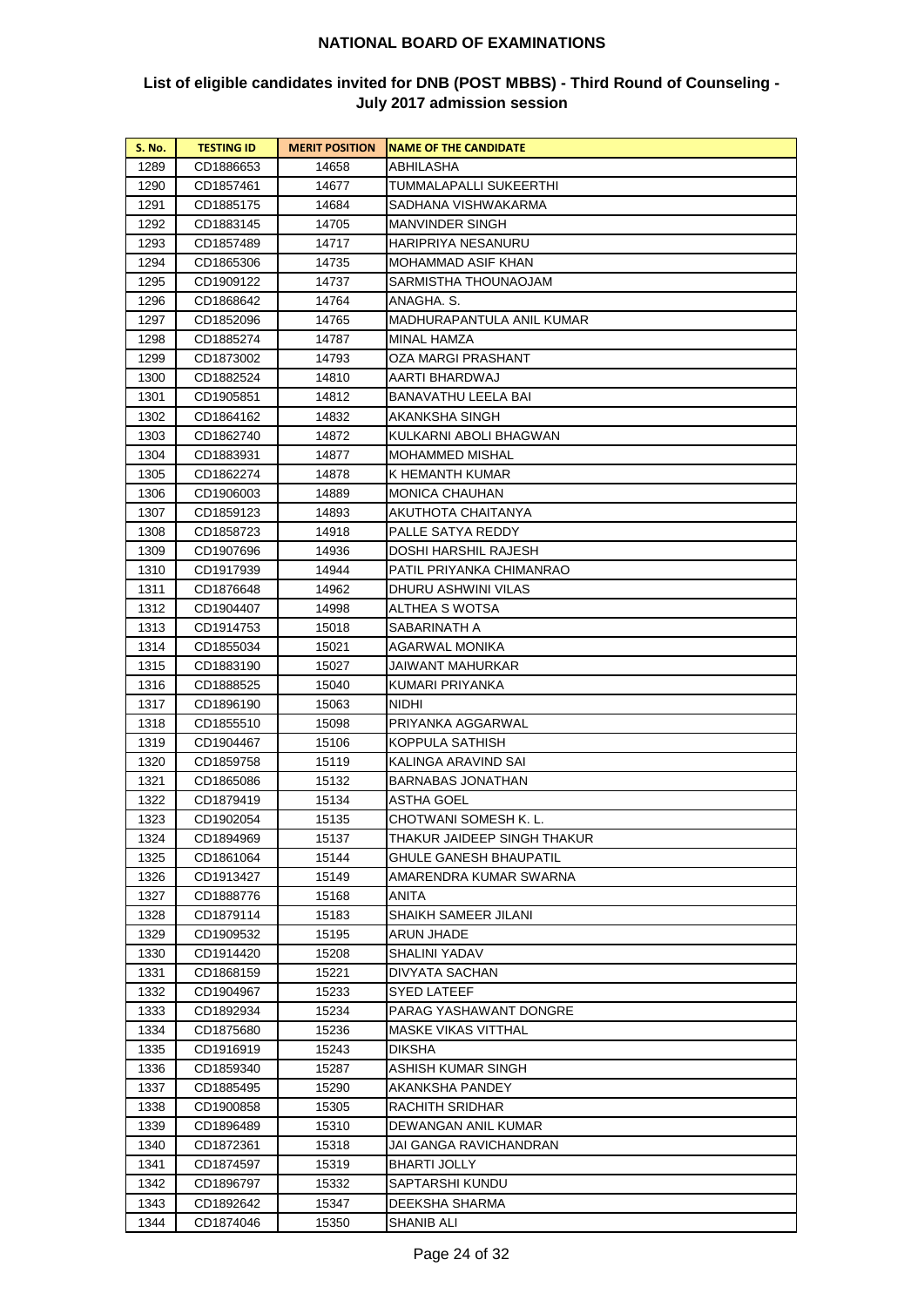| <b>S. No.</b> | <b>TESTING ID</b>      | <b>MERIT POSITION</b> | <b>NAME OF THE CANDIDATE</b>            |
|---------------|------------------------|-----------------------|-----------------------------------------|
| 1345          | CD1908505              | 15365                 | GUJARATHI HARSH VIVEK                   |
| 1346          | CD1862989              | 15368                 | K V P KRISHNA TEJA                      |
| 1347          | CD1892133              | 15378                 | TIWARI APARAJITA                        |
| 1348          | CD1893597              | 15385                 | SYED ABDUL WAJID                        |
| 1349          | CD1909143              | 15388                 | DR TANVI VASALLA                        |
| 1350          | CD1890665              | 15395                 | T S NAGA LAKSHMI                        |
| 1351          | CD1865546              | 15424                 | MOURYA SUSHILKUMAR MEWALAL              |
| 1352          | CD1917811              | 15437                 | JHANJA MOHAPATRA                        |
| 1353          | CD1892758              | 15439                 | <b>ANUPAM BISWAS</b>                    |
| 1354          | CD1905946              | 15459                 | SOUMYA JANA                             |
| 1355          | CD1911052              | 15482                 | NISHTHA ANAND                           |
| 1356          | CD1863374              | 15489                 | ANUJ SANGWAN                            |
| 1357          | CD1880715              | 15490                 | ARUNABH ARORA                           |
| 1358          | CD1893299              | 15495                 | MISHRA PRAKASH SHASHIKANT               |
| 1359          | CD1862457              | 15496                 | G RAMYA                                 |
| 1360          | CD1917773              | 15516                 | SRUTHI HARIDAS                          |
| 1361          | CD1888596              | 15522                 | SURABHI WAHI                            |
| 1362          | CD1864740              | 15530                 | NILIGIRI GIRIJAMBIKEY PRUTHVI MANJUNATH |
| 1363          | CD1857528              | 15539                 | KUNAL WAGHRAY                           |
| 1364          | CD1872395              | 15540                 | <b>MOHIT BISWAS</b>                     |
| 1365          | CD1868969              | 15565                 | <b>NIKHIL</b>                           |
| 1366          | CD1873154              | 15577                 | TULASI R MEDA                           |
| 1367          | CD1859412              | 15579                 | NEHA SAVARNA                            |
| 1368          | CD1911623              | 15590                 | SIDDHARTH SHARMA                        |
| 1369          | CD1880261              | 15609                 | <b>POOVVIZHI</b>                        |
| 1370          | CD1867516              | 15619                 | LINGASUDHEERKUMAR                       |
| 1371          | CD1887965              | 15633                 | UDAY BALA                               |
| 1372          | CD1864720              | 15663                 | V KARISHMA                              |
| 1373          | CD1895292              | 15667                 | KHAN ABDUL HASEEB ABDUL KARIM           |
| 1374          | CD1869251              | 15669                 | KHYATI SANDUJA                          |
| 1375          | CD1879059              | 15689                 | PRIYANKA RAWAT                          |
| 1376          | CD1859560              | 15696                 | SOUMYADEEP GHOSH                        |
| 1377          | CD1860454              | 15724                 | BADAVATH MOHAN BABU                     |
| 1378          | CD1864215              | 15727                 | PERUMALLA VASAVI                        |
| 1379          | CD1874144              | 15736                 | SARAN PRASATH                           |
| 1380          | CD1880455              | 15744                 | NADEEM AHMAD NAIK                       |
| 1381          | CD1894205              | 15746                 | VARANASI VENKATA SRI BHARADWAJA         |
| 1382          | CD1913041              | 15757                 | RAVURI GOWTHAMI                         |
| 1383          | CD1882326              | 15806                 | SUDHA                                   |
| 1384          | CD1879210              | 15823                 | SNEHIL GOYAL                            |
| 1385          | CD1915013              | 15832                 | B T RANJITH KUMAR<br>PENDEM SRINIVAS    |
| 1386<br>1387  | CD1856272<br>CD1894522 | 15834<br>15842        | PRATIKSHIT SINGH RAGHUWANSHI            |
| 1388          | CD1851849              | 15844                 | TANHA ZARIN NAAZ                        |
| 1389          | CD1875620              | 15863                 | MEENAKSHI KATYAL                        |
| 1390          | CD1882737              | 15872                 | SYED ARIF AYOUB                         |
| 1391          | CD1890633              | 15878                 | BHATLAPENUMARTHY GOPI KRISHNA           |
| 1392          | CD1896167              | 15897                 | JACQUELINE ANNA JAYSON                  |
| 1393          | CD1894226              | 15909                 | VAIBHAV SHARMA                          |
| 1394          | CD1896610              | 15927                 | HIMABINDU NENAVATH                      |
| 1395          | CD1873550              | 15930                 | SIDDHANT TRIPATHI                       |
| 1396          | CD1884321              | 15966                 | PRIYANKA B                              |
| 1397          | CD1863705              | 15981                 | V DHIVAAKAR                             |
| 1398          | CD1861804              | 15989                 | ANIRBAN RAY                             |
| 1399          | CD1860202              | 16026                 | SAHITHI PEYYALA                         |
| 1400          | CD1896360              | 16045                 | SANYUKTA VERMA                          |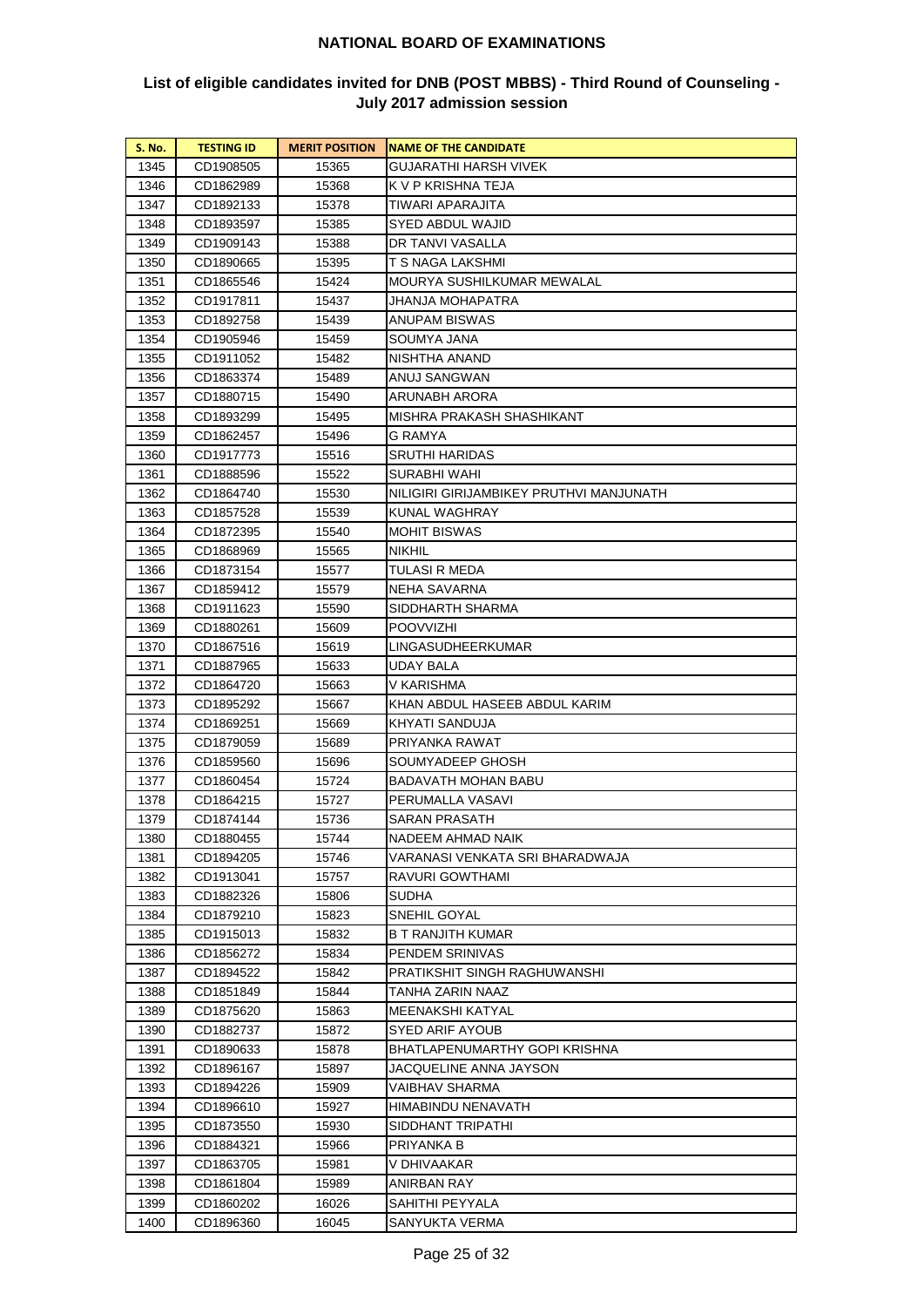| S. No. | <b>TESTING ID</b> | <b>MERIT POSITION</b> | <b>NAME OF THE CANDIDATE</b>               |
|--------|-------------------|-----------------------|--------------------------------------------|
| 1401   | CD1865755         | 16057                 | KADIYALA PRANEETH                          |
| 1402   | CD1867275         | 16062                 | SUCHITA MITTAL                             |
| 1403   | CD1881396         | 16072                 | G.V .ABISHEK KUMARAN                       |
| 1404   | CD1912119         | 16096                 | KOTAL MOHAMMEDALI MOHAMMEDSALIM            |
| 1405   | CD1889711         | 16140                 | MOUMITA SEN                                |
| 1406   | CD1878446         | 16143                 | GOHIL BRIJRAJSINH MAHAVIRSINH              |
| 1407   | CD1869025         | 16146                 | SHAH KRISHA MAYANKBHAI                     |
| 1408   | CD1852774         | 16161                 | RADHIKA TUSHARKANT BAMBHANIA               |
| 1409   | CD1897511         | 16183                 | AKUL SAURAV                                |
| 1410   | CD1905763         | 16188                 | RAJKONDAWAR NIKHITA ATUL                   |
| 1411   | CD1901098         | 16196                 | ABHISEK DAS CHOUDHURY                      |
| 1412   | CD1864191         | 16211                 | INDRANI BASAK                              |
| 1413   | CD1871078         | 16223                 | ARUNIMA DAS                                |
| 1414   | CD1907800         | 16240                 | MITI RAVIN GANDHI                          |
| 1415   | CD1857331         | 16283                 | SHRUTICA                                   |
| 1416   | CD1863023         | 16289                 | S. SHARADA                                 |
| 1417   | CD1868691         | 16297                 | NARUMANCHI APOORVA                         |
| 1418   | CD1910551         | 16317                 | AKHIL SHARMA                               |
| 1419   | CD1919391         | 16326                 | PRIYA GANDHI                               |
| 1420   | CD1866518         | 16338                 | SWATI SHARMA                               |
| 1421   | CD1864027         | 16367                 | SIMRANJEET KAUR                            |
| 1422   | CD1909166         | 16378                 | RAJU KUMAR                                 |
| 1423   | CD1894874         | 16382                 | GOMATHI V                                  |
| 1424   | CD1855472         | 16388                 | AFLAK K.T                                  |
| 1425   | CD1908923         | 16465                 | SUPRIYA TIWARI                             |
| 1426   | CD1910049         | 16470                 | TANYA SEBI                                 |
| 1427   | CD1857385         | 16486                 | KESWANI NITASHA MOHAN                      |
| 1428   | CD1886204         | 16490                 | ANCHAL MOHANTY                             |
| 1429   | CD1889637         | 16511                 | PREM SAGAR                                 |
| 1430   | CD1904420         | 16541                 | DEEPAK KUMAR PARASHAR                      |
| 1431   | CD1889586         | 16544                 | DONGARE AKSHAYA GIRISH                     |
| 1432   | CD1884079         | 16561                 | MD AHSAN IMAM                              |
| 1433   | CD1888099         | 16580                 | ALANKRITA GUPTA                            |
| 1434   | CD1907451         | 16607                 | SELVAM RASIKA VANDHANA                     |
| 1435   | CD1876423         | 16618                 | SHASHANK SAHU                              |
| 1436   | CD1898369         | 16623                 | CHETNA SHARMA                              |
| 1437   | CD1891340         | 16682                 | VASANTHI NALLI                             |
| 1438   | CD1901262         | 16707                 | AMRIT RAJ KALLA                            |
| 1439   | CD1898914         | 16785                 | SHANA ANDALIB                              |
| 1440   | CD1874246         | 16796                 | SOMANAPALLI UMAMAHESWARA RAO               |
| 1441   | CD1899483         | 16802                 | SHAHIN                                     |
| 1442   | CD1883238         | 16833                 | VALODARA RAHULKUMAR JAYANTIBHAI            |
| 1443   | CD1903872         | 16868                 | SANKHE ASHIRWAD AVINASH                    |
| 1444   | CD1897382         | 16898                 | ARALI RUTUJA RAVINDRA                      |
| 1445   | CD1865976         | 16926                 | NIDHIN LAKSHMAN                            |
| 1446   | CD1910599         | 16936                 | SIDHARTHA KHURANA                          |
| 1447   | CD1903212         | 16953                 | MOHD SHAZEB                                |
| 1448   | CD1879576         | 16963                 | PRIYANKA NAGRATH                           |
| 1449   | CD1865939         | 16980                 | RASHMIPRABHA DUTTA                         |
| 1450   | CD1858973         | 16989                 | CAROL JACOB                                |
| 1451   | CD1882391         | 17012                 | KHANDPUR JASPREET SINGH MOHINDER PAL SINGH |
| 1452   | CD1856500         | 17023                 | ISHAN AGRAWAL                              |
| 1453   | CD1909291         | 17036                 | PREETY ROUT                                |
| 1454   | CD1897442         | 17046                 | DHYUTI GUPTA                               |
| 1455   | CD1902854         | 17103                 | ANJALI SINGH                               |
| 1456   | CD1897803         | 17116                 | KARANJOT KAUR                              |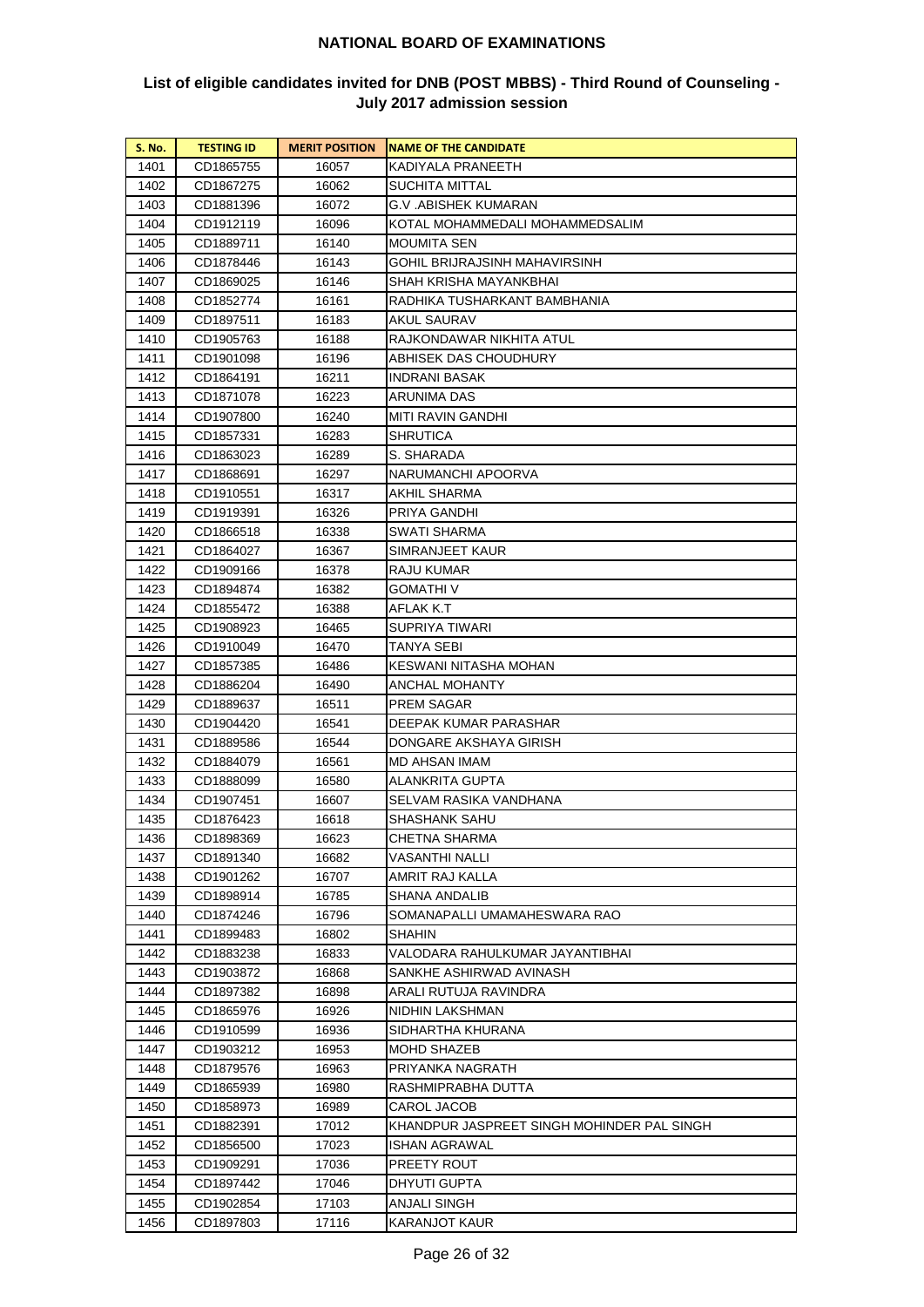| <b>S. No.</b> | <b>TESTING ID</b>      | <b>MERIT POSITION</b> | <b>NAME OF THE CANDIDATE</b>           |
|---------------|------------------------|-----------------------|----------------------------------------|
| 1457          | CD1907814              | 17181                 | RAKESH KUMAR                           |
| 1458          | CD1918535              | 17189                 | GHANASYAMA TALLURI                     |
| 1459          | CD1879572              | 17236                 | MESHRAM SONAL SHANKAR                  |
| 1460          | CD1917397              | 17250*                | GARIMA JAISWAL                         |
| 1461          | CD1890150              | 17279                 | RAMAJI SUREKHA                         |
| 1462          | CD1903477              | 17285                 | NIZAMRAJ BANERJEE                      |
| 1463          | CD1882814              | 17329                 | NIKITA K SHAH                          |
| 1464          | CD1888203              | 17347                 | CHARANYA VASUDEVAN NANDKUMAR VASUDEVAN |
| 1465          | CD1863166              | 17355                 | ALIPRITA CHOUHAN                       |
| 1466          | CD1871508              | 17361                 | SRINIDHI SRIKANTH                      |
| 1467          | CD1900294              | 17375*                | HARISH C G                             |
| 1468          | CD1917741              | 17392                 | KARTHIK M                              |
| 1469          | CD1894641              | 17402                 | KUMARI HEMLATA                         |
| 1470          | CD1876964              | 17453                 | NISHA BHARTI                           |
| 1471          | CD1856618              | 17497                 | LAKSHMA NARAYANAN PONNAS               |
| 1472          | CD1881974              | 17500                 | K C PRATHYUSHA SANKARA                 |
| 1473          | CD1917594              | 17503                 | VAISHAK JAWAHAR                        |
| 1474          | CD1853911              | 17507                 | OSHO                                   |
| 1475          | CD1892223              | 17543                 | KUMAR RAVISH                           |
| 1476          | CD1909790              | 17545                 | PURVA VIJAY DEORE                      |
| 1477          | CD1888900              | 17587                 | ADITYA KUMAR                           |
| 1478          | CD1886977              | 17597                 | JAGTAP PRANJAL PRAKASH                 |
| 1479          | CD1861559              | 17598                 | ISMA MAQSOOD                           |
| 1480          | CD1881199              | 17615                 | VEERAKUTTI BALAMURUGAN                 |
| 1481          | CD1910545              | 17652                 | PRIYA                                  |
| 1482          | CD1904908              | 17655                 | AYUSHI KEDIYA                          |
| 1483          | CD1883442              | 17663                 | DEVIKA KUMAR                           |
| 1484          | CD1877316              | 17706                 | ARCHIT JAIN                            |
| 1485          | CD1857330              | 17718                 | NIRUPAMA A Y                           |
| 1486          | CD1881960              | 17746                 | MINAKSHI SINGH                         |
| 1487<br>1488  | CD1894189              | 17757                 | JASSEM.A.HAKIM<br>ANKITA               |
| 1489          | CD1856468<br>CD1875215 | 17772                 | SANA                                   |
| 1490          | CD1893940              | 17793<br>17831        | ANJANA R                               |
| 1491          | CD1881134              | 17834                 | ANUPRIYA YADAV                         |
| 1492          | CD1915827              | 17847                 | V KRISHNA RAO                          |
| 1493          | CD1853015              | 17867                 | ADUDODLA SHALINI                       |
| 1494          | CD1865014              | 17876                 | K PALLAVI                              |
| 1495          | CD1875314              | 17907                 | SIDDARAMESHWAR C B                     |
| 1496          | CD1866558              | 17910                 | ABHINAV GUPTA                          |
| 1497          | CD1918426              | 17916                 | APRAJITA SINHA                         |
| 1498          | CD1866734              | 17949                 | MAYANK SHARMA                          |
| 1499          | CD1875292              | 17956                 | SUJIL SUDHERSAN                        |
| 1500          | CD1873803              | 17986                 | VERMA PUNAM AMARJIT                    |
| 1501          | CD1912603              | 17997                 | <b>SUMEET KOUR</b>                     |
| 1502          | CD1858692              | 18034                 | SUMIT DE                               |
| 1503          | CD1867804              | 18051                 | HARE RAM SINGH                         |
| 1504          | CD1888928              | 18060                 | JAGESHWAR SONKAR                       |
| 1505          | CD1913378              | 18068                 | ANJU VERMA                             |
| 1506          | CD1899985              | 18073                 | VIJAYETA CHOUHAN                       |
| 1507          | CD1875345              | 18110                 | PALASH SAXENA                          |
| 1508          | CD1888752              | 18119                 | RISHI MATHUR                           |
| 1509          | CD1865260              | 18145                 | BODDU THIRDHA                          |
| 1510          | CD1881325              | 18163                 | MANSI GUPTA                            |
| 1511          | CD1875656              | 18186                 | VARUNESH DUBEY                         |
| 1512          | CD1909569              | 18187                 | K POORNA VEERA BRAMHAJI                |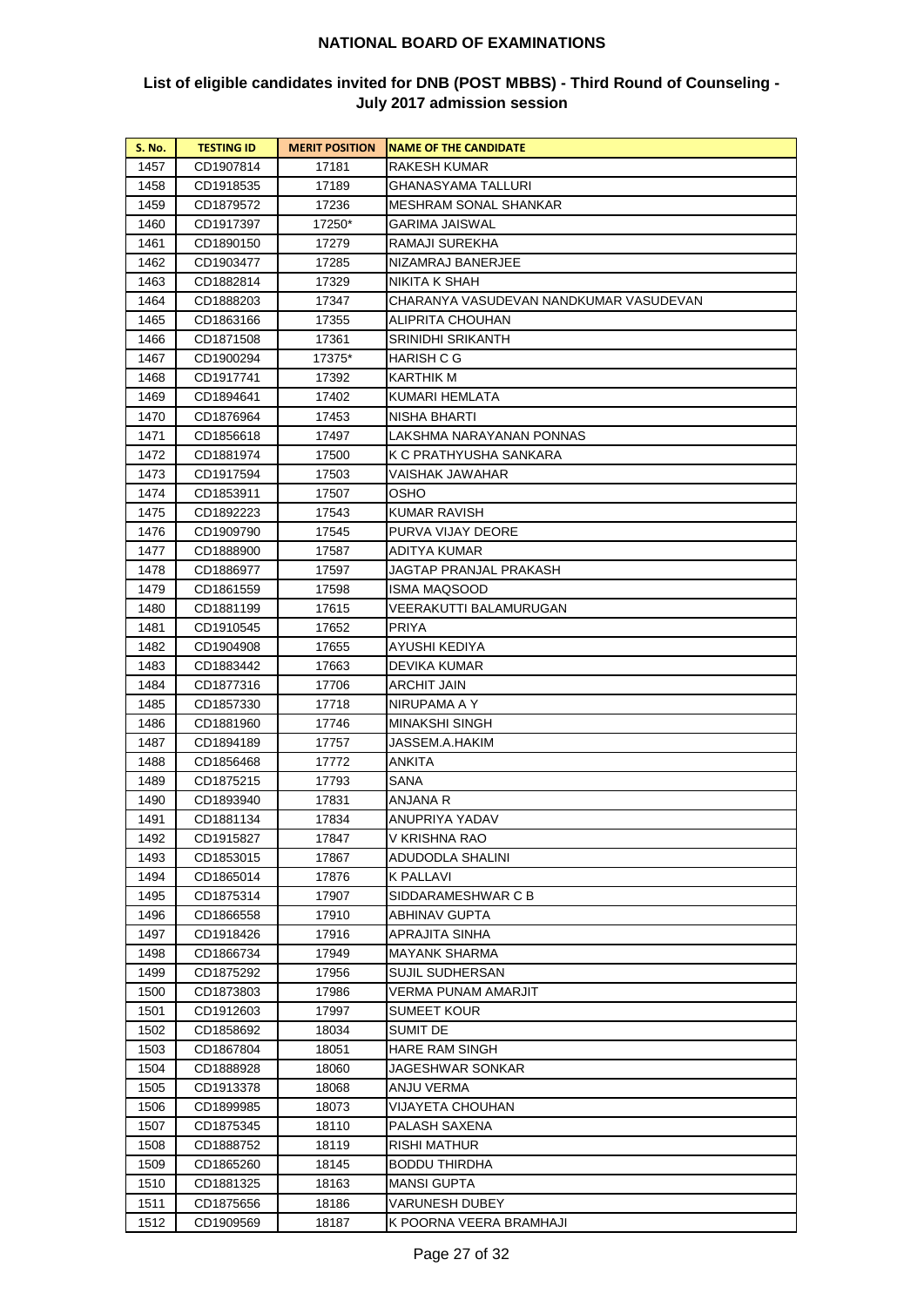| S. No.       | <b>TESTING ID</b>      | <b>MERIT POSITION</b> | <b>NAME OF THE CANDIDATE</b>                   |
|--------------|------------------------|-----------------------|------------------------------------------------|
| 1513         | CD1887331              | 18193*                | ROHIT KUMAR NATH                               |
| 1514         | CD1866055              | 18199                 | PRANJALEE VERMA                                |
| 1515         | CD1870330              | 18246                 | PRAVISH SHARMA                                 |
| 1516         | CD1878272              | 18252                 | PATEL NIRAVKUMAR ASHOKBHAI                     |
| 1517         | CD1904723              | 18261                 | SIKHA BHARDWAJ                                 |
| 1518         | CD1878211              | 18294                 | ABBAVARAM PAVANKUMAR                           |
| 1519         | CD1862965              | 18299                 | R ACHUDAN                                      |
| 1520         | CD1873196              | 18307                 | VORA PALAK JABALI                              |
| 1521         | CD1868085              | 18316                 | SUJITHA. O                                     |
| 1522         | CD1903142              | 18321                 | JYOTSNA                                        |
| 1523         | CD1914604              | 18337                 | AKASH GOEL                                     |
| 1524         | CD1903267              | 18389                 | SHIVAM JAISWAL                                 |
| 1525         | CD1902631              | 18457                 | NEHA CHOUDHARY                                 |
| 1526         | CD1916175              | 18468                 | ASHIM SHARMA                                   |
| 1527         | CD1903446              | 18473                 | ANAND MAHAJAN                                  |
| 1528         | CD1883169              | 18476                 | SANDEEP                                        |
| 1529         | CD1902754              | 18494                 | SUDIPTA SWAPAN SAHA                            |
| 1530         | CD1889995              | 18500                 | DHARSHANA.T                                    |
| 1531         | CD1868589              | 18508                 | SREE VAISHNAVI OMPRAKASH                       |
| 1532         | CD1905680              | 18521                 | SATHE DNYANESHWAR ARJUN                        |
| 1533         | CD1872014              | 18523                 | TANMAY GUPTA                                   |
| 1534         | CD1892966              | 18524                 | VISHWAS H L                                    |
| 1535         | CD1882925              | 18533                 | NITESH SINGH                                   |
| 1536         | CD1878321              | 18538                 | NAMRATA SONOWAL                                |
| 1537         | CD1879551              | 18572                 | SOUMYA BHATTACHARYA                            |
| 1538         | CD1889724              | 18607                 | ISHA SHARMA                                    |
| 1539         | CD1904737              | 18609                 | P KIRAN KUMAR                                  |
| 1540         | CD1867836              | 18636                 | DILKASH ZAIDI                                  |
| 1541         | CD1857003              | 18642                 | JANGILI BHANU SREE                             |
| 1542         | CD1911558              | 18647                 | UPINDER SINGH                                  |
| 1543         | CD1863426              | 18695                 | KRITI SINGH                                    |
| 1544         | CD1912917              | 18754                 | SARAVANA KUMAR                                 |
| 1545         | CD1874805              | 18760                 | PRITHA PRAMANICK                               |
| 1546         | CD1903874              | 18820                 | HARIHARA JOTHI V                               |
| 1547         | CD1851862              | 18821                 | SURTI CHIRANJIV PRAKASH<br>TIRUPATHI SUSHMITHA |
| 1548         | CD1861852              | 18863                 |                                                |
| 1549         | CD1888779<br>CD1890143 | 18877<br>18878        | BHARAT BORANA<br>TARIQ ABDUL MAJEED            |
| 1550<br>1551 | CD1863504              | 18904                 | RAHUL GUPTA                                    |
| 1552         | CD1914682              | 18910                 | ABHISHEK MALIK                                 |
| 1553         | CD1894173              | 18916                 | ROHIT NANA SONAWANE                            |
| 1554         | CD1869137              | 18921                 | KAMBLE NEHA VISHWAS                            |
| 1555         | CD1858272              | 18923                 | DR LAKSHMI AISHWARYA K                         |
| 1556         | CD1879392              | 19025                 | ROHINI KALA                                    |
| 1557         | CD1865060              | 19041                 | GULSHAN GUPTA                                  |
| 1558         | CD1912313              | 19085                 | SHILPA THOTA                                   |
| 1559         | CD1863240              | 19087                 | MADHUMADHI S.                                  |
| 1560         | CD1884499              | 19124                 | NAGRALE SHRUTUJA GAUTAM                        |
| 1561         | CD1856218              | 19139                 | JANANI MADHESWARAN                             |
| 1562         | CD1899490              | 19145                 | RENJINI JOHNSON                                |
| 1563         | CD1918665              | 19176                 | MANOJ KUMAR BHAGAT                             |
| 1564         | CD1889388              | 19198                 | UMA SHANKAR SAINI                              |
| 1565         | CD1899557              | 19206                 | BHAGYASHREE SANJAYKUMAR PATIL                  |
| 1566         | CD1876129              | 19240                 | KATTEKOLA SHIREESHA                            |
| 1567         | CD1906175              | 19259                 | CHANDAN MALIK                                  |
| 1568         | CD1911800              | 19286                 | DEEP SHIKHA                                    |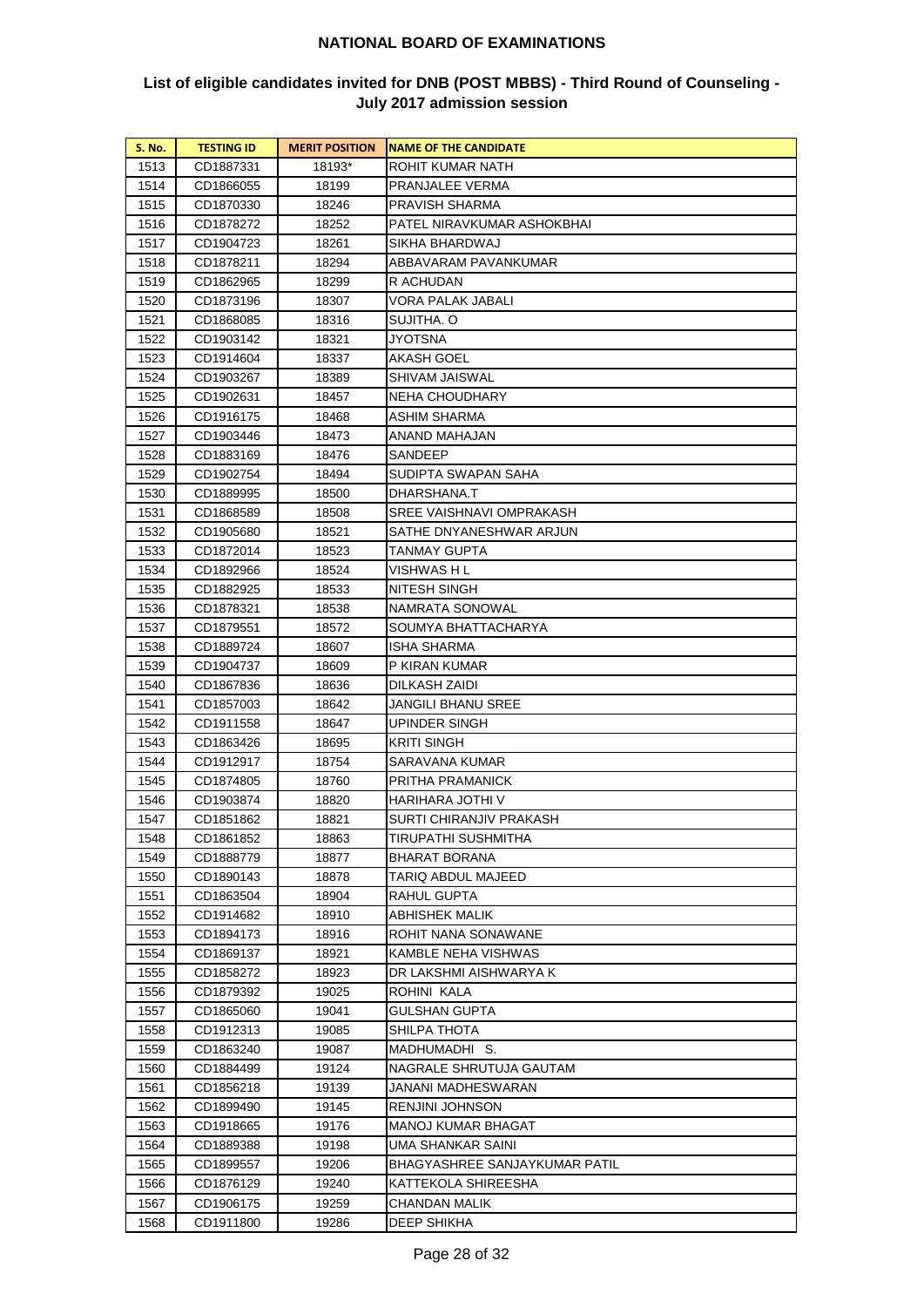| S. No. | <b>TESTING ID</b> | <b>MERIT POSITION</b> | <b>NAME OF THE CANDIDATE</b>    |
|--------|-------------------|-----------------------|---------------------------------|
| 1569   | CD1918194         | 19291                 | SURYAWANSHI PANKAJ PRALHAD      |
| 1570   | CD1881892         | 19292                 | KUMAR GAURAV                    |
| 1571   | CD1902574         | 19344                 | SUPRIYA SUDHA                   |
| 1572   | CD1867163         | 19419                 | CHITTI SRILATA                  |
| 1573   | CD1864745         | 19454                 | POOJA                           |
| 1574   | CD1882798         | 19458                 | KUNAL CHAUDHARY                 |
| 1575   | CD1865663         | 19484                 | NEYAZ AHMAD                     |
| 1576   | CD1901323         | 19493                 | SAGAR SHINDE                    |
| 1577   | CD1863883         | 19496                 | RAJESH NAMBURI                  |
| 1578   | CD1894827         | 19536                 | ESHWAR KARTHIKEYAN K            |
| 1579   | CD1891503         | 19624                 | ruhi                            |
| 1580   | CD1880986         | 19638                 | BAYYA SAMPATH AKHILA            |
| 1581   | CD1886093         | 19652                 | SHETTY RAKESH                   |
| 1582   | CD1891142         | 19670                 | MD TAUSEEF                      |
| 1583   | CD1866947         | 19690                 | GAYATHRI S BABU                 |
| 1584   | CD1864663         | 19696                 | SACHIN NAYAK                    |
| 1585   | CD1881897         | 19707                 | SINDUJA M                       |
| 1586   | CD1887769         | 19729                 | RAJKUMARPANDIAN P               |
| 1587   | CD1906956         | 19732                 | GANDI SIVA KRISHNA              |
| 1588   | CD1914478         | 19766                 | ANAMIKA DEVI                    |
| 1589   | CD1857382         | 19767                 | SAI YOGESH DHANTAL              |
| 1590   | CD1909558         | 19787                 | SUMANDEEP                       |
| 1591   | CD1894036         | 19790                 | WAHANE SWAPNIL MURLIDHAR        |
| 1592   | CD1864726         | 19797                 | DHIVYA PRIYA PONDAVAKKAM BALAJI |
| 1593   | CD1856267         | 19863                 | HARISHMUTHUKUMARAN              |
| 1594   | CD1863948         | 19896                 | VINAY YADAV                     |
| 1595   | CD1862937         | 19906                 | GIRI SRUJANA P                  |
| 1596   | CD1876357         | 19913                 | A SELVA KUMAR                   |
| 1597   | CD1854408         | 19926                 | HEMAL JAGDISH BHAWANI           |
| 1598   | CD1864014         | 19940                 | DIPTI ANU                       |
| 1599   | CD1915821         | 19960                 | PATEL PRITIKUMARI               |
| 1600   | CD1908981         | 19962                 | JEETENDRA NARANIYA              |
| 1601   | CD1890737         | 20011                 | MISS PRITI CHANDRA              |
| 1602   | CD1915326         | 20030                 | RAJARAM RAJA                    |
| 1603   | CD1867302         | 20047                 | MOHAMMED SHUIAB M V             |
| 1604   | CD1873635         | 20098                 | RANDHIR KUMAR                   |
| 1605   | CD1919123         | 20106                 | SAAJEEVANI NAIDU R              |
| 1606   | CD1890975         | 20112                 | AMBEDKAR D                      |
| 1607   | CD1867697         | 20132                 | DEVENDRA KUMAR.V                |
| 1608   | CD1879467         | 20138                 | POOJA SAKSHI                    |
| 1609   | CD1870055         | 20194                 | DEBASHIS DAS                    |
| 1610   | CD1915053         | 20203                 | DR DEEPAK T SWAMY               |
| 1611   | CD1911826         | 20212                 | HANSDA SALOMI                   |
| 1612   | CD1912821         | 20245                 | VASAVA HIRAL JAIRAM             |
| 1613   | CD1891785         | 20269                 | PRIYANKA ESLAVAT                |
| 1614   | CD1901815         | 20289                 | MEENAKSHI SINGH                 |
| 1615   | CD1902210         | 20299                 | SUBHASH KUMAR SARKAR            |
| 1616   | CD1893501         | 20301                 | ROHIT KUMAR                     |
| 1617   | CD1851625         | 20343                 | SUSHMA CHOURASIA                |
| 1618   | CD1859935         | 20345                 | MAHESH REDDY PANDULA            |
| 1619   | CD1885313         | 20347                 | BHUWANESHWARI G                 |
| 1620   | CD1855253         | 20351                 | DR ANEEROODH NEGI               |
| 1621   | CD1909377         | 20353                 | MRINAL SINGH CHANDRASEN         |
| 1622   | CD1894999         | 20356                 | GAURAV KUMAR                    |
| 1623   | CD1876789         | 20370                 | SANTHI SUDHA CHERUKU            |
| 1624   | CD1895116         | 20402                 | SOMASHEKHAR SANNAMANI           |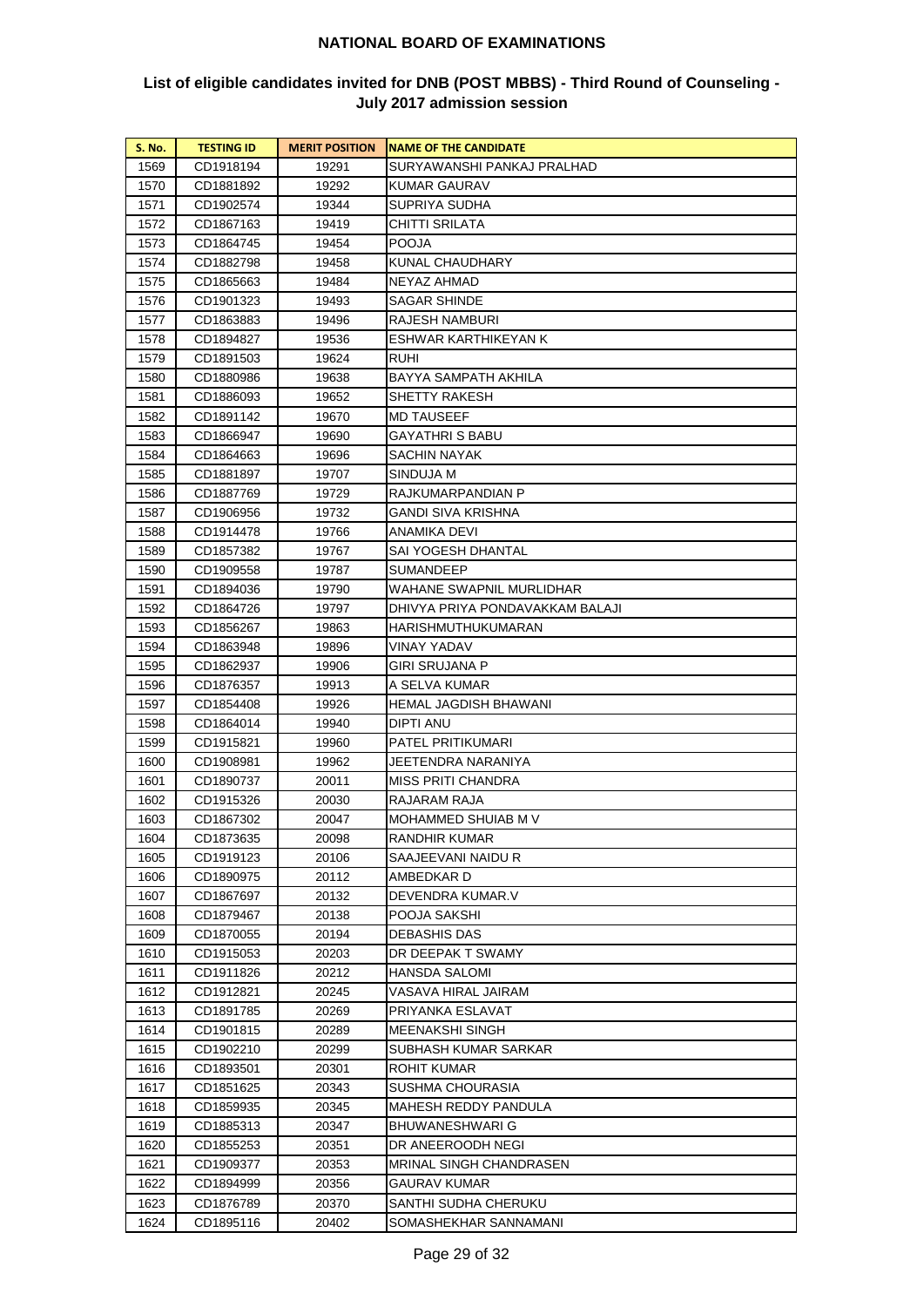| S. No. | <b>TESTING ID</b> | <b>MERIT POSITION</b> | <b>NAME OF THE CANDIDATE</b>  |
|--------|-------------------|-----------------------|-------------------------------|
| 1625   | CD1900586         | 20419                 | MOHSIN ALI                    |
| 1626   | CD1867308         | 20423                 | AKTHAR CM                     |
| 1627   | CD1854278         | 20461                 | SIVARATHRI S PRAVALLIKA       |
| 1628   | CD1912765         | 20468                 | ANANTH .R.V.A                 |
| 1629   | CD1859985         | 20470                 | ASHOKKUMAR CIGUMAL            |
| 1630   | CD1886628         | 20475                 | GOSWAMI SAJANGIRI ANILGIRI    |
| 1631   | CD1918931         | 20507                 | <b>BIJAYETA BARUAH</b>        |
| 1632   | CD1881287         | 20524                 | RAJWADI AMRUTA KANCHANBHAI    |
| 1633   | CD1873336         | 20545                 | SOUMYA P K                    |
| 1634   | CD1867246         | 20560                 | ABHINAYA ARUN RAJ             |
| 1635   | CD1907933         | 20574                 | BATHANA KUSUMA                |
| 1636   | CD1916200         | 20582                 | BILAL. S. A.                  |
| 1637   | CD1879715         | 20583                 | STEFI RANI CHITTARI           |
| 1638   | CD1884579         | 20604                 | ROHIT RANJAN                  |
| 1639   | CD1866904         | 20621                 | CHANDRAMOULI PUCHAKAYALA      |
| 1640   | CD1868183         | 20644                 | ABIRAMI NALLATHAMBI           |
| 1641   | CD1866347         | 20681                 | JAYNATH KUMAR                 |
| 1642   | CD1869202         | 20692                 | TARASHANKAR DAS               |
| 1643   | CD1852359         | 20703                 | CHAKRAVARTHY RAVADA           |
| 1644   | CD1889563         | 20734                 | REDHIN PUZHAKKALATH SUKUMARAN |
| 1645   | CD1878356         | 20745                 | R SOWJANYA NAIK               |
| 1646   | CD1866806         | 20748                 | GANJI BALAJI                  |
| 1647   | CD1865411         | 20773                 | SHRAVAN KUMAR Y               |
| 1648   | CD1870831         | 20783                 | UNNAMATLA SUDHA RANI          |
| 1649   | CD1866612         | 20789                 | NAVVIN. G                     |
| 1650   | CD1900710         | 20809                 | SUNIL KUMAR                   |
| 1651   | CD1912199         | 20812                 | VIJENDER SINGH                |
| 1652   | CD1879267         | 20818                 | SHINGANE DARSHAN VINAYAK      |
| 1653   | CD1915219         | 20820                 | DESHMUKH AMEY ANIL            |
| 1654   | CD1882282         | 20827                 | ASHOKNAIK B                   |
| 1655   | CD1901210         | 20846                 | MALIHA QUADRI                 |
| 1656   | CD1878871         | 20855                 | SHASHI SHANKAR SHASTRI        |
| 1657   | CD1854553         | 20858                 | K CHANDANA                    |
| 1658   | CD1869629         | 20878                 | AMIT KUMAR                    |
| 1659   | CD1870393         | 20881                 | UDAY PRASANTH DEVAPATI        |
| 1660   | CD1882160         | 20902                 | SUNIL KUMAR RANJAN            |
| 1661   | CD1858629         | 20916                 | ARCHANA CP                    |
| 1662   | CD1870931         | 20943                 | ARVIND KUMAR                  |
| 1663   | CD1866144         | 20952                 | VARSHA ANAND                  |
| 1664   | CD1895165         | 20957                 | NAGARAJ S K                   |
| 1665   | CD1867457         | 20958                 | PINNINTI CHARISHMA            |
| 1666   | CD1902072         | 20959                 | <b>SUDEEP</b>                 |
| 1667   | CD1911859         | 20970                 | SHIVAM DIWAN                  |
| 1668   | CD1876096         | 20978                 | MOHAMMED SHERIN AS            |
| 1669   | CD1901850         | 20996                 | QASIM HUDA KHAN               |
| 1670   | CD1898326         | 21015                 | MONIKA YADAV                  |
| 1671   | CD1865195         | 21031                 | TAPRE PREMBHUSHAN ARUN        |
| 1672   | CD1903026         | 21038                 | RAMAN KUMAR                   |
| 1673   | CD1885401         | 21066                 | KAVITHA MURALEEDHARAN         |
| 1674   | CD1900472         | 21072                 | DEEPIKA RAWAT                 |
| 1675   | CD1864305         | 21076                 | SAYAN TALUKDAR                |
| 1676   | CD1908491         | 21112                 | ZARTAB ZAKI                   |
| 1677   | CD1910679         | 21126                 | JUHI SINHA                    |
| 1678   | CD1872634         | 21162                 | UMAIRA SAMREEN                |
| 1679   | CD1863831         | 21178                 | SNEHALATHA T                  |
| 1680   | CD1900806         | 21187                 | ANBHULE AMOL PARSHURAM        |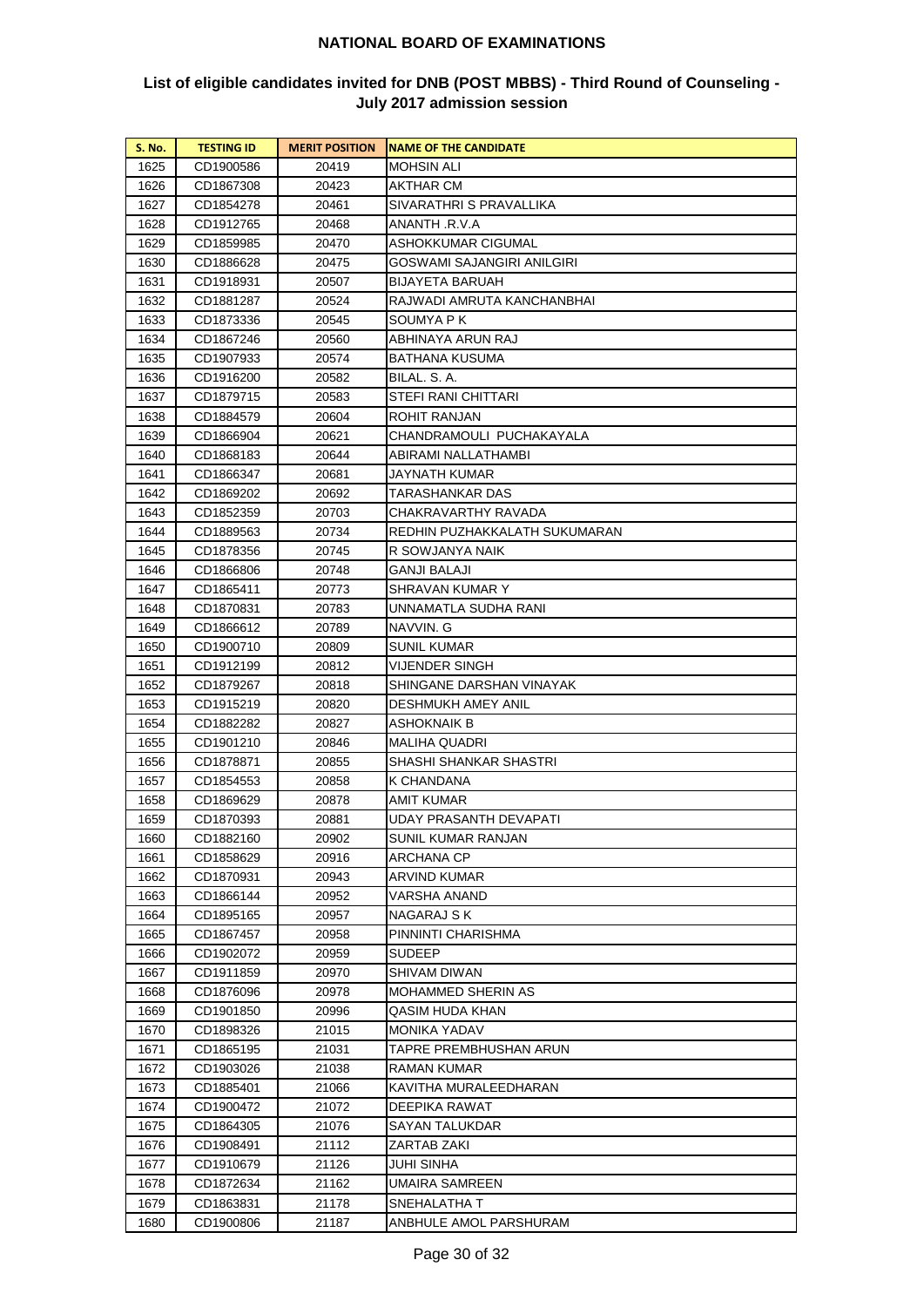| <b>S. No.</b> | <b>TESTING ID</b> | <b>MERIT POSITION</b> | <b>NAME OF THE CANDIDATE</b>        |
|---------------|-------------------|-----------------------|-------------------------------------|
| 1681          | CD1900108         | 21188                 | ANITHA JHATOTH                      |
| 1682          | CD1873504         | 21191                 | DEENADAYALAN DHILIP RAJESHKUMAR     |
| 1683          | CD1878657         | 21211                 | ANUPRIYA                            |
| 1684          | CD1906123         | 21213                 | RAGHAVENDRASWAMY D                  |
| 1685          | CD1885197         | 21220                 | ARIJIT BHOWMIK                      |
| 1686          | CD1884698         | 21291                 | RAVI SHANKAR                        |
| 1687          | CD1868211         | 21316                 | ARUNA MUNDA                         |
| 1688          | CD1912447         | 21322                 | <b>MANISH KUMAR MADHREY</b>         |
| 1689          | CD1882937         | 21323                 | ANANTHI V                           |
| 1690          | CD1918398         | 21330                 | ABHISHEK DANDPAT                    |
| 1691          | CD1909163         | 21333                 | <b>GAURAV SINGH</b>                 |
| 1692          | CD1885218         | 21336                 | VIGNESWARAMOORTHI. V                |
| 1693          | CD1916761         | 21343                 | HEMANT                              |
| 1694          | CD1898157         | 21349                 | SUDHA KUMARI                        |
| 1695          | CD1853972         | 21350                 | PRIYANKA N                          |
| 1696          | CD1864016         | 21373                 | MEDA AHOBILAM USHA                  |
| 1697          | CD1901659         | 21384                 | VENKATA SUDHARSANAM GALI            |
| 1698          | CD1904458         | 21401                 | SYED MUBASHIR YOUSUF                |
| 1699          | CD1859780         | 21410                 | BISMI S MOHAMMED                    |
| 1700          | CD1884051         | 21417                 | ASHISH PRAKASH                      |
| 1701          | CD1912327         | 21478                 | PADMAVADIVU                         |
| 1702          | CD1894319         | 21529                 | MD TANVEER                          |
| 1703          | CD1870344         | 21535                 | THAKARE AKSHAY PRABHAKARRAO         |
| 1704          | CD1868366         | 21542                 | POORVI M                            |
| 1705          | CD1901314         | 21554                 | MUKHMALE KISHOR MADHUKAR            |
| 1706          | CD1913533         | 21564                 | SAILENDRA CHANDRA SARKAR            |
| 1707          | CD1900130         | 21577                 | SADHAK ROY                          |
| 1708          | CD1917175         | 21587                 | TWASHTI SUNIL KHOBRGADE             |
| 1709          | CD1889493         | 21591                 | SUBRAHMANYAM INDURUPALLI            |
| 1710          | CD1853252         | 21609                 | SINHA TUSHAR KOHINOOR               |
| 1711          | CD1867910         | 21615                 | ARUN CHANDRA BANALA                 |
| 1712          | CD1904619         | 21622                 | ASWIN                               |
| 1713          | CD1896027         | 21623                 | SUMAN SRIRAM                        |
| 1714          | CD1878803         | 21639                 | GAIKWAD GIRISH SHARAD               |
| 1715          | CD1884580         | 21648                 | HARSH VERMA                         |
| 1716          | CD1880668         | 21655                 | AJAY KUMAR VERMA                    |
| 1717          | CD1882980         | 21687                 | NABISATHUL ARIFA M A                |
| 1718          | CD1879211         | 21695                 | SHRAVAN B                           |
| 1719          | CD1864831         | 21700                 | PRADNYA SIDHARTH BHALERAO           |
| 1720          | CD1886100         | 21701                 | SUNDEEP ERVEEN MANOTH               |
| 1721          | CD1860955         | 21703                 | NITISH SONI                         |
| 1722          | CD1872541         | 21706                 | INAPANURI RATNAMANOHAR              |
| 1723          | CD1916494         | 21707                 | ANU NAGAR                           |
| 1724          | CD1861100         | 21721                 | RAJESH NAIK MOOD                    |
| 1725          | CD1867023         | 21728                 | SMRITI SINGH                        |
| 1726          | CD1882854         | 21744                 | GAJENDRA NAIDU B                    |
| 1727          | CD1909354         | 21753                 | KUNDAN KUMAR                        |
| 1728          | CD1909147         | 21780                 | AANANDHA PADMA NATHAN               |
| 1729<br>1730  | CD1885705         | 21791                 | HAFSA SALEEM                        |
| 1731          | CD1903585         | 21793                 | UMANG KUMAR VERMA<br>SHAUNIK SINGH  |
|               | CD1919387         | 21812                 |                                     |
| 1732          | CD1887465         | 21820                 | KEERTHY RETHINAM M                  |
| 1733<br>1734  | CD1911880         | 21851                 | RANDEEP MELGANDI                    |
| 1735          | CD1869246         | 21861                 | NILESH MAHOBIYA<br>MD IMTIYAZ AHMAD |
|               | CD1909691         | 21862                 |                                     |
| 1736          | CD1875651         | 21863                 | FATHIMA MALIHA PARWAIZ              |